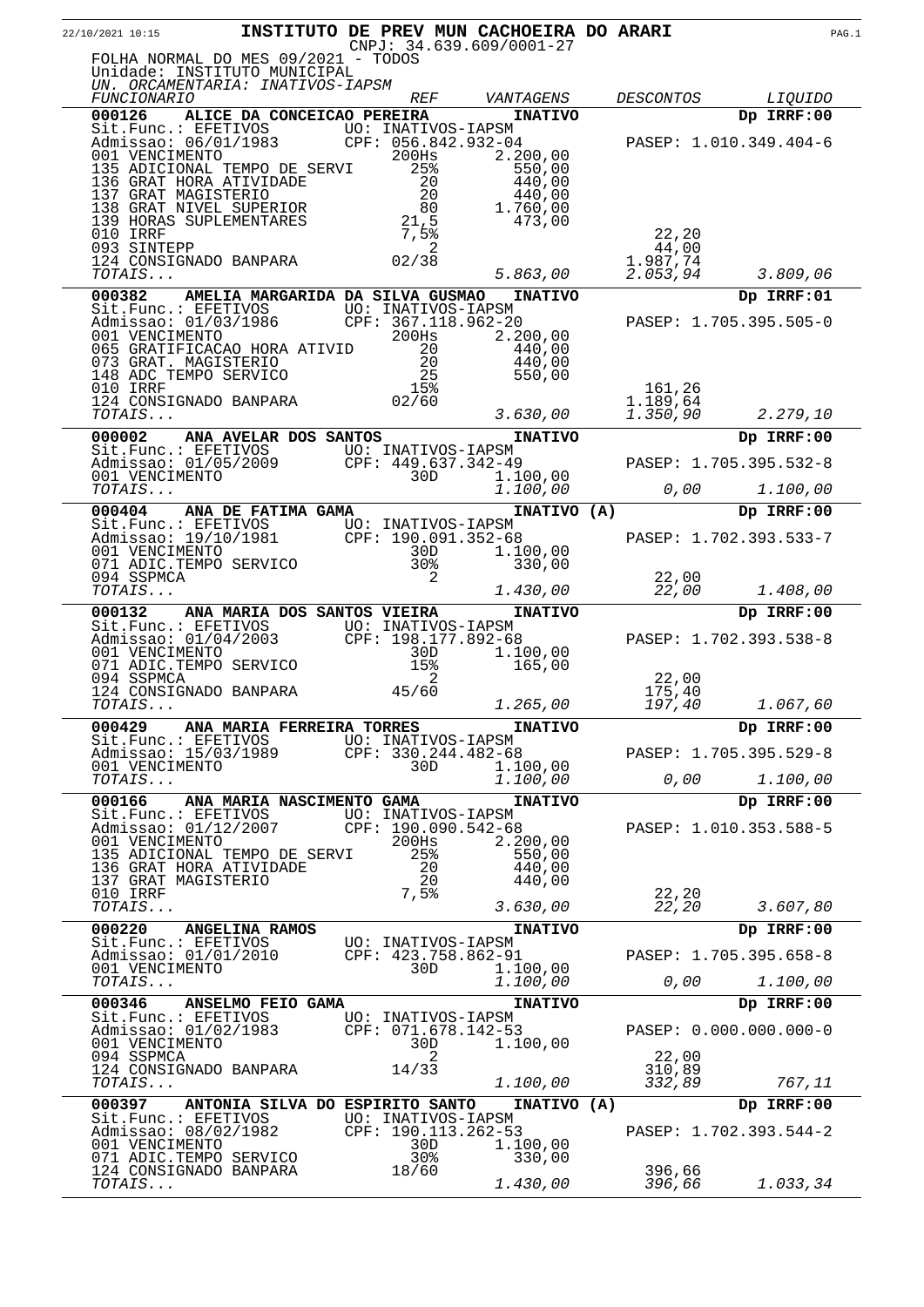|                          |                                                                                                                                             | INSTITUTO DE PREV MUN CACHOEIRA DO ARARI  | $CNPJ: 34.639.609/0001-27$ |                      | PAG.2                  |  |
|--------------------------|---------------------------------------------------------------------------------------------------------------------------------------------|-------------------------------------------|----------------------------|----------------------|------------------------|--|
|                          | FOLHA NORMAL DO MES 09/2021 - TODOS<br>Unidade: INSTITUTO MUNICIPAL                                                                         |                                           |                            |                      |                        |  |
|                          | UN. ORCAMENTARIA: INATIVOS-IAPSM                                                                                                            |                                           |                            |                      |                        |  |
| <i>FUNCIONARIO</i>       |                                                                                                                                             | <i>REF</i>                                | VANTAGENS                  | <b>DESCONTOS</b>     | <i>LIQUIDO</i>         |  |
| 000157                   | ANTONINO PORTAL FERREIRA                                                                                                                    |                                           | <b>INATIVO</b>             |                      | Dp IRRF:00             |  |
|                          | Sit.Func.: EFETIVOS<br>Admissao: 01/08/1977<br>001 VENCIMENTO<br>071 ADIC.TEMPO SERVICO                                                     | UO: INATIVOS-IAPSM<br>CPF: 128.489.562-91 |                            |                      | PASEP: 1.705.395.477-1 |  |
|                          |                                                                                                                                             | 30D                                       | 1.100,00                   |                      |                        |  |
|                          | 124 CONSIGNADO BANPARA                                                                                                                      | 35%<br>28/36                              | 385,00                     | 391,52               |                        |  |
| TOTAIS                   |                                                                                                                                             |                                           | 1.485,00                   | 391,52               | 1.093,48               |  |
| 000510                   | ANTONIO CARVALHO REZENDE                                                                                                                    |                                           | INATIVO (A)                |                      | Dp IRRF:00             |  |
|                          | Sit.Func.: EFETIVOS<br>Admissao: 01/05/2021 CPF: 081.309.062-87<br>001 VENCIMENTO 30D 1.10                                                  |                                           |                            |                      |                        |  |
|                          |                                                                                                                                             |                                           | 1.100,00                   |                      | PASEP: 0.000.000.000-0 |  |
| TOTAIS                   |                                                                                                                                             |                                           | 1.100,00                   | 0,00                 | 1.100,00               |  |
| 000140                   | AUGUSTA DA SILVEIRA CONCEICAO                                                                                                               |                                           | <b>INATIVO</b>             |                      | Dp IRRF:00             |  |
|                          | Sit.Func.: EFETIVOS UO: INATIVOS-IAPSM<br>Admissao: 01/04/2005 CPF: 103.565.762-72<br>001 VENCIMENTO 30D 1.1                                |                                           |                            |                      |                        |  |
| 001 VENCIMENTO           |                                                                                                                                             | 30D                                       | 1.100,00                   |                      | PASEP: 1.702.587.112-3 |  |
|                          | 071 ADIC.TEMPO SERVICO                                                                                                                      | 25%                                       | 275,00                     |                      |                        |  |
|                          | 124 CONSIGNADO BANPARA                                                                                                                      | 14/35                                     |                            | 384,03               |                        |  |
| TOTAIS                   |                                                                                                                                             |                                           | 1.375,00                   | 384,03               | 990,97                 |  |
| 000255                   | <b>BENEDITA DOS SANTOS CORREA</b><br>Sit. Func.: EFETIVOS UO: INATIVOS-IAPSM                                                                |                                           | <b>INATIVO</b>             |                      | Dp IRRF:00             |  |
|                          | Admissao: 01/01/2011 CPF: 327.908.212-91                                                                                                    |                                           |                            |                      | PASEP: 1.705.395.622-7 |  |
| 001 VENCIMENTO           | 001 VENCIMENTO<br>124 CONSIGNADO BANPARA                                                                                                    | 30D                                       | 1.100,00                   |                      |                        |  |
| TOTAIS                   |                                                                                                                                             | 23/48                                     | 1.100,00                   | 291,13<br>291,13     | 808,87                 |  |
| 000377                   | BENEDITA RIBEIRO DOS SANTOS                                                                                                                 |                                           |                            |                      | Dp IRRF:00             |  |
|                          |                                                                                                                                             |                                           | <b>INATIVOS</b>            |                      |                        |  |
|                          | Sit.Func.: EFETIVOS         UO: INATIVOS-IAPSM<br>Admissao: 01/05/2015       CPF: 070.778.072-15<br>SIL.runc<br>Admissao: 01/05/2015        | CPF: 070.778.072-15                       |                            |                      | PASEP: 1.702.587.113-1 |  |
| 001 VENCIMENTO           | 071 ADIC.TEMPO SERVICO                                                                                                                      | 200Hs<br>25%                              | 2.200,00<br>550,00         |                      |                        |  |
|                          | 136 GRAT HORA ATIVIDADE                                                                                                                     |                                           | 440,00                     |                      |                        |  |
|                          | 137 GRAT MAGISTERIO<br>138 GRAT NIVEL SUPERIOR                                                                                              | $\frac{20}{20}$<br>- 80                   | 440,00<br>1.760,00         |                      |                        |  |
|                          | 140 GRAT POS GRADUACAO                                                                                                                      | 10                                        | 220,00                     |                      |                        |  |
| 010 IRRF<br>093 SINTEPP  |                                                                                                                                             | 7,5%<br>2                                 |                            | 22,20                |                        |  |
| TOTAIS                   |                                                                                                                                             |                                           | 5.610,00                   | 44,00<br>66,20       | 5.543,80               |  |
| 000116                   | BENEDITO GAMA DE MIRANDA                                                                                                                    |                                           | <b>INATIVO</b>             |                      | Dp IRRF:00             |  |
|                          | Sit.Func.: EFETIVOS<br>Admissao: 01/07/2009<br>Admissao: 01/07/2009                                                                         | UO: INATIVOS-IAPSM                        |                            |                      |                        |  |
| 001 VENCIMENTO           |                                                                                                                                             | CPF: 367.130.232-15<br>30D                | 1.100,00                   |                      | PASEP: 1.702.856.000-5 |  |
|                          | 124 CONSIGNADO BANPARA                                                                                                                      | 24/24                                     |                            | 291,13               |                        |  |
| TOTAIS                   |                                                                                                                                             |                                           | 1.100,00                   | 291,13               | 808,87                 |  |
|                          | 000083 CANDIDA DO NASCIMENTO GAMA                                                                                                           |                                           | <b>INATIVO</b>             |                      | Dp IRRF:00             |  |
|                          | Sit.Func.: EFETIVOS UO: INATIVOS-IAPSM<br>Admissao: 01/12/2010 CPF: 367.105.632-00                                                          |                                           |                            |                      | PASEP: 1.703.287.214-8 |  |
|                          |                                                                                                                                             |                                           | 1.100,00                   |                      |                        |  |
|                          |                                                                                                                                             |                                           |                            |                      |                        |  |
|                          | 001 VENCIMENTO<br>124 CONSIGNADO BANPARA 02/60                                                                                              |                                           |                            | 376,47               |                        |  |
|                          |                                                                                                                                             |                                           | 1.100,00                   | 376,47               | 723,53                 |  |
|                          | 000336 CARLOS MIGUEL PINHO LALOR                                                                                                            |                                           | INATIVO (A)                |                      | Dp IRRF:00             |  |
|                          |                                                                                                                                             |                                           |                            |                      | PASEP: 0.000.000.000-0 |  |
| TOTAIS<br>001 VENCIMENTO | Sit.Func.: EFETIVOS UO: INATIVOS-IAPSM<br>Admissao: 01/09/1978 CPF: 174.069.512-72<br>001 VENCIMENTO 30D 1.10                               | 30D                                       | 1.100,00                   |                      |                        |  |
|                          | 064 GRATIFICACAO PRODUTIVIDA                                                                                                                | 12,43<br>35%                              | 136,73                     |                      |                        |  |
|                          | 071 ADIC.TEMPO SERVICO<br>TOTAIS                                                                                                            |                                           | 385,00<br>1.621,73         | 0,00                 | 1.621,73               |  |
|                          | 000005 CASSILDA CARMEZIN DA SILVA                                                                                                           |                                           | <b>INATIVO</b>             |                      | Dp IRRF:00             |  |
|                          |                                                                                                                                             |                                           |                            |                      |                        |  |
|                          |                                                                                                                                             |                                           |                            |                      | PASEP: 1.001.016.257-4 |  |
|                          | 071 ADIC.TEMPO SERVICO                                                                                                                      | 15%                                       | 1.100,00<br>165,00         |                      |                        |  |
| TOTAIS                   |                                                                                                                                             |                                           | 1.265,00                   | 0,00                 | 1.265,00               |  |
|                          | 000147 CELESTE SILVA DE AVELAR                                                                                                              |                                           | <b>INATIVO</b>             |                      | Dp IRRF:00             |  |
|                          |                                                                                                                                             |                                           |                            |                      | PASEP: 1.702.587.158-1 |  |
| 001 VENCIMENTO           | Sit.Func.: EFETIVOS UO: INATIVOS-IAPSM<br>Admissao: 01/06/2006 CPF: 219.340.532-87<br>001 VENCIMENTO 200Hs 2.200                            | $200$ Hs                                  | 2.200,00                   |                      |                        |  |
|                          | 135 ADICIONAL TEMPO DE SERVI                                                                                                                | 25%                                       | 550,00                     |                      |                        |  |
| 137 GRAT MAGISTERIO      | 136 GRAT HORA ATIVIDADE                                                                                                                     | 20<br>10                                  | 440,00<br>220,00           |                      |                        |  |
| 010 IRRF                 |                                                                                                                                             |                                           |                            | 22,20                |                        |  |
| 093 SINTEPP              |                                                                                                                                             | $7,5\frac{8}{3}$<br>2                     |                            | 44,00                |                        |  |
| $TOTALS$                 | $124$ CONSIGNADO BANPARA $01/60$                                                                                                            |                                           | 3.410,00                   | 1.144,46<br>1.210,66 | 2.199,34               |  |
|                          |                                                                                                                                             |                                           |                            |                      | Dp IRRF:00             |  |
|                          | 000168 CLAUDIO GUILHERME DA CUNHA                                                                                                           |                                           | INATIVO (A)                |                      |                        |  |
|                          |                                                                                                                                             |                                           |                            |                      | PASEP: 1.702.393.580-9 |  |
| TOTAIS                   | Sit.Func.: EFETIVOS UO: INATIVOS-IAPSM<br>Admissao: 01/01/2008 CPF: 107.895.532-87<br>001 VENCIMENTO 30D 1.100,00<br>071 ADIC.TEMPO SERVICO | 30%                                       | 330,00<br>1.430,00         |                      | $0,00$ $1.430,00$      |  |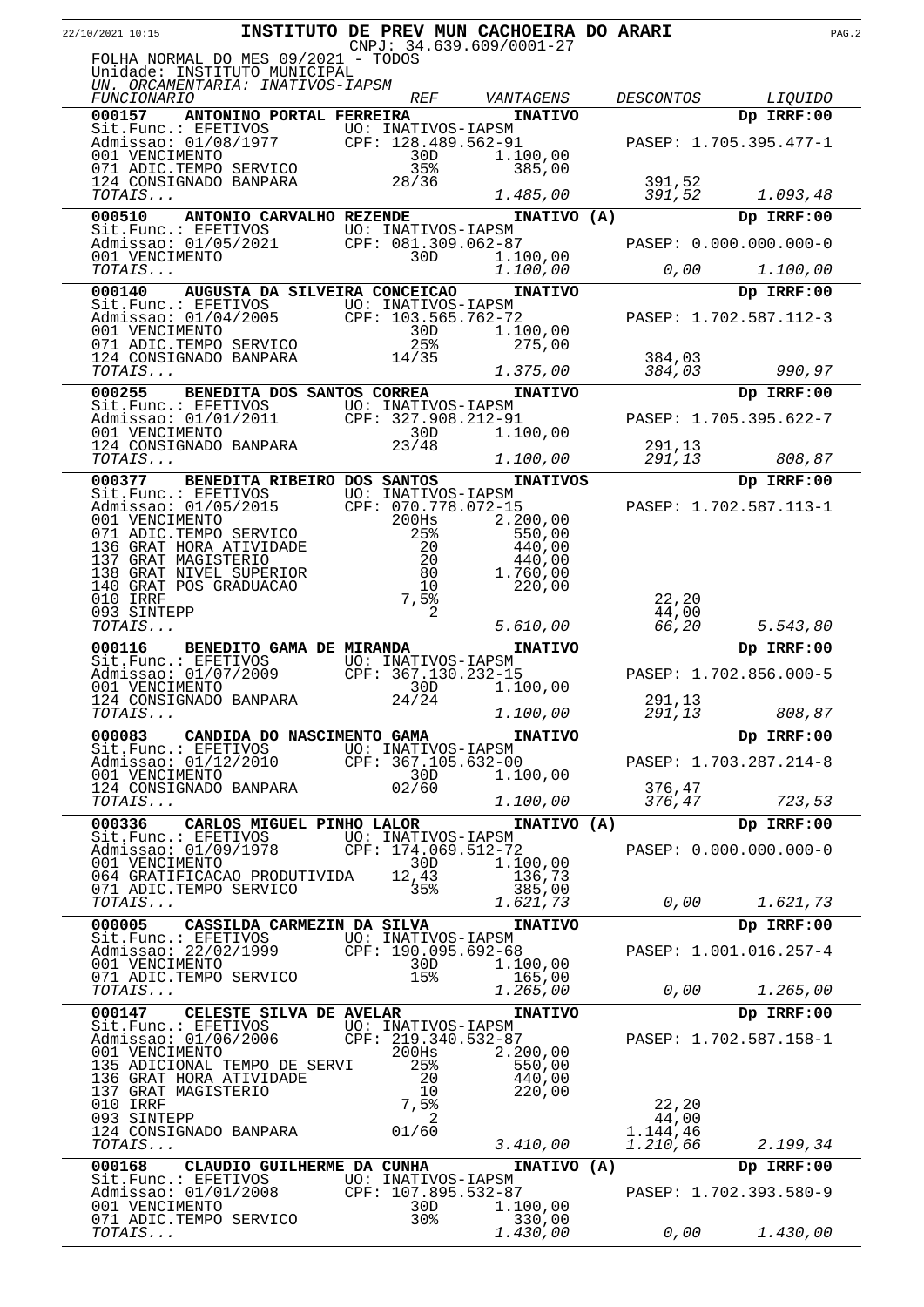| 22/10/2021 10:15                                                                                                 |                                 |                     |                          | <b>INSTITUTO DE PREV MUN CACHOEIRA DO ARARI</b><br>$CNPJ: 34.639.609/0001-27$ |                  |                        | PAG.3 |
|------------------------------------------------------------------------------------------------------------------|---------------------------------|---------------------|--------------------------|-------------------------------------------------------------------------------|------------------|------------------------|-------|
| FOLHA NORMAL DO MES 09/2021 - TODOS<br>Unidade: INSTITUTO MUNICIPAL<br>UN. ORCAMENTARIA: INATIVOS-IAPSM          |                                 |                     |                          |                                                                               |                  |                        |       |
| <i>FUNCIONARIO</i>                                                                                               |                                 |                     | <i>REF</i>               | VANTAGENS                                                                     | <b>DESCONTOS</b> | <i>LIQUIDO</i>         |       |
| 000041                                                                                                           | CLAUDIONOR SILVA                |                     |                          | <b>INATIVO</b>                                                                |                  | Dp IRRF:00             |       |
| Sit.Func.: EFETIVOS UO: INATIVOS-IAPSM<br>Admissao: 22/02/1999 CPF: 071.677.252-34<br>001 VENCIMENTO 30D 1.10    |                                 |                     |                          | 1.100,00                                                                      |                  | PASEP: 1.001.016.202-7 |       |
| 071 ADIC.TEMPO SERVICO<br>094 SSPMCA<br>TOTAIS                                                                   |                                 |                     | 30%<br>2                 | 330,00<br>1.430,00                                                            | 22,00<br>22,00   | 1.408,00               |       |
| 000386                                                                                                           | CLEIDE MARIA GUIMARAES DA ROCHA |                     |                          | <b>INATIVO</b>                                                                |                  | Dp IRRF:00             |       |
| Sit.Func.: EFETIVOS UO: INATIVOS-IAPSM                                                                           |                                 |                     |                          |                                                                               |                  |                        |       |
| SIL: unit : 01/03/1980<br>011 VENCIMENTO 200Hs 2.20                                                              |                                 |                     |                          | 2,200,00                                                                      |                  | PASEP: 1.702.587.157-3 |       |
| 065 GRATIFICACAO HORA ATIVID<br>067 GRATIFICACAO DE MAGISTER                                                     |                                 |                     | 20<br>20                 | 440,00<br>440,00                                                              |                  |                        |       |
| 148 ADC TEMPO SERVICO                                                                                            |                                 |                     | 30                       | 660,00                                                                        |                  |                        |       |
| 010 IRRF<br>093 SINTEPP                                                                                          |                                 |                     | 15%<br>2                 |                                                                               | 206,20<br>44,00  |                        |       |
| TOTAIS                                                                                                           |                                 |                     |                          | 3.740,00                                                                      | 250,20           | 3.489,80               |       |
| 000502                                                                                                           | CRISTINA MARIA FERREIRA SERRA   |                     |                          | INATIVO (A)                                                                   |                  | Dp IRRF:00             |       |
| Sit.Func.: INATIVOS<br>Admissao: 01/08/2020 CPF: 190.100.792-87<br>Admissao: 01/08/2020                          |                                 |                     |                          |                                                                               |                  | PASEP: 0.000.000.000-0 |       |
| 001 VENCIMENTO                                                                                                   |                                 |                     | 30D                      | 1.100,00<br>220,00                                                            |                  |                        |       |
| 001 VENCINENTION<br>148 ADC TEMPO SERVICO 30<br>124 CONSIGNADO BANPARA 02/100                                    |                                 |                     |                          | 330,00                                                                        |                  |                        |       |
| TOTAIS                                                                                                           |                                 |                     |                          | 1.650,00                                                                      | 503,97<br>503,97 | 1.146,03               |       |
| 000018                                                                                                           | DALVAELINA C DOS SANTOS         |                     |                          | <b>INATIVO</b>                                                                |                  | Dp IRRF:00             |       |
| Sit.Func.: EFETIVOS UO: INATIVOS-IAPSM<br>Admissao: 22/02/1999 CPF: 243.498.602-15<br>001 VENCIMENTO 30D 1.10    |                                 |                     |                          |                                                                               |                  | PASEP: 1.703.287.190-7 |       |
| 001 VENCIMENTO                                                                                                   |                                 |                     | 30D                      | 1.100,00                                                                      |                  |                        |       |
| 124 CONSIGNADO BANPARA<br>TOTAIS                                                                                 |                                 |                     | 13/48                    | 1.100,00                                                                      | 300,00<br>300,00 | 800,00                 |       |
| 000124                                                                                                           | DAVINA DE CARVALHO PACHECO      |                     |                          | <b>INATIVO</b>                                                                |                  | Dp IRRF:00             |       |
| Sit.Func.: EFETIVOS UO: INATIVOS-IAPSM<br>Admissao: 01/10/2009                                                   |                                 | CPF: 219.338.122-49 |                          |                                                                               |                  | PASEP: 1.702.393.612-0 |       |
| 001 VENCIMENTO                                                                                                   |                                 |                     | 30D.                     | 1.100,00                                                                      |                  |                        |       |
| <i>TOTAIS</i>                                                                                                    |                                 |                     |                          | 1.100,00                                                                      | 0,00             | 1.100,00               |       |
| 000296<br>Sit.Func.: EFETIVOS                                                                                    | DEUSARINA MEDEIROS DOS SANTOS   | UO: INATIVOS-IAPSM  |                          | <b>INATIVO</b>                                                                |                  | Dp IRRF:00             |       |
| Admissao: 01/11/2012<br>001 VENCIMENTO                                                                           |                                 | CPF: 190.108.772-72 | 30D                      | 1.100,00                                                                      |                  | PASEP: 1.702.393.602-3 |       |
| 071 ADIC.TEMPO SERVICO<br>124 CONSIGNADO BANPARA                                                                 |                                 |                     | 30 <sub>8</sub><br>01/48 | 330,00                                                                        | 392,70           |                        |       |
| TOTAIS                                                                                                           |                                 |                     |                          | 1.430,00                                                                      | 392,70           | 1.037,30               |       |
| 000473 DILCINHA DA SILVA MEIRELES                                                                                |                                 |                     |                          | INATIVO (A)                                                                   |                  | Dp IRRF:00             |       |
| Sit.Func.: EFETIVOS UO: INATIVOS-IAPSM<br>Admissao: 16/03/1983 CPF: 071.676.282-04                               |                                 |                     |                          |                                                                               |                  | PASEP: 1.010.349.409-7 |       |
| 001 VENCIMENTO<br>019 GRATIFICACAO POR FUNCAO                                                                    |                                 |                     | 30D                      | 1.100,00<br>572,40                                                            |                  |                        |       |
| 148 ADC TEMPO SERVICO<br>TOTALS                                                                                  |                                 |                     | 60<br>30                 | 330,00                                                                        |                  |                        |       |
| TOTAIS                                                                                                           |                                 |                     |                          | 2.002,40                                                                      | 0,00             | 2.002,40               |       |
| 000345 DINA VILMA MARQUES AZEVEDO<br>Sit.Func.: EFETIVOS UO: INATIVOS-IAPSM                                      |                                 |                     |                          | INATIVO (A)                                                                   |                  | Dp IRRF:00             |       |
| Admissao: 01/03/1982<br>001 VENCIMENTO 200Hs 2.20                                                                |                                 |                     |                          | 2.200,00                                                                      |                  | PASEP: 1.702.393.550-7 |       |
| 071 ADIC.TEMPO SERVICO                                                                                           |                                 |                     |                          | 660,00                                                                        |                  |                        |       |
| 072 GRAT. HORA ATIVIDADE<br>073 GRAT. MAGISTERIO                                                                 |                                 |                     | $30*$<br>20<br>20<br>20  | 440,00<br>440,00                                                              |                  |                        |       |
| 010 IRRF                                                                                                         |                                 |                     | 15%                      |                                                                               | 107,20           |                        |       |
| 093 SINTEPP<br>094 SSPMCA                                                                                        |                                 |                     | $\overline{a}$<br>2      |                                                                               | 44,00<br>44,00   |                        |       |
| 124 CONSIGNADO BANPARA 45/60<br>TOTAIS                                                                           |                                 |                     |                          | 3.740,00                                                                      | 631,45<br>826,65 | 2.913,35               |       |
| 000383 DOMINGOS FELIX MARTINS                                                                                    |                                 |                     |                          | <b>INATIVO</b>                                                                |                  | Dp IRRF:00             |       |
| Sit.Func.: EFETIVOS UO: INATIVOS-IAPSM                                                                           |                                 |                     |                          |                                                                               |                  |                        |       |
| Admissao: 03/01/1989 CPF: 367.164.802-34<br>001 VENCIMENTO                                                       |                                 |                     | 30D                      | 1.100,00                                                                      |                  | PASEP: 1.706.154.017-4 |       |
| 094 SSPMCA<br>124 CONSIGNADO BANPARA                                                                             |                                 |                     | 2<br>45/60               |                                                                               | 22,00<br>268,04  |                        |       |
| TOTAIS                                                                                                           |                                 |                     |                          | 1.100,00                                                                      | 290,04           | 809,96                 |       |
| 000226 DORALICE DE SOUZA SANTOS                                                                                  |                                 |                     |                          | <b>INATIVO</b>                                                                |                  | Dp IRRF:00             |       |
| Sit.Func.: EFETIVOS UO: INATIVOS-IAPSM<br>Admissao: 01/03/1989 CPF: 099.108.912-04<br>001 VENCIMENTO 200Hs 2.200 |                                 |                     |                          |                                                                               |                  | PASEP: 1.702.587.178-6 |       |
| 001 VENCIMENTO<br>135 ADICIONAL TEMPO DE SERVI                                                                   |                                 |                     | 200Hs<br>25%             | 2.200,00<br>550,00                                                            |                  |                        |       |
| 136 GRAT HORA ATIVIDADE                                                                                          |                                 |                     | $\frac{20}{2}$           | 440,00                                                                        |                  |                        |       |
| 137 GRAT MAGISTERIO<br>010 IRRF                                                                                  |                                 |                     | 20<br>7,5%               | 440,00                                                                        | 22,20            |                        |       |
| 093 SINTEPP<br>TOTAIS                                                                                            |                                 |                     | 2                        | 3.630,00                                                                      | 44,00<br>66,20   | 3.563,80               |       |
|                                                                                                                  |                                 |                     |                          |                                                                               |                  |                        |       |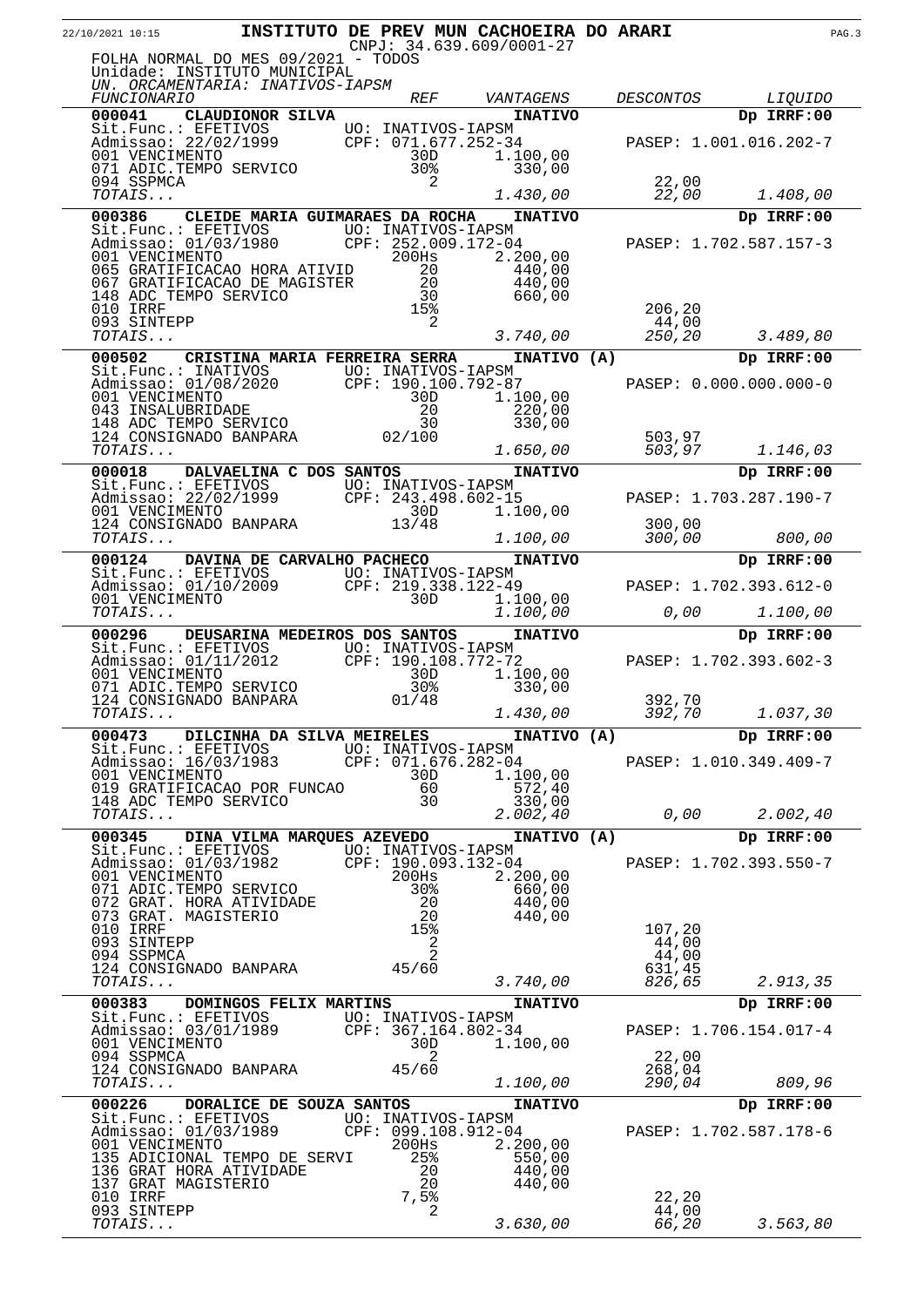| 22/10/2021 10:15                                                                                               |                                   |                                           | INSTITUTO DE PREV MUN CACHOEIRA DO ARARI<br>$CNPJ: 34.639.609/0001-27$ |                  |                        | PAG. 4 |
|----------------------------------------------------------------------------------------------------------------|-----------------------------------|-------------------------------------------|------------------------------------------------------------------------|------------------|------------------------|--------|
| FOLHA NORMAL DO MES 09/2021 - TODOS<br>Unidade: INSTITUTO MUNICIPAL                                            |                                   |                                           |                                                                        |                  |                        |        |
| UN. ORCAMENTARIA: INATIVOS-IAPSM                                                                               |                                   |                                           |                                                                        |                  |                        |        |
| <i>FUNCIONARIO</i>                                                                                             |                                   | <i>REF</i>                                | VANTAGENS                                                              | <i>DESCONTOS</i> | <i>LIQUIDO</i>         |        |
| 000378<br>DULCINO SOUZA                                                                                        |                                   |                                           | <b>INATIVO</b>                                                         |                  | Dp IRRF:00             |        |
| Sit.Func.: EFETIVOS<br>Admissao: 11/04/1988 CPF: 333.087.302-78<br>001 VENCIMENTO 30D 1.10                     |                                   |                                           |                                                                        |                  | PASEP: 1.702.856.032-3 |        |
| 124 CONSIGNADO BANPARA                                                                                         |                                   | 44/60                                     | 1,100,00                                                               | 279,09           |                        |        |
| TOTAIS                                                                                                         |                                   |                                           | 1.100,00                                                               | 279,09           | 820,91                 |        |
| 000379                                                                                                         | <b>EDITE MIRANDA RAMOS MENDES</b> |                                           | <b>INATIVO</b>                                                         |                  | Dp IRRF:00             |        |
| Sit.Func.: EFETIVOS UO: INATIVOS-IAPSM<br>Admissao: 01/10/1987 CPF: 367.115.432-20                             |                                   |                                           |                                                                        |                  | PASEP: 1.705.395.647-2 |        |
| 001 VENCIMENTO<br>093 SINTEPP                                                                                  |                                   | 30D<br>2                                  | 1.100,00                                                               | 22,00            |                        |        |
| TOTAIS                                                                                                         |                                   |                                           | 1.100,00                                                               | 22,00            | 1.078,00               |        |
| 000229                                                                                                         | EREMITA DO CARMO AMADOR           |                                           | <b>INATIVO</b>                                                         |                  | Dp IRRF:00             |        |
| Sit.Func.: EFETIVOS UO: INATIVOS-IAPSM<br>Admissao: 01/03/1982 CPF: 190.100.442-20<br>001 VENCIMENTO 200Hs 2.2 |                                   | CPF: 190.100.442-20                       |                                                                        |                  | PASEP: 1.702.587.135-2 |        |
| 001 VENCIMENTO                                                                                                 |                                   | 200Hs                                     | 2.200,00                                                               |                  |                        |        |
| 135 ADICIONAL TEMPO DE SERVI                                                                                   |                                   | 30 <sup>8</sup><br>20                     | 660,00<br>440,00                                                       |                  |                        |        |
| 136 GRAT HORA ATIVIDADE<br>137 GRAT MAGISTERIO<br>010 IRRF                                                     |                                   | 20<br>$7,5$ $\,$                          | 440,00                                                                 | 55,20            |                        |        |
| TOTAIS                                                                                                         |                                   |                                           | 3.740,00                                                               | 55,20            | 3.684,80               |        |
| 000390                                                                                                         | FELIPA AMARAL DO NASCIMENTO       |                                           | <b>INATIVO</b>                                                         |                  | Dp IRRF:00             |        |
| Sit.Func.: EFETIVOS UO: INATIVOS-IAPSM<br>Admission: 17/06/2001 CPF: 367.185.992-04                            |                                   |                                           |                                                                        |                  | PASEP: 1.901.875.998-0 |        |
| 001 VENCIMENTO                                                                                                 |                                   | 30D                                       | 1,100,00                                                               |                  |                        |        |
| 124 CONSIGNADO BANPARA<br>TOTAIS                                                                               |                                   | 20/60                                     | 1.100,00                                                               | 304,19<br>304,19 | 795,81                 |        |
| 000115 GRACA MARIA FERREIRA GEMAQUE                                                                            |                                   |                                           | <b>INATIVO</b>                                                         |                  | Dp IRRF:00             |        |
| Sit.Func.: EFETIVOS UO: INATIVOS-IAPSM<br>Admissao: 01/07/2009 CPF: 367.117.052-20<br>001 VENCIMENTO 30D 1.10  |                                   |                                           |                                                                        |                  | PASEP: 1.702.393.567-1 |        |
|                                                                                                                |                                   |                                           | 1.100,00                                                               |                  |                        |        |
| 071 ADIC.TEMPO SERVICO<br>124 CONSIGNADO BANPARA                                                               |                                   | 30 <sub>8</sub><br>24/60                  | 330,00                                                                 | 376,47           |                        |        |
| TOTAIS                                                                                                         |                                   |                                           | 1.430,00                                                               | 376,47           | 1.053,53               |        |
| 000322                                                                                                         | <b>GUILHERME SOARES DA COSTA</b>  |                                           | INATIVO (A)                                                            |                  | Dp IRRF:00             |        |
| Sit.Func.: EFETIVOS<br>Admissao: 01/04/2013<br>001 VENCIMENTO                                                  |                                   | UO: INATIVOS-IAPSM<br>CPF: 367.165.372-87 |                                                                        |                  | PASEP: 1.703.287.219-9 |        |
| 001 VENCIMENTO<br>124 CONSIGNADO BANPARA                                                                       |                                   | 30D<br>44/60                              | 1.100,00                                                               | 271,06           |                        |        |
| TOTAIS                                                                                                         |                                   |                                           | 1.100,00                                                               | 271,06           | 828,94                 |        |
| 000023                                                                                                         | HELENA DA SILVA SOUZA             |                                           | <b>INATIVO</b>                                                         |                  | Dp IRRF:00             |        |
| Sit.Func.: EFETIVOS<br>Admissao: $2\overline{2}/\overline{0}\overline{2}/1999$                                 |                                   | UO: INATIVOS-IAPSM                        | CPF: 056.821.002-63                                                    |                  | PASEP: 1.022.065.219-5 |        |
| 001 VENCIMENTO<br>071 ADIC.TEMPO SERVICO                                                                       |                                   | 30D<br>30%                                | 1.100,00<br>330,00                                                     |                  |                        |        |
| TOTAIS                                                                                                         |                                   |                                           | 1.430,00                                                               | 0,00             | 1.430,00               |        |
| 000387 HILDA RODRIGUES CARDOSO                                                                                 |                                   |                                           | <b>INATIVO</b>                                                         |                  | Dp IRRF:00             |        |
| Sit.Func.: EFETIVOS UO: INATIVOS-IAPSM<br>Admissao: 01/03/1979                                                 |                                   | CPF: 330.411.722-91                       |                                                                        |                  | PASEP: 1.703.287.229-6 |        |
| 001 VENCIMENTO                                                                                                 |                                   | 200Hs                                     | 2.200,00                                                               |                  |                        |        |
| 062 GRATIFICACAO NIV. SUPERIO<br>072 GRAT. HORA ATIVIDADE                                                      |                                   | 80<br>20                                  | 1.760,00<br>440,00                                                     |                  |                        |        |
| 073 GRAT. MAGISTERIO<br>148 ADC TEMPO SERVICO                                                                  |                                   | 20<br>30                                  | 440,00<br>660,00                                                       |                  |                        |        |
| 010 IRRF                                                                                                       |                                   | 27,5%                                     |                                                                        | 643,14           |                        |        |
| 093 SINTEPP<br>TOTAIS                                                                                          |                                   | 2                                         | 5.500,00                                                               | 44,00<br>687,14  | 4.812,86               |        |
| 000149                                                                                                         | IRACEMA ARAUJO DA SILVA           |                                           | <b>INATIVO</b>                                                         |                  | Dp IRRF:00             |        |
| Sit.Func.: EFETIVOS UO: INATIVOS-IAPSM<br>Admissao: 01/10/2006 CPF: 017.519.052-68                             |                                   |                                           |                                                                        |                  | PASEP: 1.702.587.148-4 |        |
| 001 VENCIMENTO                                                                                                 |                                   | 30D                                       | 1.100,00                                                               |                  |                        |        |
| 071 ADIC.TEMPO SERVICO<br>TOTAIS                                                                               |                                   | 25%                                       | 275,00<br>1.375,00                                                     | 0,00             | 1.375,00               |        |
| 000348                                                                                                         | IRACEMA ARAUJO FEIO               |                                           | INATIVO (A)                                                            |                  | Dp IRRF:00             |        |
| Sit.Func.: EFETIVOS UO: INATIVOS-IAPSM                                                                         |                                   |                                           |                                                                        |                  |                        |        |
| Admissao: 12/05/1988<br>001 VENCIMENTO                                                                         |                                   | CPF: 134.974.132-91<br>200Hs              | 2.200,00                                                               |                  | PASEP: 1.703.287.237-7 |        |
| 135 ADICIONAL TEMPO DE SERVI                                                                                   |                                   | 25%<br>20                                 | 550,00                                                                 |                  |                        |        |
| 136 GRAT HORA ATIVIDADE<br>137 GRAT MAGISTERIO                                                                 |                                   | 20                                        | 440,00<br>440,00                                                       |                  |                        |        |
| 010 IRRF<br>093 SINTEPP                                                                                        |                                   | 7,5%<br>2                                 |                                                                        | 22,20<br>44,00   |                        |        |
| 124 CONSIGNADO BANPARA                                                                                         |                                   | 02/81                                     |                                                                        | 1.237,83         |                        |        |
| TOTAIS                                                                                                         |                                   |                                           | 3.630,00                                                               | 1.304,03         | 2.325,97               |        |
| 000006<br>Sit.Func.: EFETIVOS UO: INATIVOS-IAPSM                                                               | IRAMAIA DA SILVA F SANTOS         |                                           | <b>INATIVO</b>                                                         |                  | Dp IRRF:00             |        |
| Admissao: 22/09/1999<br>001 VENCIMENTO                                                                         |                                   | CPF: 175.075.452-53<br>30D                | 1.100,00                                                               |                  | PASEP: 1.002.101.625-6 |        |
| TOTAIS                                                                                                         |                                   |                                           | 1.100,00                                                               |                  | $0,00$ $1.100,00$      |        |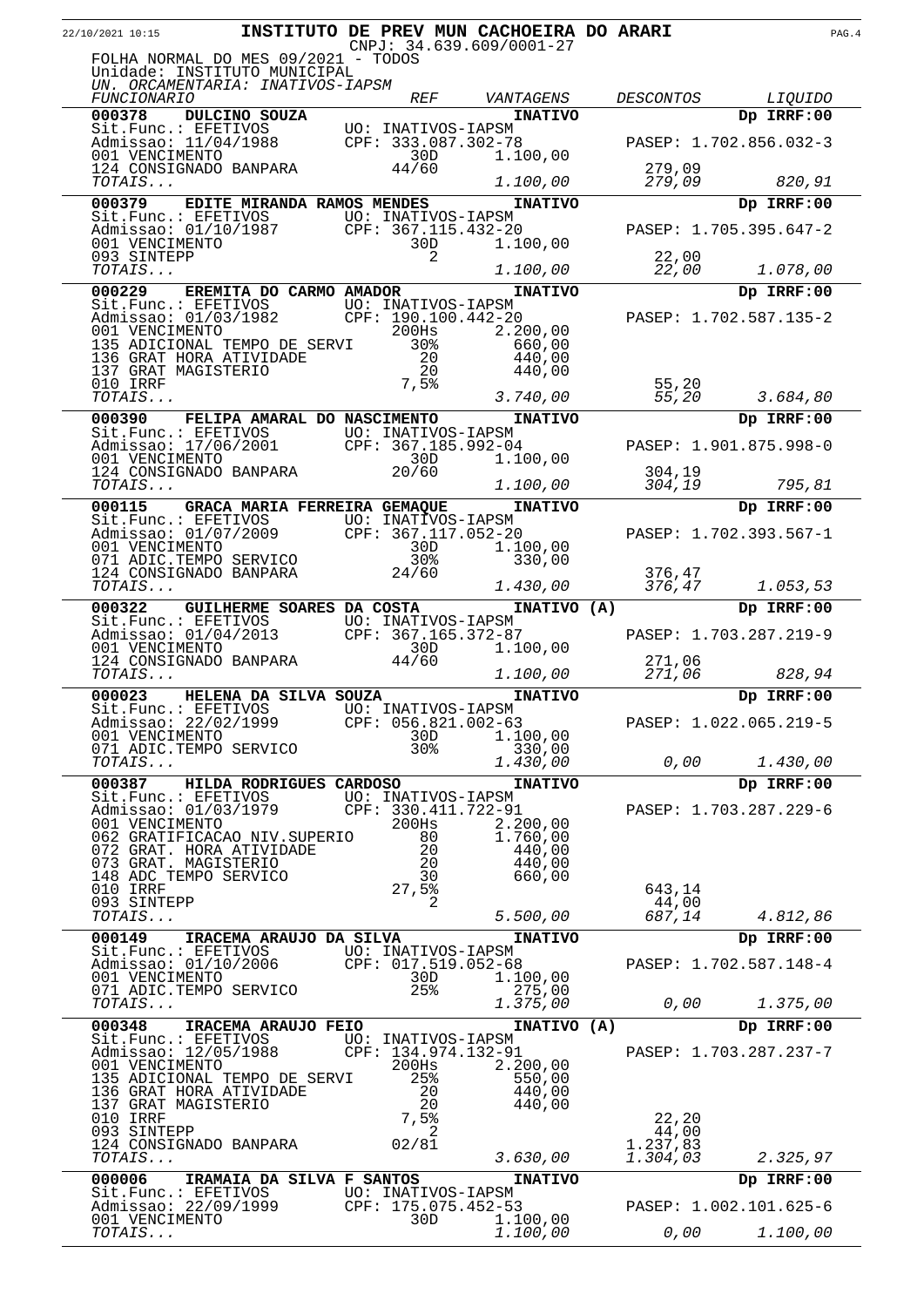| 22/10/2021 10:15                                                                                                                                |                                     |                                           |                       | INSTITUTO DE PREV MUN CACHOEIRA DO ARARI<br>$CNPJ: 34.639.609/0001-27$ |                      |                              | PAG.5 |
|-------------------------------------------------------------------------------------------------------------------------------------------------|-------------------------------------|-------------------------------------------|-----------------------|------------------------------------------------------------------------|----------------------|------------------------------|-------|
| FOLHA NORMAL DO MES 09/2021 - TODOS<br>Unidade: INSTITUTO MUNICIPAL<br>UN. ORCAMENTARIA: INATIVOS-IAPSM                                         |                                     |                                           | <i>REF</i>            |                                                                        |                      |                              |       |
| <i>FUNCIONARIO</i><br>000323                                                                                                                    | IRANDIR FERREIRA COSTA              |                                           |                       | VANTAGENS<br>INATIVO (A)                                               | <i>DESCONTOS</i>     | <i>LIQUIDO</i><br>Dp IRRF:00 |       |
| Sit.Func.: EFETIVOS<br>Admissao: 01/04/2013 CPF: 367.099.802-00<br>001 VENCIMENTO 30D 1.10<br>092 PENSAO ALIMENTICIA 09                         |                                     |                                           |                       | 1.100,00                                                               |                      | PASEP: 1.901.875.979-4       |       |
| 094 SSPMCA                                                                                                                                      |                                     |                                           | 2                     |                                                                        | 187,40<br>22,00      |                              |       |
| TOTAIS                                                                                                                                          |                                     |                                           |                       | 1.100,00                                                               | 209,40               | 890,60                       |       |
| 000432                                                                                                                                          | IRENE BARBOSA ARAUJO                |                                           |                       | <b>INATIVO</b>                                                         |                      | Dp IRRF:00                   |       |
| Sit.Func.: EFETIVOS<br>Admissao: 01/10/1981 CPF: 177.105.702-59<br>001 VENCIMENTO 30D 1.10<br>071 ADIC.TEMPO SERVICO 30% 3                      |                                     |                                           |                       | 1.100,00<br>330,00                                                     |                      | PASEP: 1.702.393.565-5       |       |
| 124 CONSIGNADO BANPARA<br>TOTAIS                                                                                                                |                                     | $\frac{302}{308}$<br>27/60                |                       | 1.430,00                                                               | 354,52<br>354,52     | 1.075,48                     |       |
| 000012                                                                                                                                          | IRENE CARDOSO DE ASSUNCAO           |                                           |                       | <b>INATIVO</b>                                                         |                      | Dp IRRF:00                   |       |
| Sit.Func.: EFETIVOS<br>Admissao: 22/02/1999 CPF: 174.462.282-53<br>001 VENCIMENTO 30D 1.100,00<br>071 ADIC.TEMPO SERVICO 35 <sup>8</sup> 385,00 |                                     |                                           |                       |                                                                        |                      | PASEP: 1.702.393.616-3       |       |
|                                                                                                                                                 |                                     |                                           |                       |                                                                        |                      |                              |       |
| 094 SSPMCA<br>TOTAIS                                                                                                                            |                                     |                                           | 2                     | 1.485,00                                                               | 22,00<br>22,00       | 1.463,00                     |       |
| 000244                                                                                                                                          | IRENE FEIO PARAENSE DE SOUZA        |                                           |                       | INATIVO (A)                                                            |                      | Dp IRRF:00                   |       |
| Sit.Func.: EFETIVOS UO: INATIVOS-IAPSM                                                                                                          |                                     | CPF: 568.048.142-15                       |                       |                                                                        |                      | PASEP: 1.010.349.414-3       |       |
| Admissao: 01/03/1982<br>001 VENCIMENTO<br>001 VENCIMENTO                                                                                        |                                     |                                           | 200Hs                 | 2.200,00                                                               |                      |                              |       |
| 135 ADICIONAL TEMPO DE SERVI                                                                                                                    |                                     |                                           | 30%<br>20             | 660,00<br>440,00                                                       |                      |                              |       |
| 137 GRAT MAGISTERIO<br>010 IRRF<br><i>TOTAIS</i><br>TOTAIS                                                                                      |                                     |                                           | 7,5%                  | 3.300,00                                                               | 22,20<br>22,20       | 3.277,80                     |       |
| 000191                                                                                                                                          | ISA MARIA AVELAR                    |                                           |                       | INATIVO (A)                                                            |                      | Dp IRRF:00                   |       |
| Sit.Func.: EFETIVOS UO: INATIVOS-IAPSM<br>Admissao: 01/03/1986 CPF: 222.912.452-87<br>001 VENCIMENTO 200Hs 2.2                                  |                                     | CPF: 222.912.452-87                       |                       |                                                                        |                      | PASEP: 1.702.587.136-0       |       |
| 001 VENCIMENTO<br>135 ADICIONAL TEMPO DE SERVI                                                                                                  |                                     |                                           | 200Hs<br>25%          | 2.200,00<br>550,00                                                     |                      |                              |       |
| 136 GRAT HORA ATIVIDADE<br>137 GRAT MAGISTERIO<br>137 GRAT MAGISTERIO                                                                           |                                     |                                           | $\frac{20}{20}$<br>20 | 440,00<br>440,00                                                       |                      |                              |       |
| 010 IRRF<br>124 CONSIGNADO BANPARA                                                                                                              |                                     |                                           | 7,5%                  |                                                                        | 22,20                |                              |       |
| TOTAIS                                                                                                                                          |                                     |                                           | 16/60                 | 3.630,00                                                               | 1.009,00<br>1.031,20 | 2.598,80                     |       |
| 000421                                                                                                                                          | IVANILDO DE JESUS MATOS             |                                           |                       | <b>INATIVO</b>                                                         |                      | Dp IRRF:00                   |       |
| Sit.Func.: EFETIVOS UO: INATIVOS-IAPSM<br>Admissao: 06/02/1980                                                                                  |                                     | CPF: 107.896.422-04                       |                       |                                                                        |                      | PASEP: 1.702.393.594-9       |       |
| 001 VENCIMENTO<br>005 QUINQUENIO                                                                                                                |                                     |                                           | 30D<br>35%            | 1.100,00<br>385,00                                                     |                      |                              |       |
| 077 GRAT. TEMPO INTEGRAL<br>TOTAIS                                                                                                              |                                     |                                           | 20                    | 220,00<br>1.705,00                                                     |                      | 0,00<br>1.705,00             |       |
| 000106                                                                                                                                          | IZOLINA F CABRAL                    |                                           |                       | <b>INATIVO</b>                                                         |                      | Dp IRRF:00                   |       |
| Sit. Func.: EFETIVOS<br>Admissao: 22/06/2000                                                                                                    |                                     | UO: INATIVOS-IAPSM<br>CPF: 190.093.212-15 |                       |                                                                        |                      | PASEP: 0.000.000.000-0       |       |
| 001 VENCIMENTO                                                                                                                                  |                                     |                                           | 30D                   | 1.100,00                                                               |                      |                              |       |
| 071 ADIC.TEMPO SERVICO<br>TOTAIS                                                                                                                |                                     |                                           | 15%                   | 165,00<br>1.265,00                                                     |                      | 0,00<br>1.265,00             |       |
| 000131                                                                                                                                          | <b>JACIREMA MIRANDA A DE FRANCA</b> |                                           |                       | <b>INATIVO</b>                                                         |                      | Dp IRRF:00                   |       |
| Sit.Func.: EFETIVOS<br>Admissao: 01/04/2003                                                                                                     |                                     | UO: INATIVOS-IAPSM<br>CPF: 190.091.432-87 |                       |                                                                        |                      | PASEP: 1.702.393.532-9       |       |
| 001 VENCIMENTO<br>071 ADIC.TEMPO SERVICO                                                                                                        |                                     |                                           | 30D<br>15%            | 1.100,00<br>165,00                                                     |                      |                              |       |
| 124 CONSIGNADO BANPARA                                                                                                                          |                                     |                                           | 44/60                 |                                                                        | 315,90               |                              |       |
| TOTAIS<br>000084                                                                                                                                | JOANA DARC ALMEIDA CARDOSO          |                                           |                       | 1.265,00<br><b>INATIVO</b>                                             | 315,90               | 949,10<br>Dp IRRF:00         |       |
| Sit.Func.: EFETIVOS                                                                                                                             |                                     | UO: INATIVOS-IAPSM                        |                       |                                                                        |                      |                              |       |
| Admissao: 01/05/2009<br>001 VENCIMENTO                                                                                                          |                                     | CPF: 190.107.882-53                       | 30D                   | 1.100,00                                                               |                      | PASEP: 1.702.393.623-6       |       |
| 071 ADIC.TEMPO SERVICO<br>093 SINTEPP                                                                                                           |                                     |                                           | 25%<br>2              | 275,00                                                                 | 22,00                |                              |       |
| TOTAIS                                                                                                                                          |                                     |                                           |                       | 1.375,00                                                               | 22,00                | 1.353,00                     |       |
| 000501<br>Sit.Func.: INATIVOS                                                                                                                   | JOAO DE DEUS GAMA CAMARA            | UO: INATIVOS-IAPSM                        |                       | INATIVO (A)                                                            |                      | Dp IRRF:00                   |       |
| Admissao: 01/08/2020                                                                                                                            |                                     | CPF: 098.213.412-68                       |                       |                                                                        |                      | PASEP: 0.000.000.000-0       |       |
| 001 VENCIMENTO<br>TOTAIS                                                                                                                        |                                     |                                           | 30D                   | 1.100,00<br>1.100,00                                                   |                      | 0,00<br>1.100,00             |       |
| 000169                                                                                                                                          | JOAO PAMPLONA DE SOUZA              |                                           |                       | <b>INATIVO</b>                                                         |                      | Dp IRRF:00                   |       |
| Sit.Func.: EFETIVOS<br>Admissao: 31/01/2008                                                                                                     |                                     | UO: INATIVOS-IAPSM<br>CPF: 029.025.242-34 |                       |                                                                        |                      | PASEP: 1.082.308.758-9       |       |
| 001 VENCIMENTO<br>094 SSPMCA                                                                                                                    |                                     |                                           | 30D<br>2              | 1.100,00                                                               | 22,00                |                              |       |
| TOTAIS                                                                                                                                          |                                     |                                           |                       | 1.100,00                                                               | 22,00                | 1.078,00                     |       |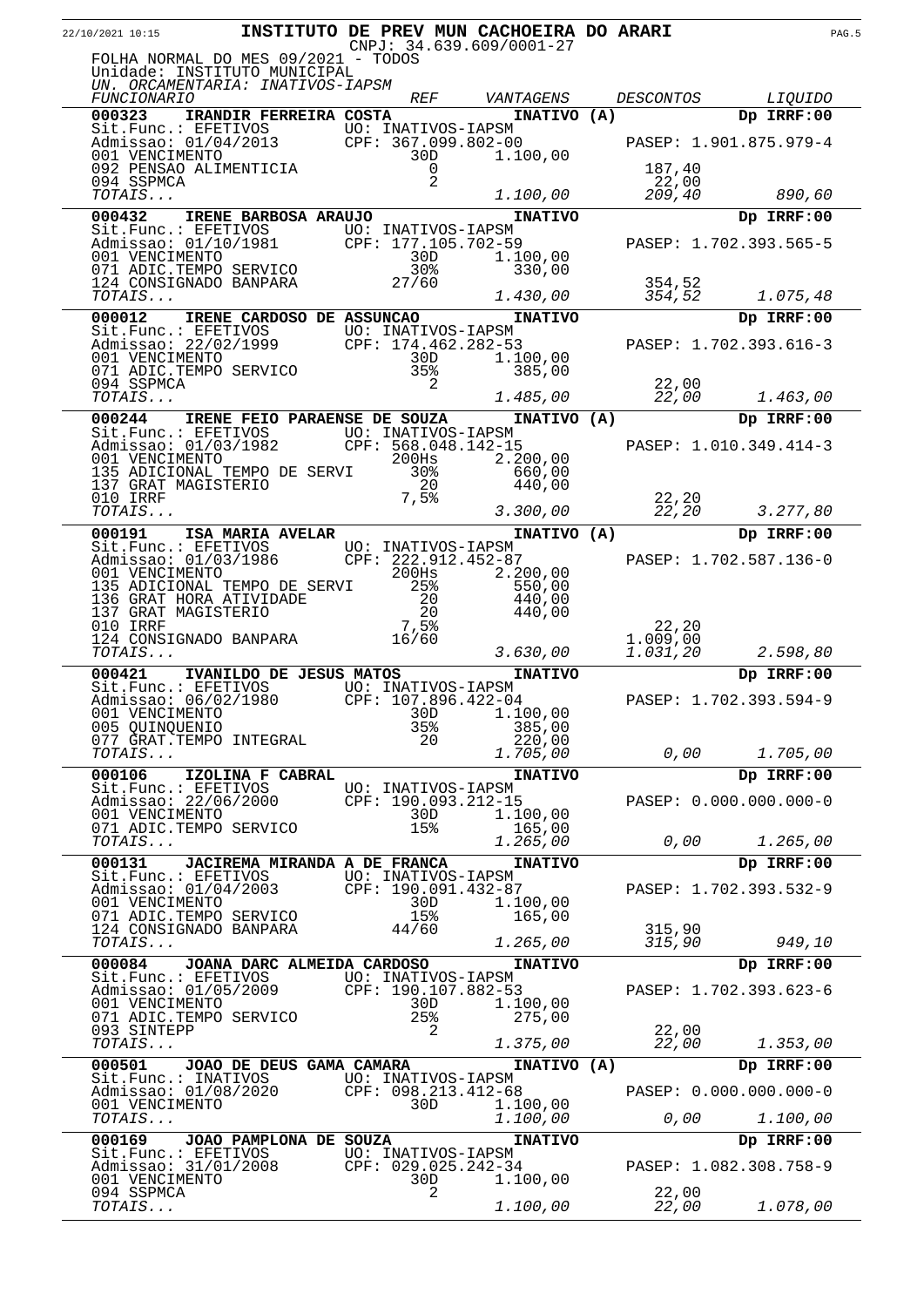| 22/10/2021 10:15                                                                                              |                                 |                                           | INSTITUTO DE PREV MUN CACHOEIRA DO ARARI<br>$CNPJ: 34.639.609/0001-27$ |                   |                              | PAG.6 |
|---------------------------------------------------------------------------------------------------------------|---------------------------------|-------------------------------------------|------------------------------------------------------------------------|-------------------|------------------------------|-------|
| FOLHA NORMAL DO MES 09/2021 - TODOS<br>Unidade: INSTITUTO MUNICIPAL                                           |                                 |                                           |                                                                        |                   |                              |       |
| UN. ORCAMENTARIA: INATIVOS-IAPSM                                                                              |                                 |                                           |                                                                        |                   |                              |       |
| <i>FUNCIONARIO</i><br>000011                                                                                  |                                 | <i>REF</i>                                | VANTAGENS                                                              | <b>DESCONTOS</b>  | <i>LIQUIDO</i><br>Dp IRRF:00 |       |
| Sit.Func.: EFETIVOS                                                                                           | JOSE DAMASCENO TAVARES          | UO: INATIVOS-IAPSM                        | <b>INATIVO</b>                                                         |                   |                              |       |
| Admissao: 22/02/1999<br>001 VENCIMENTO                                                                        |                                 | UO: INAIIVOS 111-1<br>CPF: 023.387.182-91 |                                                                        |                   | PASEP: 1.705.395.522-0       |       |
| 071 ADIC.TEMPO SERVICO                                                                                        |                                 | 30D<br>5 <sup>8</sup>                     | 1.100,00<br>55,00                                                      |                   |                              |       |
| TOTAIS                                                                                                        |                                 |                                           | 1.155,00                                                               | 0,00              | 1.155,00                     |       |
| 000384                                                                                                        | <b>JOSEFINA MOURA FEIO</b>      |                                           | <b>INATIVO</b>                                                         |                   | Dp IRRF:00                   |       |
| Sit.Func.: EFETIVOS UO: INATIVOS-IAPSM<br>Admissao: $01/04/1981$                                              |                                 | CPF: 190.100.952-15                       |                                                                        |                   | PASEP: 1.702.393.607-4       |       |
| 001 VENCIMENTO                                                                                                |                                 | 30D                                       | 1.100,00                                                               |                   |                              |       |
| 071 ADIC.TEMPO SERVICO<br>TOTAIS                                                                              |                                 | 30%                                       | 330,00<br>1.430,00                                                     | 0,00              | 1.430,00                     |       |
| 000004                                                                                                        | JOSELITA LOUREIRO PORTAL        |                                           | INATIVO (A)                                                            |                   | Dp IRRF:00                   |       |
| Sit.Func.: EFETIVOS UO: INATIVOS-IAPSM                                                                        |                                 |                                           |                                                                        |                   |                              |       |
| Admissao: 01/03/1982<br>001 VENCIMENTO<br>001 VENCIMENTO                                                      |                                 | CPF: 190.112.882-20<br>200Hs              | 2,200,00                                                               |                   | PASEP: 1.702.393.629-5       |       |
| 135 ADICIONAL TEMPO DE SERVI                                                                                  |                                 | 30 <sub>8</sub>                           | 660,00                                                                 |                   |                              |       |
| 136 GRAT HORA ATIVIDADE<br>010 IRRF                                                                           |                                 | 20<br>7,5%                                | 440,00                                                                 | 22, 20            |                              |       |
| 094 SSPMCA                                                                                                    |                                 | 2                                         |                                                                        | 44,00             |                              |       |
| 124 CONSIGNADO BANPARA<br>TOTAIS                                                                              |                                 | 01/95                                     | 3.300,00                                                               | 752,94<br>819,14  | 2.480,86                     |       |
| 000269                                                                                                        | LENI DE SOUZA CALANDRINE        |                                           | <b>INATIVO</b>                                                         |                   | Dp IRRF:00                   |       |
| Sit.Func.: EFETIVOS                                                                                           |                                 | UO: INATIVOS-IAPSM                        |                                                                        |                   |                              |       |
| Admissao: 01/09/2011<br>001 VENCIMENTO                                                                        |                                 | CPF: 568.345.002-00<br>30D                | 1.100,00                                                               |                   | PASEP: 1.702.855.996-1       |       |
| TOTAIS                                                                                                        |                                 |                                           | 1.100,00                                                               | 0,00              | 1.100,00                     |       |
| 000139                                                                                                        | LOURENCA LEAL FERREIRA          |                                           | <b>INATIVO</b>                                                         |                   | Dp IRRF:00                   |       |
| Sit.Func.: EFETIVOS UO: INATIVOS-IAPSM<br>Admissao: 01/03/2005 CPF: 190.091.782-34<br>001 VENCIMENTO 30D 1.10 |                                 |                                           |                                                                        |                   | PASEP: 1.702.393.548-5       |       |
| 001 VENCIMENTO<br>071 ADIC.TEMPO SERVICO                                                                      |                                 | 30D<br>25%                                | 1.100,00<br>275,00                                                     |                   |                              |       |
| 094 SSPMCA                                                                                                    |                                 |                                           |                                                                        | 22,00             |                              |       |
| TOTAIS                                                                                                        |                                 |                                           | 1.375,00                                                               | 22,00             | 1.353,00                     |       |
| 000185<br>Sit.Func.: EFETIVOS                                                                                 | LUCIANO MACEDO PEREIRA          | UO: INATIVOS-IAPSM                        | <b>INATIVO</b>                                                         |                   | Dp IRRF:00                   |       |
| Admissao: 01/06/2008<br>001 VENCIMENTO<br>TOTAIS                                                              |                                 | CPF: 367.123.962-04                       |                                                                        |                   | PASEP: 1.705.395.476-3       |       |
| TOTAIS                                                                                                        |                                 | 30D                                       | 1.100,00<br>1.100,00                                                   | 0,00              | 1.100,00                     |       |
| 000451                                                                                                        | LUCIBELA PAIXAO DA SILVA        |                                           | <b>INATIVO</b>                                                         |                   | Dp IRRF:00                   |       |
| Sit.Func.: EFETIVOS                                                                                           |                                 | UO: INATIVOS-IAPSM                        |                                                                        |                   |                              |       |
| Admissao: 24/04/1984<br>001 VENCIMENTO                                                                        |                                 | CPF: 222.912.612-15<br>200Hs              | 2.200,00                                                               |                   | PASEP: 1.702.587.140-9       |       |
| 072 GRAT. HORA ATIVIDADE                                                                                      |                                 | 20                                        | 440,00                                                                 |                   |                              |       |
| 073 GRAT. MAGISTERIO<br>080 GRAT. NIVEL SUPERIOR                                                              |                                 | 20<br>80                                  | 440,00<br>1.760,00                                                     |                   |                              |       |
| 148 ADC TEMPO SERVICO                                                                                         |                                 | 25                                        | 550,00                                                                 |                   |                              |       |
| 010 IRRF<br>093 SINTEPP                                                                                       |                                 | 27,5%<br>$\perp$                          |                                                                        | 612,89<br>22,00   |                              |       |
| 124 CONSIGNADO BANPARA                                                                                        |                                 | 02/90                                     |                                                                        | 1.626,35          |                              |       |
| TOTAIS                                                                                                        |                                 |                                           | 5.390,00                                                               | 2.261,24          | 3.128,76                     |       |
| 000085<br>Sit. Func.: EFETIVOS                                                                                | LUIS DOS SANTOS ALCANTARA       | UO: INATIVOS-IAPSM                        | <b>INATIVO</b>                                                         |                   | Dp IRRF:00                   |       |
| Admissao: 22/02/1999                                                                                          |                                 | CPF: 401.071.242-20                       |                                                                        |                   | PASEP: 1.705.395.498-4       |       |
| 001 VENCIMENTO<br>071 ADIC.TEMPO SERVICO                                                                      |                                 | 30D<br>10 <sub>8</sub>                    | 1.100,00<br>110,00                                                     |                   |                              |       |
| TOTAIS                                                                                                        |                                 |                                           | 1.210,00                                                               | 0,00              | 1.210,00                     |       |
| 000016<br>Sit.Func.: EFETIVOS                                                                                 | LUIZA DA SILVA MELO             | UO: INATIVOS-IAPSM                        | <b>INATIVO</b>                                                         |                   | Dp IRRF:00                   |       |
| Admissao: 22/02/1999                                                                                          |                                 | CPF: 489.734.752-15                       |                                                                        |                   | PASEP: 1.705.395.632-4       |       |
| 001 VENCIMENTO<br>TOTAIS                                                                                      |                                 | 30D                                       | 1.100,00<br>1.100,00                                                   | 0,00              | 1.100,00                     |       |
| 000452                                                                                                        | MAGDALENA DE JESUS B DOS SANTOS |                                           | <b>INATIVO</b>                                                         |                   | Dp IRRF:01                   |       |
| Sit.Func.: EFETIVOS                                                                                           |                                 | UO: INATIVOS-IAPSM                        |                                                                        |                   |                              |       |
| Admissao: 01/04/1988<br>001 VENCIMENTO                                                                        |                                 | CPF: 280.671.932-15<br>200Hs              | 2.200,00                                                               |                   | PASEP: 1.706.153.969-9       |       |
| 072 GRAT. HORA ATIVIDADE                                                                                      |                                 | 20                                        | 440,00                                                                 |                   |                              |       |
| 073 GRAT. MAGISTERIO<br>148 ADC TEMPO SERVICO                                                                 |                                 | 20<br>25                                  | 440,00<br>550,00                                                       |                   |                              |       |
| 010 IRRF                                                                                                      |                                 | 15%                                       |                                                                        | 161,26            |                              |       |
| 093 SINTEPP<br>124 CONSIGNADO BANPARA                                                                         |                                 | ı<br>02/100                               |                                                                        | 22,00<br>1.180,61 |                              |       |
| <i>TOTAIS</i>                                                                                                 |                                 |                                           | 3.630,00                                                               | 1.363,87          | 2.266,13                     |       |
|                                                                                                               |                                 |                                           |                                                                        |                   |                              |       |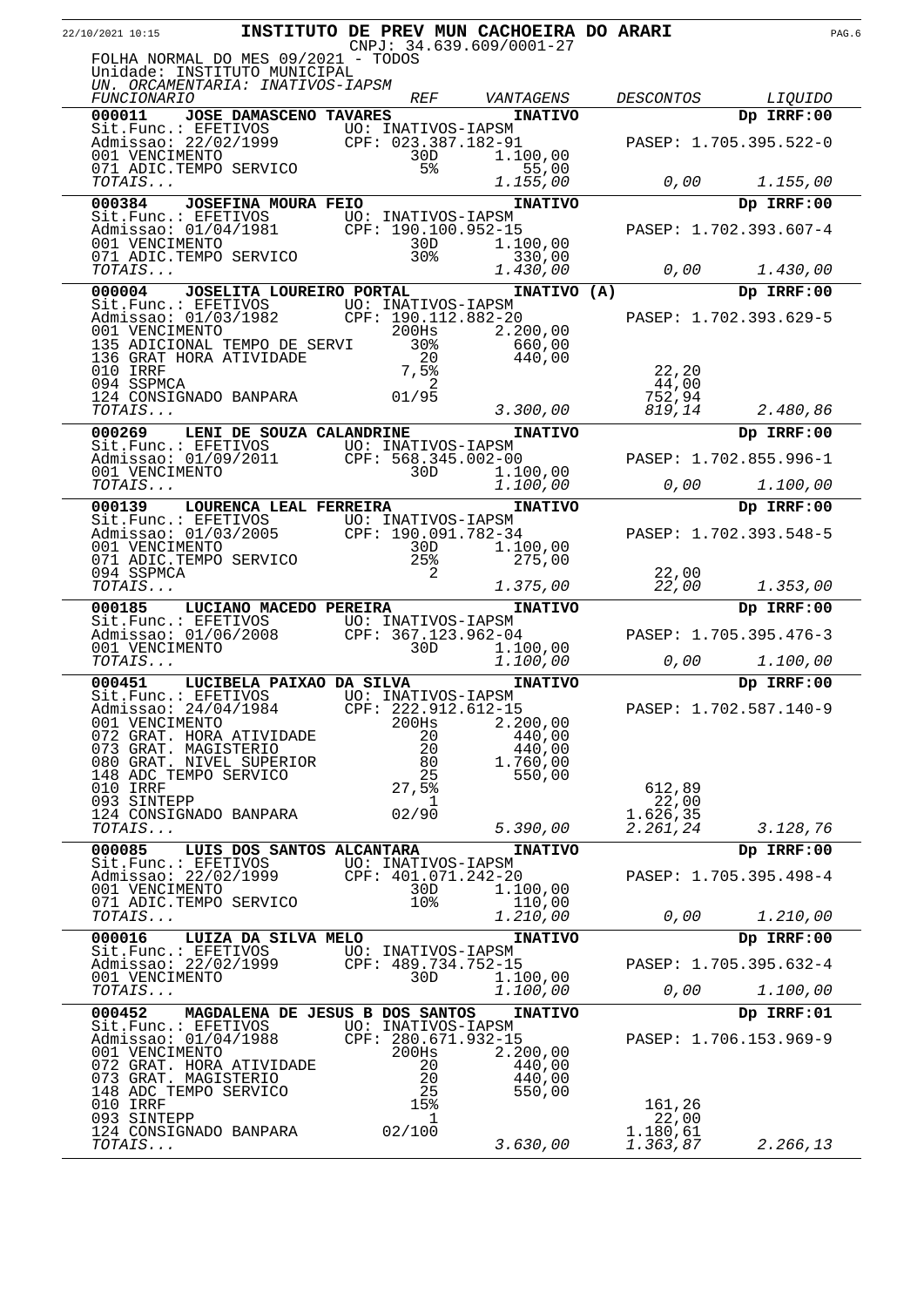| 22/10/2021 10:15                                                                                                                 |                                    |                    |   | INSTITUTO DE PREV MUN CACHOEIRA DO ARARI<br>CNPJ: 34.639.609/0001-27 |                      |                        | PAG.7 |
|----------------------------------------------------------------------------------------------------------------------------------|------------------------------------|--------------------|---|----------------------------------------------------------------------|----------------------|------------------------|-------|
| FOLHA NORMAL DO MES 09/2021 - TODOS<br>Unidade: INSTITUTO MUNICIPAL<br>UN. ORCAMENTARIA: INATIVOS-IAPSM                          |                                    |                    |   |                                                                      |                      |                        |       |
| <i>FUNCIONARIO</i>                                                                                                               |                                    | <b>REF</b>         |   | VANTAGENS                                                            | <b>DESCONTOS</b>     | <i>LIQUIDO</i>         |       |
| 000453                                                                                                                           | MAIDA CRISTINA R DOS SANTOS        |                    |   | <b>INATIVO</b>                                                       |                      | Dp IRRF:00             |       |
| Sit.Func.: EFETIVOS<br>Admissao: 10/02/1989 CPF: 362.507.082-00<br>001 VENCIMENTO 249,11Hs 2.74<br>071 ADIC.TEMPO SERVICO 25% 68 |                                    |                    |   |                                                                      |                      | PASEP: 1.703.287.209-1 |       |
|                                                                                                                                  |                                    |                    |   | 2.740,21                                                             |                      |                        |       |
| 072 GRAT. HORA ATIVIDADE                                                                                                         |                                    | 20                 |   | 685,05<br>548,04                                                     |                      |                        |       |
| 073 GRAT. MAGISTERIO                                                                                                             |                                    | 20                 |   | 548,04                                                               |                      |                        |       |
| 080 GRAT. NIVEL SUPERIOR<br>010 IRRF                                                                                             |                                    | 80<br>27,5%        |   | 2.192,17                                                             | 788,47               |                        |       |
| 093 SINTEPP                                                                                                                      |                                    | 0, 8               |   |                                                                      | 21,92                |                        |       |
| TOTAIS                                                                                                                           |                                    |                    |   | 6.713,51                                                             | 810,39               | 5.903,12               |       |
| 000163                                                                                                                           | MANOEL AUGUSTO PEREIRA FEIO        |                    |   | <b>INATIVO</b><br>UO: INATIVOS-IAPSM                                 |                      | Dp IRRF:00             |       |
| Sit.Func.: EFETIVOS<br>Admissao: 01/10/2007                                                                                      |                                    |                    |   | CPF: 190.098.602-72                                                  |                      | PASEP: 1.089.692.969-5 |       |
| 001 VENCIMENTO                                                                                                                   |                                    | 30D                |   | 1.100,00                                                             |                      |                        |       |
| 094 SSPMCA<br>TOTAIS                                                                                                             |                                    |                    | 2 | 1.100,00                                                             | 22,00<br>22,00       | 1.078,00               |       |
| 000419                                                                                                                           | <b>MANOEL DAS GRACAS RODRIGUES</b> |                    |   | <b>INATIVO</b>                                                       |                      | Dp IRRF:00             |       |
| Sit.Func.: EFETIVOS UO: INATIVOS-IAPSM<br>Admissao: 01/01/2001 CPF: 399.443.362-20                                               |                                    |                    |   |                                                                      |                      |                        |       |
| 001 VENCIMENTO                                                                                                                   |                                    | 30D                |   | 1.100,00                                                             |                      | PASEP: 1.706.153.997-4 |       |
| 094 SSPMCA                                                                                                                       |                                    |                    | 2 |                                                                      | 22,00                |                        |       |
| 124 CONSIGNADO BANPARA<br>TOTAIS                                                                                                 |                                    | 28/60              |   | 1.100,00                                                             | 258,05<br>280,05     | 819,95                 |       |
| 000474                                                                                                                           | MANOEL DE JESUS M RODRIGUES        |                    |   | INATIVO (A)                                                          |                      | Dp IRRF:00             |       |
| Sit.Func.: EFETIVOS UO: INATIVOS-IAPSM<br>Admissao: 01/08/2018 CPF: 081,354.872-15                                               |                                    |                    |   |                                                                      |                      |                        |       |
| 001 VENCIMENTO                                                                                                                   |                                    | 30D                |   | 1.100,00                                                             |                      | PASEP: 1.027.046.702-2 |       |
| TOTAIS                                                                                                                           |                                    |                    |   | 1.100,00                                                             | 0,00                 | 1.100,00               |       |
| 000351                                                                                                                           | <b>MANOEL EVARISTO RODRIGUES</b>   |                    |   | INATIVO (A)                                                          |                      | Dp IRRF:00             |       |
| Sit.Func.: EFETIVOS UO: INATIVOS-IAPSM<br>Admissao: 01/01/1983 CPF: 106.020.972-15<br>001 VENCIMENTO 30D 1.10                    |                                    |                    |   |                                                                      |                      | PASEP: 0.000.000.000-0 |       |
| 001 VENCIMENTO                                                                                                                   |                                    | 30D                |   | 1.100,00                                                             |                      |                        |       |
| 124 CONSIGNADO BANPARA<br>TOTAIS                                                                                                 |                                    | 01/10              |   | 1.100,00                                                             | 113,10<br>113,10     | 986,90                 |       |
| 000178                                                                                                                           | MARCELINA RODRIGUES DE ASSUNCAO    |                    |   | <b>INATIVO</b>                                                       |                      | Dp IRRF:00             |       |
| Sit.Func.: EFETIVOS UO: INATIVOS-IAPSM                                                                                           |                                    |                    |   |                                                                      |                      |                        |       |
| Admissao: 01/04/2008 CPF: 170.683.202-87<br>001 VENCIMENTO                                                                       |                                    | 30D                |   | 1.100,00                                                             |                      | PASEP: 1.703.287.203-2 |       |
| TOTAIS                                                                                                                           |                                    |                    |   | 1.100,00                                                             | 0,00                 | 1.100,00               |       |
| 000434                                                                                                                           | MARIA ANTONIA DOS SANTOS           |                    |   | <b>INATIVO</b>                                                       |                      | Dp IRRF:00             |       |
| Sit.Func.: EFETIVOS<br>Admissao: 15/02/1982                                                                                      |                                    | UO: INATIVOS-IAPSM |   | CPF: 222.912.372-68                                                  |                      | PASEP: 1.702.587.137-9 |       |
| 001 VENCIMENTO                                                                                                                   |                                    | 30D                |   | 1.100,00                                                             |                      |                        |       |
| 071 ADIC.TEMPO SERVICO<br>TOTAIS                                                                                                 |                                    | 30 <sub>8</sub>    |   | 330,00<br>1.430,00                                                   | 0,00                 | 1.430,00               |       |
| 000301                                                                                                                           | MARIA AUGUSTA BRITO DE ABREU       |                    |   | INATIVO (A)                                                          |                      | Dp IRRF:00             |       |
| Sit.Func.: EFETIVOS                                                                                                              |                                    | UO: INATIVOS-IAPSM |   |                                                                      |                      |                        |       |
| Admissao: 01/01/2013<br>001 VENCIMENTO                                                                                           |                                    | 30D                |   | CPF: 362.512.082-87<br>1,100,00                                      |                      | PASEP: 0.000.000.000-0 |       |
| 094 SSPMCA                                                                                                                       |                                    |                    | 2 |                                                                      | 22,00                |                        |       |
| 124 CONSIGNADO BANPARA<br>TOTAIS                                                                                                 |                                    | 16/60              |   | 1.100,00                                                             | 299,00<br>321,00     | 779,00                 |       |
| 000197                                                                                                                           | MARIA DA CONCEICAO D S AVELAR      |                    |   | <b>INATIVO</b>                                                       |                      | Dp IRRF:00             |       |
| Sit.Func.: EFETIVOS UO: INATIVOS-IAPSM                                                                                           |                                    |                    |   |                                                                      |                      |                        |       |
| Admissao: 01/10/2008<br>001 VENCIMENTO                                                                                           |                                    | 30D                |   | CPF: 222.918.302-87<br>1.100,00                                      |                      | PASEP: 1.705.395.662-6 |       |
| 093 SINTEPP                                                                                                                      |                                    |                    | 2 |                                                                      | 22,00                |                        |       |
| TOTAIS                                                                                                                           |                                    |                    |   | 1.100,00                                                             | 22,00                | 1.078,00               |       |
| 000456 MARIA DA CONCEICAO FIGUEIREDO AMOEDINATIVO                                                                                |                                    |                    |   |                                                                      |                      | Dp IRRF:00             |       |
| Sit.Func.: EFETIVOS UO: INATIVOS-IAPSM<br>Admissao: 15/02/1982 CPF: 174.991.512-04<br>Admissao: 15/02/1982                       |                                    |                    |   |                                                                      |                      | PASEP: 1.702.587.118-2 |       |
| 001 VENCIMENTO                                                                                                                   |                                    | 200Hs              |   | 2.200,00                                                             |                      |                        |       |
| 072 GRAT. HORA ATIVIDADE<br>073 GRAT. MAGISTERIO                                                                                 |                                    | 20<br>20           |   | 440,00<br>440,00                                                     |                      |                        |       |
| 080 GRAT. NIVEL SUPERIOR                                                                                                         |                                    | 80                 |   | 1.760,00                                                             |                      |                        |       |
| 148 ADC TEMPO SERVICO<br>010 IRRF                                                                                                |                                    | 25<br>27,5%        |   | 550,00                                                               | 612,89               |                        |       |
| 093 SINTEPP                                                                                                                      |                                    |                    | 1 |                                                                      | 22,00                |                        |       |
| 124 CONSIGNADO BANPARA<br>TOTAIS                                                                                                 |                                    | 02/95              |   | 5.390,00                                                             | 1.164,55<br>1.799,44 | 3.590, 56              |       |
| 000350                                                                                                                           | MARIA DA CONCEICAO M AMARAL        |                    |   | INATIVO (A)                                                          |                      | Dp IRRF:00             |       |
| Sit.Func.: EFETIVOS<br>Admissao: 27/06/2001 CPF: 167.727.502-25                                                                  |                                    |                    |   |                                                                      |                      |                        |       |
| 001 VENCIMENTO                                                                                                                   |                                    | 30D                |   | 1.100,00                                                             |                      | PASEP: 1.704.971.451-6 |       |
| 094 SSPMCA                                                                                                                       |                                    |                    | 2 |                                                                      | 22,00                |                        |       |
| 124 CONSIGNADO BANPARA<br>TOTAIS                                                                                                 |                                    | 45/60              |   | 1.100,00                                                             | 174,76<br>196,76     | 903,24                 |       |
|                                                                                                                                  |                                    |                    |   |                                                                      |                      |                        |       |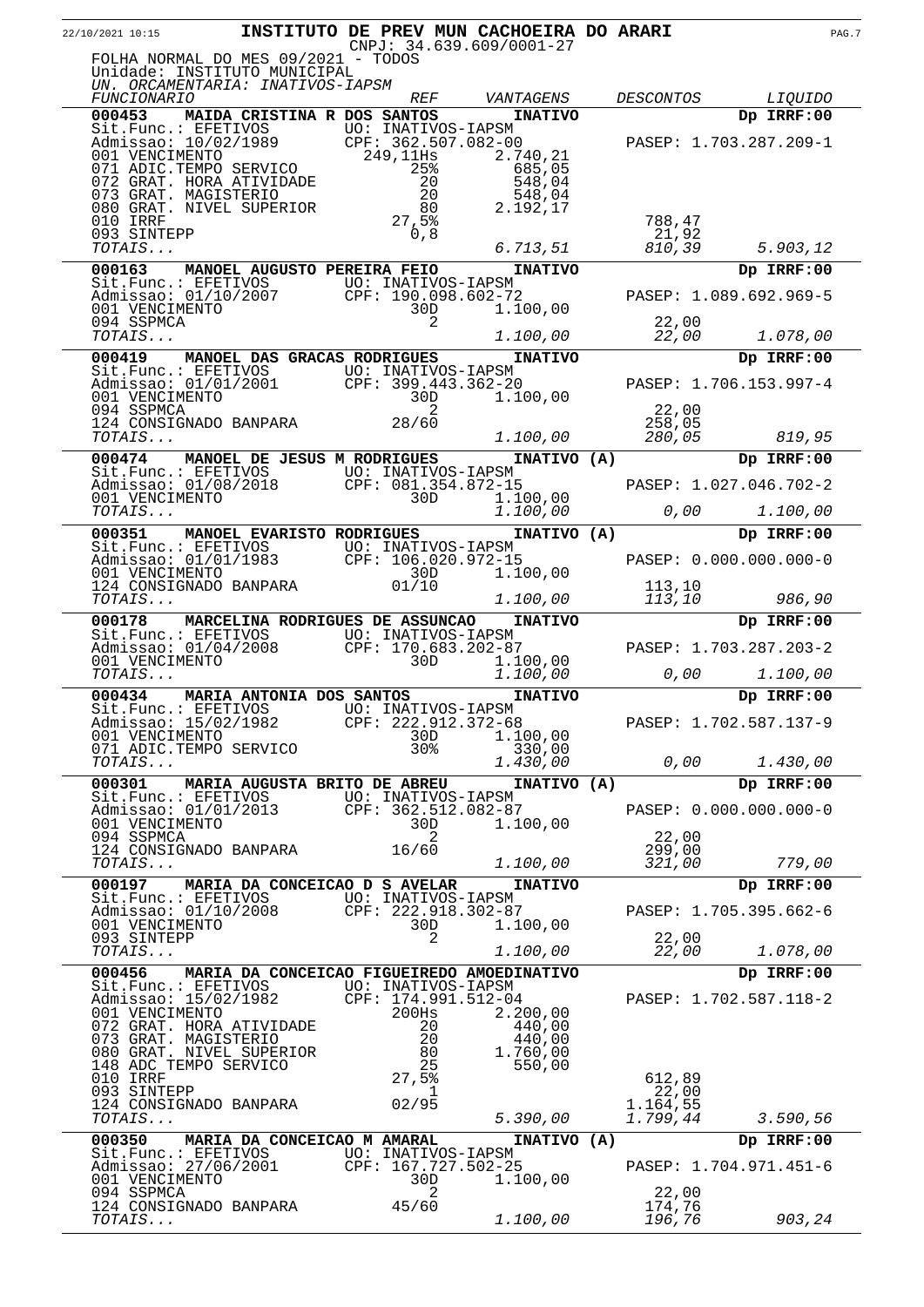| 22/10/2021 10:15                                                                                                                                                                                                                           |                                        |                                    |    | INSTITUTO DE PREV MUN CACHOEIRA DO ARARI<br>$CNPJ: 34.639.609/0001-27$  |                           |                                      | PAG.8 |
|--------------------------------------------------------------------------------------------------------------------------------------------------------------------------------------------------------------------------------------------|----------------------------------------|------------------------------------|----|-------------------------------------------------------------------------|---------------------------|--------------------------------------|-------|
| FOLHA NORMAL DO MES 09/2021 - TODOS<br>Unidade: INSTITUTO MUNICIPAL<br>UN. ORCAMENTARIA: INATIVOS-IAPSM                                                                                                                                    |                                        |                                    |    |                                                                         |                           |                                      |       |
| <i>FUNCIONARIO</i>                                                                                                                                                                                                                         |                                        | <i>REF</i>                         |    | VANTAGENS                                                               | <i>DESCONTOS</i>          | <i>LIQUIDO</i>                       |       |
| 000385<br>Sit.Func.: EFETIVOS<br>Admissao: 08/02/1982 CPF: 190.090.892-15<br>001 VENCIMENTO 200Hs 2.200,00<br>062 GRATIFICACAO NIV.SUPERIO 80 1.760,00                                                                                     | MARIA DA CONCEICAO P MEIRELES          |                                    |    | <b>INATIVO</b>                                                          |                           | Dp IRRF:02<br>PASEP: 1.702.393.558-2 |       |
| 065 GRATIFICACAO HORA ATIVID<br>067 GRATIFICACAO DE MAGISTER<br>148 ADC TEMPO SERVICO<br>010 IRRF<br>093 SINTEPP                                                                                                                           | $\frac{30}{27,5\frac{8}{9}}$           | $\frac{20}{20}$<br>$\frac{30}{20}$ | -2 | 440,00<br>440,00<br>660,00                                              | 538,87<br>44,00           |                                      |       |
| 01/85<br>124 CONSIGNADO BANPARA 01/85<br>TOTAIS                                                                                                                                                                                            |                                        |                                    |    | 5.500,00                                                                | 1.350,98<br>1.933,85      | 3.566, 15                            |       |
| 000213                                                                                                                                                                                                                                     | MARIA DA PROVIDENCIA DOS SANTOS        |                                    |    | INATIVO (A)                                                             |                           | Dp IRRF:00                           |       |
| Sit.Func.: EFETIVOS<br>Admissao: 01/03/1982<br>001 VENCIMENTO<br>071 ADIC.TEMPO SERVICO<br>25%<br>27                                                                                                                                       |                                        |                                    |    | 1.100,00<br>275,00                                                      |                           | PASEP: 1.900.106.845-9               |       |
| 093 SINTEPP<br>TOTAIS                                                                                                                                                                                                                      |                                        |                                    | 2  | 1.375,00                                                                | 22,00<br>22,00            | 1.353,00                             |       |
| 000037                                                                                                                                                                                                                                     | <b>MARIA DAS GRACAS B PORTAL</b>       |                                    |    | INATIVO (A)                                                             |                           | Dp IRRF:00                           |       |
| Sit.Func.: EFETIVOS UO: INATIVOS-IAPSM<br>Admissao: 01/03/1989 CPF: 252.527.472-53<br>001 VENCIMENTO 100Hs 1.10<br>071 ADIC.TEMPO SERVICO 25% 2<br>072 GRAT. HORA ATIVIDADE 24 26<br>073 GRAT. MAGISTERIO 12 17<br>0773 GRAT. MAGISTERIO 1 |                                        |                                    |    | 1.100,00<br>275,00<br>264,00<br>132,00                                  |                           | PASEP: 1.901.946.138-1               |       |
| TOTAIS                                                                                                                                                                                                                                     |                                        |                                    |    | 1.771,00                                                                | 0,00                      | 1.771,00                             |       |
| 000284                                                                                                                                                                                                                                     | <b>MARIA DAS GRACAS DIAS ALCANTARA</b> |                                    |    | INATIVO (A)                                                             |                           | Dp IRRF:00                           |       |
| Sit.Func.: EFETIVOS<br>Admissao: 01/03/1989 CPF: 295.512.422-20<br>001 VENCIMENTO 30D 1.1<br>071 ADIC.TEMPO SERVICO 25% 2<br>071 ADIC.IEMFO SERVICO<br>072 GRAT. HORA ATIVIDADE                                                            |                                        | 20                                 |    | 1.100,00<br>275,00<br>220,00                                            |                           | PASEP: 1.705.902.579-9               |       |
| 093 SINTEPP<br>124 CONSIGNADO BANPARA 22/48<br>TOTAIS                                                                                                                                                                                      |                                        |                                    | 2  | 1.595,00                                                                | 22,00<br>418,63<br>440,63 | 1.154,37                             |       |
| 000260                                                                                                                                                                                                                                     | MARIA DAS GRACAS N MENDES              |                                    |    | <b>INATIVO</b>                                                          |                           | Dp IRRF:00                           |       |
| Sit.Func.: EFETIVOS UO: INATIVOS-IAPSM<br>Admissao: 01/03/1982 CPF: 367.133.252-20<br>001 VENCIMENTO 100Hs 1.1<br>071 ADIC.TEMPO SERVICO<br>072 GRAT. HORA ATIVIDADE<br>073 GRAT. MAGISTERIO<br>124 CONSIGNADO BANPARA<br>TOTAIS           |                                        | $30\%$<br>20<br>20<br>20<br>02/70  |    | 1.100,00<br>330,00<br>220,00<br>220,00<br>1.870,00                      | 499,95<br>499,95          | PASEP: 1.703.287.184-2<br>1.370,05   |       |
| 000007                                                                                                                                                                                                                                     | MARIA DE LOURDES B DE FRANCA           |                                    |    | <b>INATIVO</b>                                                          |                           | Dp IRRF:00                           |       |
| Sit.Func.: EFETIVOS<br>Admissao: 22/02/1999<br>001 VENCIMENTO                                                                                                                                                                              |                                        | 30D                                |    | UO: INATIVOS-IAPSM<br>CPF: 562.889.132-00<br>1.100,00                   |                           | PASEP: 1.702.587.144-1               |       |
| TOTAIS                                                                                                                                                                                                                                     |                                        |                                    |    | 1.100,00                                                                | 0,00                      | 1.100,00                             |       |
| 000279<br>Sit. Func.: EFETIVOS<br>Admissao: 01/03/1984<br>001 VENCIMENTO                                                                                                                                                                   | MARIA DE LOURDES BONFIM SANTOS         | 110Hs                              |    | <b>INATIVO</b><br>UO: INATIVOS-IAPSM<br>CPF: 109.249.652-15<br>1.210,00 |                           | Dp IRRF:00<br>PASEP: 1.705.525.118-2 |       |
| 071 ADIC. TEMPO SERVICO<br>072 GRAT. HORA ATIVIDADE<br>073 GRAT. MAGISTERIO<br>138 GRAT NIVEL SUPERIOR<br>140 GRAT POS GRADUACAO<br>TOTAIS                                                                                                 |                                        | 25%<br>20<br>20<br>80<br>10        |    | 302,50<br>242,00<br>242,00<br>968,00<br>121,00<br>3.085,50              | 0,00                      | 3.085,50                             |       |
| 000144                                                                                                                                                                                                                                     | MARIA DE LOURDES GAMA DE AVELAR        |                                    |    | <b>INATIVO</b>                                                          |                           | Dp IRRF:00                           |       |
| Sit.Func.: EFETIVOS<br>Admissao: 01/04/2006<br>001 VENCIMENTO                                                                                                                                                                              |                                        | UO: INATIVOS-IAPSM<br>30D          |    | CPF: 189.060.872-68<br>1.100,00                                         |                           | PASEP: 1.702.393.560-4               |       |
| 071 ADIC.TEMPO SERVICO<br>TOTAIS                                                                                                                                                                                                           |                                        | 25%                                |    | 275,00<br>1.375,00                                                      | 0,00                      | 1.375,00                             |       |
| 000026                                                                                                                                                                                                                                     |                                        |                                    |    | MARIA DE NAZARE VASCONCELOS SALGADOINATIVO                              |                           | Dp IRRF:00                           |       |
| Sit. Func.: EFETIVOS<br>Admissao: 22/02/1999<br>001 VENCIMENTO<br>071 ADIC. TEMPO SERVICO<br>093 SINTEPP                                                                                                                                   |                                        | UO: INATIVOS-IAPSM<br>30D<br>25%   | 2  | CPF: 179.573.622-49<br>1.100,00<br>275,00                               | 22,00                     | PASEP: 1.001.016.252-3               |       |
| 124 CONSIGNADO BANPARA<br>TOTAIS                                                                                                                                                                                                           |                                        | 45/60                              |    | 1.375,00                                                                | 338,32<br>360,32          | 1.014,68                             |       |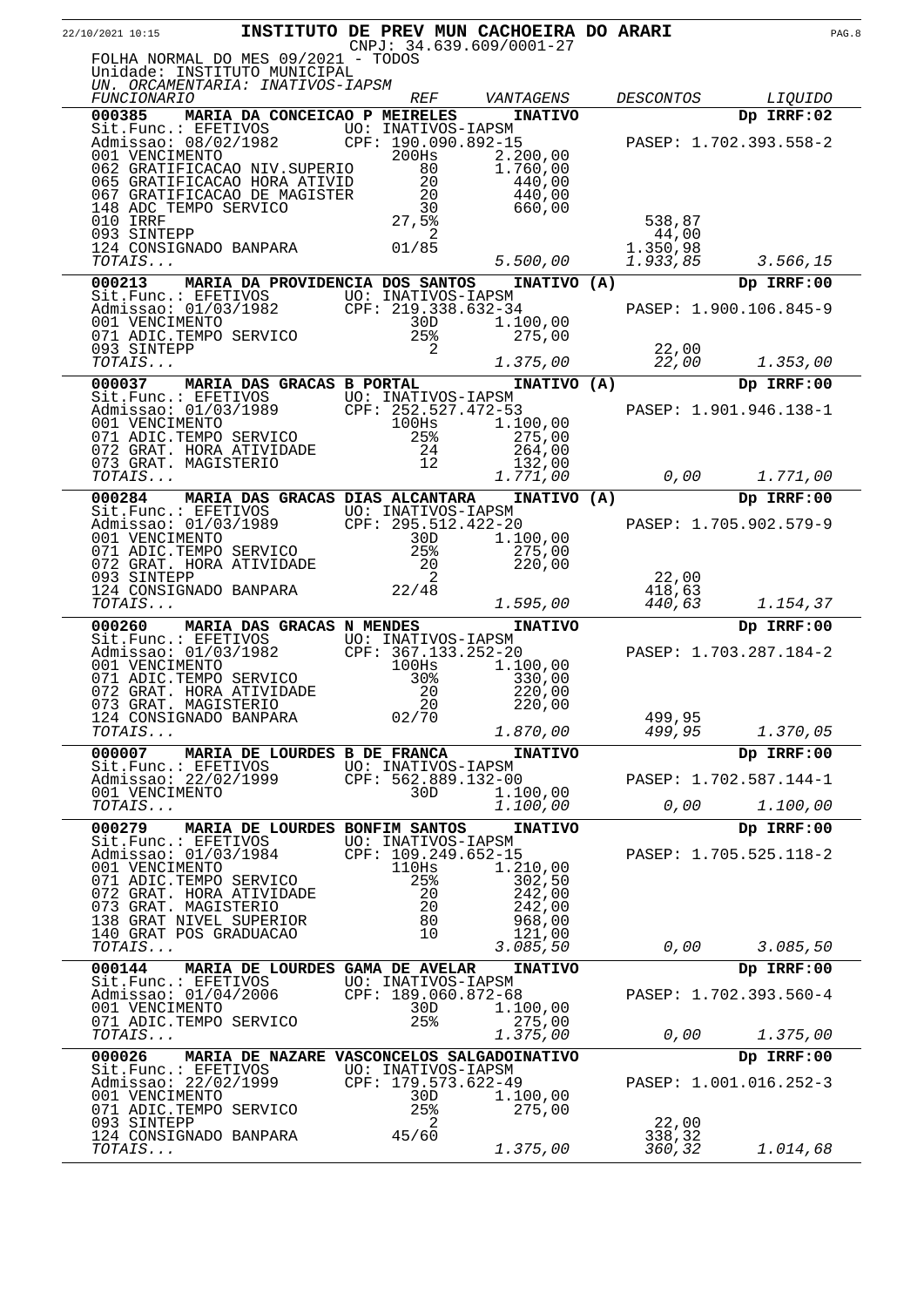| 22/10/2021 10:15                                                                                                |                                |                                           |                 | INSTITUTO DE PREV MUN CACHOEIRA DO ARARI<br>$CNPJ: 34.639.609/0001-27$ |                  |                        | PAG.9 |
|-----------------------------------------------------------------------------------------------------------------|--------------------------------|-------------------------------------------|-----------------|------------------------------------------------------------------------|------------------|------------------------|-------|
| FOLHA NORMAL DO MES 09/2021 - TODOS<br>Unidade: INSTITUTO MUNICIPAL                                             |                                |                                           |                 |                                                                        |                  |                        |       |
| UN. ORCAMENTARIA: INATIVOS-IAPSM<br><i>FUNCIONARIO</i>                                                          |                                |                                           | <i>REF</i>      | VANTAGENS                                                              | <i>DESCONTOS</i> | <i>LIQUIDO</i>         |       |
| 000391                                                                                                          | MARIA DO SOCORRO PINTO MOREIRA |                                           |                 | <b>INATIVO</b>                                                         |                  | Dp IRRF:00             |       |
|                                                                                                                 |                                |                                           |                 |                                                                        |                  |                        |       |
| Sit.Func.: EFETIVOS UO: INATIVOS-IAPSM<br>Admissao: 01/03/1983 CPF: 107.885.732-68<br>001 VENCIMENTO 100Hs 1.1  |                                |                                           |                 | 1.100,00                                                               |                  | PASEP: 1.702.393.611-2 |       |
| 071 ADIC.TEMPO SERVICO                                                                                          |                                |                                           | 30 <sub>8</sub> | 330,00                                                                 |                  |                        |       |
| 072 GRAT. HORA ATIVIDADE                                                                                        |                                |                                           | 20<br>20        | 220,00                                                                 |                  |                        |       |
| 073 GRAT. MAGISTERIO<br>094 SSPMCA                                                                              |                                |                                           | 2               | 220,00                                                                 | 22,00            |                        |       |
| TOTAIS                                                                                                          |                                |                                           |                 | 1.870,00                                                               | 22,00            | 1.848,00               |       |
| 000190                                                                                                          | MARIA ECILA AVELAR DA SILVA    |                                           |                 | <b>INATIVO</b>                                                         |                  | Dp IRRF:00             |       |
| Sit.Func.: EFETIVOS UO: INATIVOS-IAPSM<br>Admissao: 01/03/1989                                                  |                                | CPF: 171.664.622-72                       |                 |                                                                        |                  | PASEP: 1.702.393.630-9 |       |
| 001 VENCIMENTO                                                                                                  |                                | 200Hs                                     |                 | 2.200,00                                                               |                  |                        |       |
| 071 ADIC.TEMPO SERVICO<br>072 GRAT. HORA ATIVIDADE                                                              |                                | 20                                        | 25%             | 550,00<br>440,00                                                       |                  |                        |       |
| 073 GRAT. MAGISTERIO                                                                                            |                                |                                           | - 20            | 440,00                                                                 |                  |                        |       |
| 010 IRRF<br>093 SINTEPP                                                                                         |                                |                                           | 15%<br>2        |                                                                        | 107,20<br>44,00  |                        |       |
| 124 CONSIGNADO BANPARA 28/60                                                                                    |                                |                                           |                 |                                                                        | 936,65           |                        |       |
| TOTAIS                                                                                                          |                                |                                           |                 | 3.630,00                                                               | 1.087,85         | 2.542,15               |       |
| 000030                                                                                                          | MARIA EMILIA A CAMPOS          |                                           |                 | <b>INATIVO</b>                                                         |                  | Dp IRRF:00             |       |
| Sit.Func.: EFETIVOS UO: INATIVOS-IAPSM<br>Admissao: 22/02/1999 CPF: 169.766.652-34<br>001 VENCIMENTO 30D 1.10   |                                |                                           |                 |                                                                        |                  | PASEP: 1.702.393.620-1 |       |
|                                                                                                                 |                                |                                           |                 | 1.100,00                                                               |                  |                        |       |
| TOTAIS                                                                                                          |                                |                                           |                 | 1.100,00                                                               | 0,00             | 1.100,00               |       |
| 000392                                                                                                          | MARIA ESTELINA DOS S MAUES     |                                           |                 | <b>INATIVO</b>                                                         |                  | Dp IRRF:00             |       |
| Sit.Func.: EFETIVOS UO: INATIVOS-IAPSM<br>Admissao: 01/03/1984 CPF: 190.105.752-68<br>001 VENCIMENTO 100Hs 1.10 |                                |                                           |                 |                                                                        |                  | PASEP: 1.702.587.124-7 |       |
| 001 VENCIMENTO<br>071 ADIC.TEMPO SERVICO                                                                        |                                |                                           | 30%             | 1.100,00<br>330,00                                                     |                  |                        |       |
| 072 GRAT. HORA ATIVIDADE                                                                                        |                                |                                           | 20              | 220,00                                                                 |                  |                        |       |
| 093 SINTEPP<br>TOTAIS                                                                                           |                                |                                           | 2               | 1.650,00                                                               | 22,00<br>22,00   | 1.628,00               |       |
| 000330                                                                                                          | <b>MARIA FERREIRA SAMPAIO</b>  |                                           |                 | INATIVO (A)                                                            |                  | Dp IRRF:00             |       |
| Sit.Func.: EFETIVOS UO: INATIVOS-IAPSM                                                                          |                                |                                           |                 |                                                                        |                  |                        |       |
| Admissao: 01/03/1991 CPF: 109.459.892-53<br>001 VENCIMENTO                                                      |                                |                                           | 30D             | 1.100,00                                                               |                  | PASEP: 1.705.395.475-5 |       |
| 071 ADIC.TEMPO SERVICO                                                                                          |                                |                                           | 20 <sup>8</sup> | 220,00                                                                 |                  |                        |       |
| 124 CONSIGNADO BANPARA<br>TOTAIS                                                                                |                                | 02/90                                     |                 | 1.320,00                                                               | 446,74<br>446,74 | 873,26                 |       |
| 000324                                                                                                          | MARIA IZETE LOPES DA SERRA     |                                           |                 | INATIVO (A)                                                            |                  | Dp IRRF:00             |       |
| Sit.Func.: EFETIVOS                                                                                             |                                | UO: INATIVOS-IAPSM                        |                 |                                                                        |                  |                        |       |
| Admissao: 01/03/1982<br>001 VENCIMENTO                                                                          |                                | CPF: 177.254.702-63<br>$100$ Hs           |                 | 1.100,00                                                               |                  | PASEP: 1.702.393.614-7 |       |
| 071 ADIC. TEMPO SERVICO                                                                                         |                                |                                           | 30%             | 330,00                                                                 |                  |                        |       |
| 072 GRAT. HORA ATIVIDADE<br>093 SINTEPP                                                                         |                                |                                           | 20<br>2         | 220,00                                                                 | 22,00            |                        |       |
| TOTAIS                                                                                                          |                                |                                           |                 | 1.650,00                                                               | 22,00            | 1.628,00               |       |
| 000174                                                                                                          | MARIA JOSE SERRA E SERRA       |                                           |                 | <b>INATIVO</b>                                                         |                  | Dp IRRF:00             |       |
| Sit.Func.: EFETIVOS<br>Admissao: 01/03/2008                                                                     |                                | UO: INATIVOS-IAPSM<br>CPF: 190.121.442-72 |                 |                                                                        |                  | PASEP: 1.702.393.504-3 |       |
| 001 VENCIMENTO                                                                                                  |                                |                                           | 30D             | 1.100,00                                                               |                  |                        |       |
| 071 ADIC. TEMPO SERVICO<br>TOTAIS                                                                               |                                |                                           | 30%             | 330,00<br>1.430,00                                                     | 0,00             | 1.430,00               |       |
| 000125                                                                                                          |                                |                                           |                 |                                                                        |                  |                        |       |
| Sit.Func.: EFETIVOS                                                                                             | MARIA MADALENA AVELAR DA SILVA | UO: INATIVOS-IAPSM                        |                 | <b>INATIVO</b>                                                         |                  | Dp IRRF:00             |       |
| Admissao: 01/11/2009                                                                                            |                                | CPF: 190.119.622-49                       |                 |                                                                        |                  | PASEP: 1.703.287.182-6 |       |
| 001 VENCIMENTO<br>071 ADIC.TEMPO SERVICO                                                                        |                                |                                           | 30D<br>30%      | 1.100,00<br>330,00                                                     |                  |                        |       |
| 093 SINTEPP                                                                                                     |                                |                                           | 2               |                                                                        | 22,00            |                        |       |
| 124 CONSIGNADO BANPARA<br>TOTAIS                                                                                |                                | 22/36                                     |                 | 1.430,00                                                               | 374,46<br>396,46 | 1.033,54               |       |
| 000042                                                                                                          | MARIA OLINDA A DE FRANCA       |                                           |                 | <b>INATIVO</b>                                                         |                  | Dp IRRF:00             |       |
| Sit.Func.: EFETIVOS                                                                                             |                                | UO: INATIVOS-IAPSM                        |                 |                                                                        |                  |                        |       |
| Admissao: 22/02/1999<br>001 VENCIMENTO                                                                          |                                | CPF: 153.526.762-34                       | 30D             | 1.100,00                                                               |                  | PASEP: 1.702.587.126-3 |       |
| 071 ADIC. TEMPO SERVICO                                                                                         |                                |                                           | 25%             | 275,00                                                                 |                  |                        |       |
| 124 CONSIGNADO BANPARA<br>TOTAIS                                                                                |                                | 01/60                                     |                 | 1.375,00                                                               | 344,34<br>344,34 | 1.030,66               |       |
| 000100                                                                                                          | MARIA PACHECO CARDOSO          |                                           |                 | <b>INATIVO</b>                                                         |                  | Dp IRRF:00             |       |
| Sit.Func.: EFETIVOS                                                                                             |                                | UO: INATIVOS-IAPSM                        |                 |                                                                        |                  |                        |       |
| Admissao: 01/05/2009<br>001 VENCIMENTO                                                                          |                                | CPF: 219.339.102-59                       | 30D             | 1.100,00                                                               |                  | PASEP: 1.703.287.172-9 |       |
| 124 CONSIGNADO BANPARA                                                                                          |                                | 25/35                                     |                 |                                                                        | 293,14           |                        |       |
| TOTAIS                                                                                                          |                                |                                           |                 | 1.100,00                                                               | 293,14           | 806,86                 |       |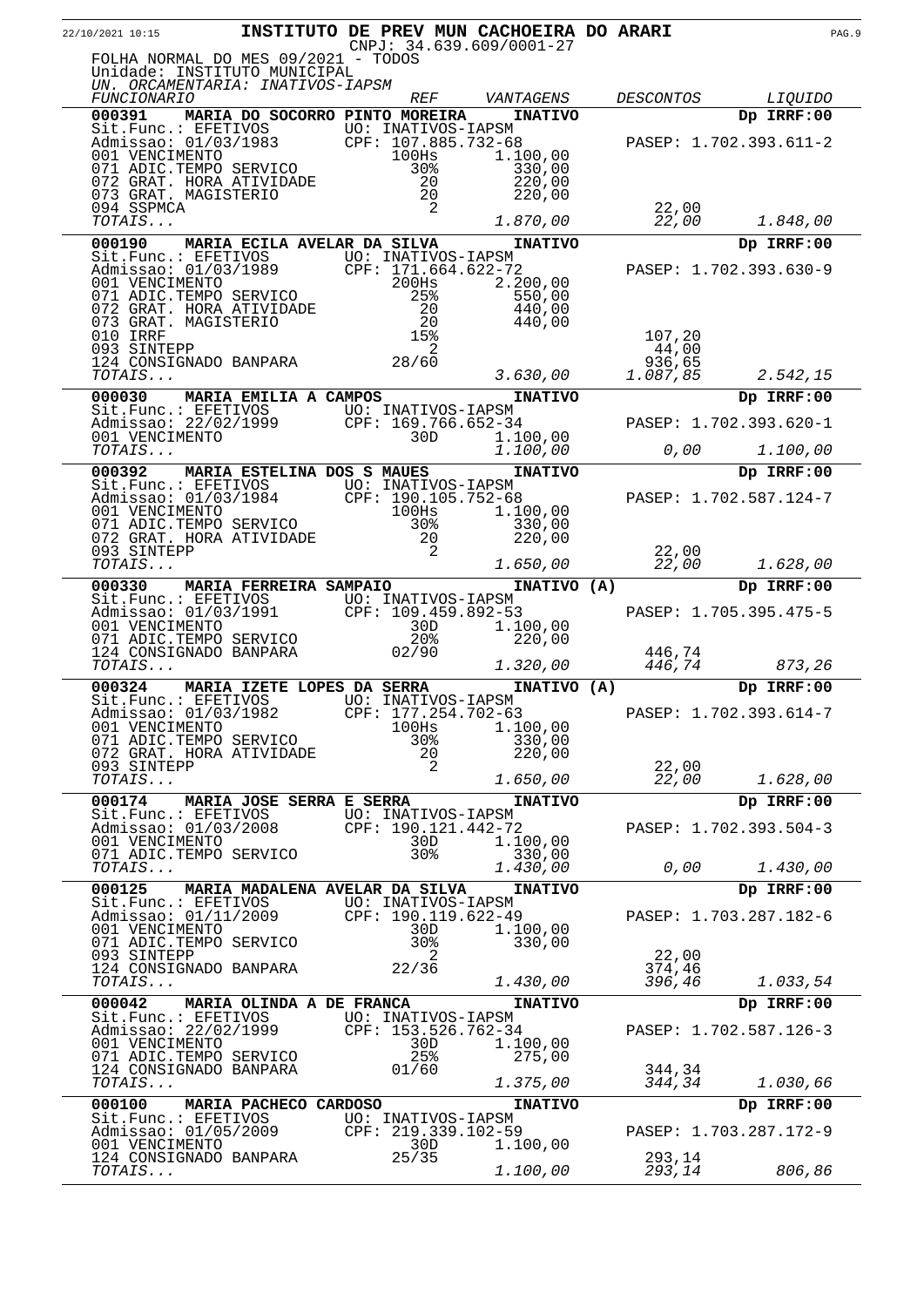| 22/10/2021 10:15                                                                                                                                                                     |                              |                        | INSTITUTO DE PREV MUN CACHOEIRA DO ARARI<br>$CNPJ: 34.639.609/0001-27$ |                    |                        | <b>PAG.10</b> |
|--------------------------------------------------------------------------------------------------------------------------------------------------------------------------------------|------------------------------|------------------------|------------------------------------------------------------------------|--------------------|------------------------|---------------|
| FOLHA NORMAL DO MES 09/2021 - TODOS<br>Unidade: INSTITUTO MUNICIPAL<br>UN. ORCAMENTARIA: INATIVOS-IAPSM                                                                              |                              |                        |                                                                        |                    |                        |               |
| <i>FUNCIONARIO</i>                                                                                                                                                                   |                              | <i>REF</i>             | VANTAGENS                                                              | <i>DESCONTOS</i>   | <i>LIQUIDO</i>         |               |
| 000511 MARIA SALOME RODRIGUES GOMES                                                                                                                                                  |                              |                        | <b>INATIVO</b>                                                         |                    | Dp IRRF:00             |               |
| Sit.Func.: EFETIVOS<br>Admissao: 01/07/2021 CPF: 120.765.462-00<br>001 VENCIMENTO 30D 1.100,00                                                                                       |                              |                        | 1.100,00                                                               |                    | PASEP: 0.000.000.000-0 |               |
| 071 ADIC.TEMPO SERVICO<br>131 CONSIGNADO BANPARA (PM)<br>TOTAIS                                                                                                                      |                              | 35%<br>$\overline{0}$  | 385,00<br>1.485,00                                                     | 348,65<br>348,65   | 1.136,35               |               |
| 000161                                                                                                                                                                               | MARIA SULTANA BARBOSA        |                        | <b>INATIVO</b>                                                         |                    | Dp IRRF:00             |               |
| Sit.Func.: EFETIVOS<br>Admissao: 01/10/2007 CPF: 378.898.932-72<br>001 VENCIMENTO 30D 1.10<br>124 CONSIGNADO BANPARA 25/47                                                           |                              |                        | 1.100,00                                                               |                    | PASEP: 1.703.287.220-2 |               |
|                                                                                                                                                                                      |                              |                        |                                                                        | 292,14             |                        |               |
| TOTAIS                                                                                                                                                                               |                              |                        | 1.100,00                                                               | 292,14             | 807,86                 |               |
| 000014 MARIANA SEABRA<br>Sit.Func.: EFETIVOS UO: INATIVOS-IAPSM<br>Admissao: 01/05/2009 CPF: 222.884.302-49 PASEP: 1.703.287.225-3<br>001 VENCIMENTO 30D 1.100,00<br>TOTAIS 1.100.00 |                              |                        |                                                                        |                    |                        |               |
|                                                                                                                                                                                      |                              |                        |                                                                        |                    |                        |               |
| TOTAIS                                                                                                                                                                               |                              |                        | 1.100,00                                                               |                    | 0,00<br>1.100,00       |               |
| 000089                                                                                                                                                                               | MARINALDO CESAR DA S CASTRO  |                        | INATIVO (A)                                                            |                    | Dp IRRF:00             |               |
| Sit.Func.: EFETIVOS<br>Admissao: 30/04/2001<br>001 VENCIMENTO 1.100,00                                                                                                               |                              |                        |                                                                        |                    | PASEP: 1.067.851.645-3 |               |
| 001 VENCIMENTO<br>071 ADIC.TEMPO SERVICO                                                                                                                                             |                              | 30D<br>10 <sup>8</sup> | 1.100,00<br>110,00                                                     |                    |                        |               |
| 153 REAJUSTE SALARIAL<br>TOTAIS                                                                                                                                                      |                              | 25                     | 249,50<br>1.459, 50                                                    | 0,00               | 1.459,50               |               |
| 000380                                                                                                                                                                               | MARISTELA TAVARES B CARDOSO  |                        | <b>INATIVO</b>                                                         |                    | Dp IRRF:00             |               |
| Sit.Func.: EFETIVOS<br>Admissao: 01/04/1980 CPF: 134.305.642-04<br>001 VENCIMENTO 100Hs 1.10<br>071 ADIC.TEMPO SERVICO 30% 33                                                        |                              |                        |                                                                        |                    | PASEP: 1.705.395.625-1 |               |
|                                                                                                                                                                                      |                              |                        | 1.100,00                                                               |                    |                        |               |
| 072 GRAT. HORA ATIVIDADE                                                                                                                                                             |                              | 20                     | 330,00<br>220,00                                                       |                    |                        |               |
| 093 SINTEPP<br>TOTAIS                                                                                                                                                                |                              | 2                      | 1.650,00                                                               | 22,00<br>22,00     | 1.628,00               |               |
| 000110 MARLY DAS GRACAS FIGUEIREDO MATOS INATIVO                                                                                                                                     |                              |                        |                                                                        |                    | Dp IRRF:00             |               |
| Sit.Func.: EFETIVOS UO: INATIVOS-IAPSM<br>Admissao: 01/03/1989 CPF: 177.105.452-20<br>001 VENCIMENTO 200Hs 2.20                                                                      |                              |                        |                                                                        |                    | PASEP: 1.702.393.536-1 |               |
|                                                                                                                                                                                      |                              |                        | 2.200,00                                                               |                    |                        |               |
| 135 ADICIONAL TEMPO DE SERVI<br>137 GRAT MAGISTERIO                                                                                                                                  |                              | 25%<br>20              | 550,00<br>440,00                                                       |                    |                        |               |
| 010 IRRF<br>124 CONSIGNADO BANPARA                                                                                                                                                   |                              | 7,5%<br>02/60          |                                                                        | 22, 20<br>876,46   |                        |               |
| TOTAIS                                                                                                                                                                               |                              |                        | 3.190,00                                                               | 898,66             | 2.291,34               |               |
| 000048 NADIR C JAIME DA FONSECA INATIVO (A)                                                                                                                                          |                              |                        |                                                                        |                    | Dp IRRF:00             |               |
| Sit.Func.: EFETIVOS UO: INATIVOS-IAPSM<br>Admissao: 22/02/1999 CPF: 818.798.142-34                                                                                                   |                              |                        |                                                                        |                    | PASEP: 1.001.016.259-0 |               |
| 001 VENCIMENTO<br>TOTAIS                                                                                                                                                             |                              | 30D                    | 1.893,84<br>1.893,84                                                   | 0,00               | 1.893,84               |               |
| 000162                                                                                                                                                                               | NEUZA RAMOS DA LUZ           |                        | <b>INATIVO</b>                                                         |                    | Dp IRRF:00             |               |
| Sit.Func.: EFETIVOS<br>Admissao: 01/10/2007                                                                                                                                          |                              |                        | UO: INATIVOS-IAPSM<br>CPF: 222.877.522-34                              |                    | PASEP: 1.706.153.966-4 |               |
| 001 VENCIMENTO                                                                                                                                                                       |                              | 30D                    | 1.100,00                                                               |                    |                        |               |
| TOTAIS                                                                                                                                                                               |                              |                        | 1.100,00                                                               | 0,00               | 1.100,00               |               |
| 000396<br>Sit.Func.: EFETIVOS UO: INATIVOS-IAPSM<br>Admissao: 30/04/2001 CPF: 367.153.102-97                                                                                         | ODALCINEA FIGUEIREDO AZEVEDO |                        | <b>INATIVO</b>                                                         |                    | Dp IRRF:00             |               |
| 001 VENCIMENTO                                                                                                                                                                       |                              | 200Hs                  | 2.200,00                                                               |                    | PASEP: 1.705.525.700-8 |               |
| 003 AD. TEMP. SERVICO<br>067 GRATIFICACAO DE MAGISTER                                                                                                                                |                              | 20%<br>20              | 440,00<br>440,00                                                       |                    |                        |               |
| 072 GRAT. HORA ATIVIDADE                                                                                                                                                             |                              | 20                     | 440,00                                                                 |                    |                        |               |
| 080 GRAT. NIVEL SUPERIOR<br>010 IRRF                                                                                                                                                 |                              | 80<br>27,5%            | 1.760,00                                                               | 582,64             |                        |               |
| 093 SINTEPP<br>124 CONSIGNADO BANPARA                                                                                                                                                |                              | 2<br>45/50             |                                                                        | 44,00              |                        |               |
| TOTAIS                                                                                                                                                                               |                              |                        | 5.280,00                                                               | 953,72<br>1.580,36 | 3.699,64               |               |
| 000412                                                                                                                                                                               | OTACI GEMAQUE                |                        | <b>CARPINTEIRO</b>                                                     |                    | Dp IRRF:00             |               |
| Sit.Func.: EFETIVOS<br>Admissao: 20/08/1978                                                                                                                                          |                              |                        | UO: INATIVOS-IAPSM<br>CPF: 093.914.522-72                              |                    | PASEP: 1.063.110.007-2 |               |
| 001 VENCIMENTO<br>148 ADC TEMPO SERVICO                                                                                                                                              |                              | 30D<br>35              | 1.100,00<br>385,00                                                     |                    |                        |               |
| 094 SSPMCA                                                                                                                                                                           |                              | 2                      |                                                                        | 22,00              |                        |               |
| 124 CONSIGNADO BANPARA<br>TOTAIS                                                                                                                                                     |                              | 24/48                  | 1.485,00                                                               | 388,51<br>410,51   | 1.074,49               |               |
| 000233                                                                                                                                                                               | PEDRO DE JESUS S SOARES      |                        | INATIVO (A)                                                            |                    | Dp IRRF:00             |               |
| Sit.Func.: EFETIVOS UO: INATIVOS-IAPSM<br>Admissao: 01/05/2010                                                                                                                       |                              |                        | CPF: 056.967.552-91                                                    |                    | PASEP: 1.067.112.717-6 |               |
| 001 VENCIMENTO<br>124 CONSIGNADO BANPARA                                                                                                                                             |                              | 30D<br>01/70           | 1.100,00                                                               | 376,47             |                        |               |
| $\mathit{TOTAIS} \dots$                                                                                                                                                              |                              |                        | 1.100,00                                                               | 376,47             | 723,53                 |               |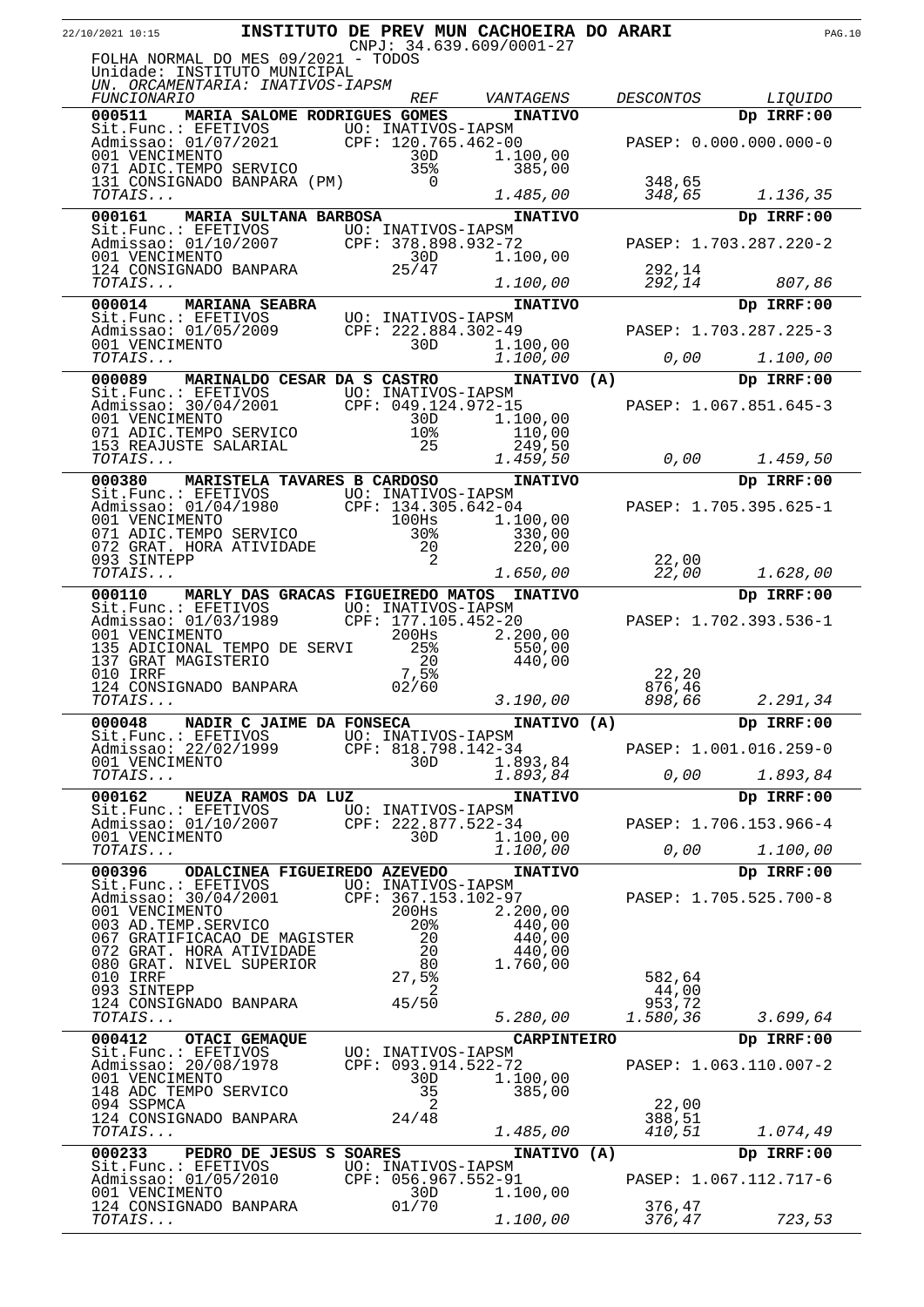| 22/10/2021 10:15                                                                                                              |                             |                              | INSTITUTO DE PREV MUN CACHOEIRA DO ARARI |                                    |                        | <b>PAG.11</b> |
|-------------------------------------------------------------------------------------------------------------------------------|-----------------------------|------------------------------|------------------------------------------|------------------------------------|------------------------|---------------|
| FOLHA NORMAL DO MES 09/2021 - TODOS                                                                                           |                             |                              | $CNPJ: 34.639.609/0001-27$               |                                    |                        |               |
| Unidade: INSTITUTO MUNICIPAL<br>UN. ORCAMENTARIA: INATIVOS-IAPSM                                                              |                             |                              |                                          |                                    |                        |               |
| <b>FUNCIONARIO</b>                                                                                                            |                             | <b>REF</b>                   | VANTAGENS                                | DESCONTOS                          | <i>LIOUIDO</i>         |               |
| 000283                                                                                                                        | RAIMUNDA DOS SANTOS TELES   |                              | <b>INATIVO</b>                           |                                    | Dp IRRF:00             |               |
| Sit.Func.: EFETIVOS<br>Manissao: 01/05/2012<br>001 VENCIMENTO<br>707475<br>001 VENCIMENTO<br>707475                           |                             |                              |                                          |                                    | PASEP: 1.705.395.520-4 |               |
| TOTAIS                                                                                                                        |                             |                              | 1.100,00<br>1.100,00                     | 0,00                               | 1.100,00               |               |
| 000438                                                                                                                        | RAIMUNDA MENDES DOS SANTOS  |                              | <b>INATIVO</b>                           |                                    | Dp IRRF:00             |               |
|                                                                                                                               |                             |                              |                                          |                                    | PASEP: 0.000.000.000-0 |               |
|                                                                                                                               |                             |                              | 1.100,00                                 |                                    |                        |               |
| TOTAIS                                                                                                                        |                             |                              | 1.100,00                                 | 180,50<br>180,50                   | 919,50                 |               |
| 000175                                                                                                                        | RAIMUNDA NUNES ARAUJO       |                              | <b>INATIVO</b>                           |                                    | Dp IRRF:00             |               |
| Sit.Func.: EFETIVOS<br>Admissao: 01/03/2008 CPF: 367.108.062-00<br>001 VENCIMENTO 30D 1.10                                    |                             |                              |                                          |                                    | PASEP: 1.703.287.242-3 |               |
|                                                                                                                               |                             |                              | 1.100,00                                 |                                    |                        |               |
| 124 CONSIGNADO BANPARA<br>$\mathit{TOTAIS} \dots$                                                                             |                             | 45/60                        | 1.100,00                                 | 274,07<br>274,07                   | 825,93                 |               |
| 000188                                                                                                                        | RAIMUNDO FERREIRA BARBOSA   |                              | <b>INATIVO</b>                           |                                    | Dp IRRF:00             |               |
| Sit.Func.: EFETIVOS UO: INATIVOS-IAPSM<br>Admissao: 01/07/2008 CPF: 559.941.212-15                                            |                             |                              |                                          |                                    | PASEP: 1.901.877.735-0 |               |
| 001 VENCIMENTO                                                                                                                |                             | 30D                          | 1.100,00                                 |                                    |                        |               |
| TOTAIS                                                                                                                        |                             |                              | 1.100,00                                 | 0,00                               | 1.100,00               |               |
| 000222                                                                                                                        | REGINA BIBIANO VIDAL        |                              | <b>INATIVO</b>                           |                                    | Dp IRRF:00             |               |
| Sit.Func.: EFETIVOS<br>Admissao: 01/03/1982 CPF: 303.194.122-53<br>001 VENCIMENTO 200Hs 2.20<br>071 ADIC.TEMPO SERVICO 30% 66 |                             |                              | 2.200,00                                 |                                    | PASEP: 1.703.287.183-4 |               |
|                                                                                                                               |                             |                              | 660,00                                   |                                    |                        |               |
| 072 GRAT. HORA ATIVIDADE<br>073 GRAT. MAGISTERIO                                                                              |                             | 20<br>-20                    | 440,00<br>440,00                         |                                    |                        |               |
| 010 IRRF<br>TOTAIS                                                                                                            |                             | 15%                          | 3.740,00                                 | 107,20<br>107,20                   | 3.632,80               |               |
| 000268 RITA BELTRAO PARAENSE                                                                                                  |                             |                              | <b>INATIVO</b>                           |                                    | Dp IRRF:00             |               |
| Sit.Func.: EFETIVOS UO: INATIVOS-IAPSM<br>Admissao: 01/09/2011 CPF: 018.650.562-00                                            |                             |                              |                                          |                                    | PASEP: 1.001.585.727-9 |               |
| 001 VENCIMENTO                                                                                                                |                             | 30D                          | 1.100,00                                 |                                    |                        |               |
| TOTAIS                                                                                                                        |                             |                              | 1.100,00                                 | 0,00                               | 1.100,00               |               |
| 000180 RIZOLEIDE MARIA AMADOR<br>Sit.Func.: EFETIVOS UO: INATIVOS-IAPSM                                                       |                             |                              | <b>INATIVO</b>                           |                                    | Dp IRRF:00             |               |
| Admissao: 01/03/1982 CPF: 569.156.162-68<br>001 VENCIMENTO                                                                    |                             | 200Hs                        | 2.200,00                                 |                                    | PASEP: 1.702.393.617-1 |               |
| 135 ADICIONAL TEMPO DE SERVI                                                                                                  |                             | 30%                          | 660,00                                   |                                    |                        |               |
| 136 GRAT HORA ATIVIDADE<br>137 GRAT MAGISTERIO                                                                                |                             | 20<br>20                     | 440,00<br>440,00                         |                                    |                        |               |
| 010 IRRF<br>094 SSPMCA                                                                                                        |                             | 7,5%<br>2                    |                                          | 22, 20<br>44,00                    |                        |               |
| 124 CONSIGNADO BANPARA                                                                                                        |                             | 42/60                        |                                          | 525,49                             |                        |               |
| TOTAIS                                                                                                                        |                             |                              | 3.740,00                                 | 591,69                             | 3.148,31               |               |
| 000248<br>Sit.Func.: EFETIVOS UO: INATIVOS-IAPSM<br>Admissao: 01/03/1982 CPF: 222.913.182-68                                  | ROSA MARIA RAMOS CALANDRINE |                              | <b>INATIVO</b>                           |                                    | Dp IRRF:00             |               |
| Admissao: 01/03/1982<br>001 VENCIMENTO                                                                                        |                             | 200Hs                        | 2.200,00                                 |                                    | PASEP: 1.702.587.165-4 |               |
| 135 ADICIONAL TEMPO DE SERVI                                                                                                  |                             | 25%                          | 550,00                                   |                                    |                        |               |
| 136 GRAT HORA ATIVIDADE<br>137 GRAT MAGISTERIO                                                                                |                             | - 20<br>20                   | 440,00<br>440,00                         |                                    |                        |               |
| 010 IRRF<br>TOTAIS                                                                                                            |                             | 7,5%                         | 3.630,00                                 | 22,20<br>22,20                     | 3.607,80               |               |
| 000381                                                                                                                        | ROSA MARIA SANTANA PORTAL   |                              |                                          | PROFESSOR(A) LICENC PLENDP IRRF:00 |                        |               |
| Sit.Func.: EFETIVOS UO: INATIVOS-IAPSM                                                                                        |                             |                              |                                          |                                    |                        |               |
| Admissao: 24/04/1985<br>001 VENCIMENTO                                                                                        |                             | CPF: 144.844.472-15<br>200Hs | 2.200,00                                 |                                    | PASEP: 1.702.587.170-0 |               |
| 065 GRATIFICACAO HORA ATIVID<br>067 GRATIFICACAO DE MAGISTER                                                                  |                             | 20<br>20                     | 440,00<br>440,00                         |                                    |                        |               |
| 080 GRAT. NIVEL SUPERIOR                                                                                                      |                             | 80                           | 1.760,00                                 |                                    |                        |               |
| 148 ADC TEMPO SERVICO<br>010 IRRF                                                                                             |                             | 25<br>$27,5$ %               | 550,00                                   | 612,89                             |                        |               |
| 093 SINTEPP<br>TOTAIS                                                                                                         |                             | 2                            | 5.390,00                                 | 44,00<br>656,89                    | 4.733,11               |               |
| 000159                                                                                                                        | ROSILDA FIGUEIREDO          |                              | <b>INATIVO</b>                           |                                    | Dp IRRF:00             |               |
| Sit. Func.: EFETIVOS UO: INATIVOS-IAPSM<br>Admissao: 01/10/2007 CPF: 608.320.532-87                                           |                             |                              |                                          |                                    | PASEP: 1.901.880.842-6 |               |
| 001 VENCIMENTO                                                                                                                |                             | 30D                          | 1.100,00                                 |                                    |                        |               |
| 124 CONSIGNADO BANPARA<br>TOTAIS                                                                                              |                             | 42/60                        | 1.100,00                                 | 279,09<br>279,09                   | 820,91                 |               |
|                                                                                                                               |                             |                              |                                          |                                    |                        |               |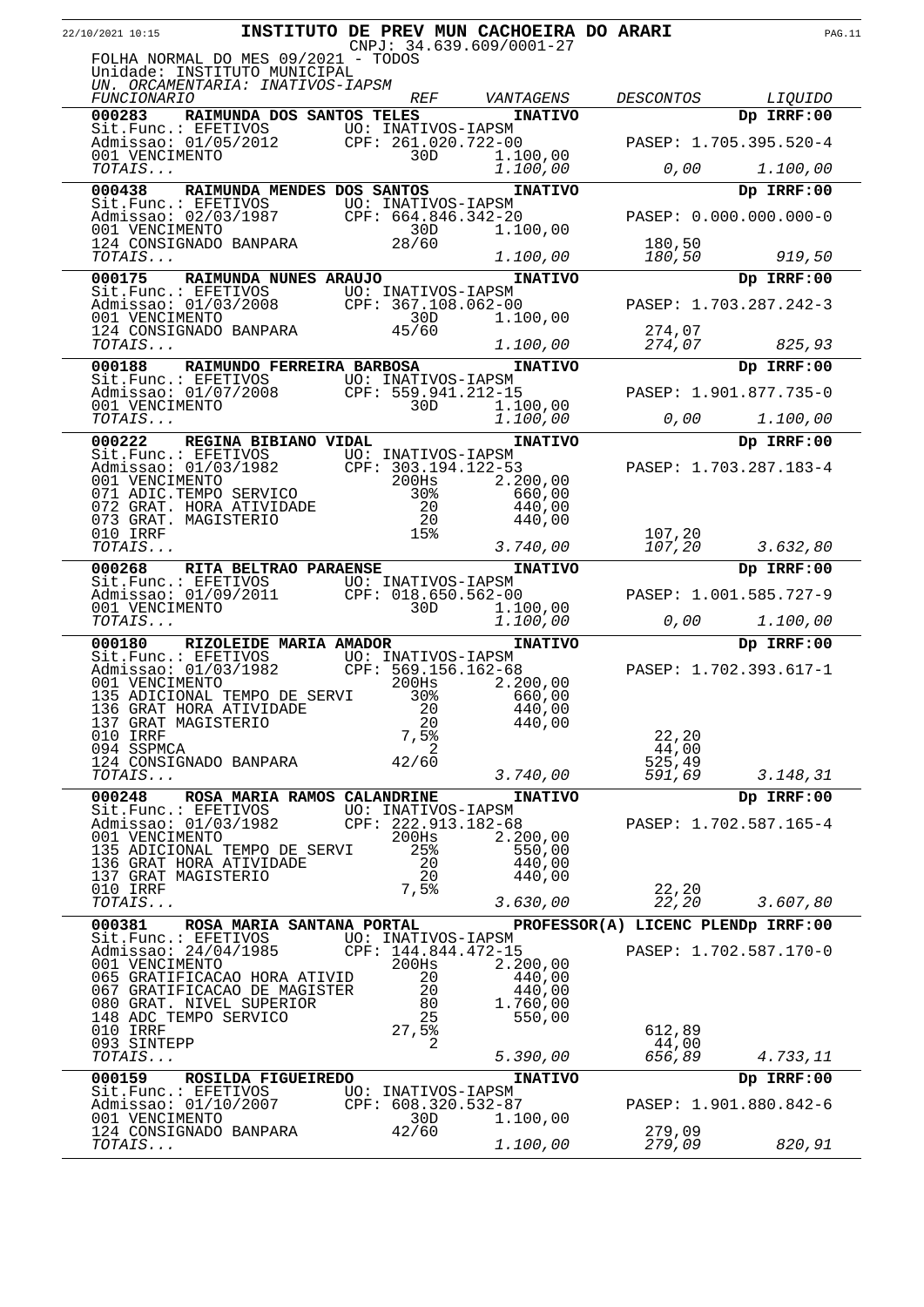| 22/10/2021 10:15                                                                                               |                                                |                                           | <b>INSTITUTO DE PREV MUN CACHOEIRA DO ARARI</b><br>$CNPJ: 34.639.609/0001-27$ |                  |                        | <b>PAG.12</b> |
|----------------------------------------------------------------------------------------------------------------|------------------------------------------------|-------------------------------------------|-------------------------------------------------------------------------------|------------------|------------------------|---------------|
| FOLHA NORMAL DO MES 09/2021 - TODOS<br>Unidade: INSTITUTO MUNICIPAL<br>UN. ORCAMENTARIA: INATIVOS-IAPSM        |                                                |                                           |                                                                               |                  |                        |               |
| <i>FUNCIONARIO</i>                                                                                             |                                                | <i>REF</i>                                | VANTAGENS                                                                     | <i>DESCONTOS</i> | <i>LIQUIDO</i>         |               |
| 000202<br>Sit.Func.: EFETIVOS                                                                                  | RUTH AMADOR DA PAIXAO                          | UO: INATIVOS-IAPSM                        | <b>INATIVO</b>                                                                |                  | Dp IRRF:00             |               |
| Dite: 01/03/1989<br>Admissao: 01/03/1989 CP                                                                    |                                                | CPF: 190.100.602-68                       |                                                                               |                  | PASEP: 1.702.587.133-6 |               |
| 001 VENCIMENTO                                                                                                 |                                                | $200$ Hs                                  | 2.200,00                                                                      |                  |                        |               |
| 135 ADICIONAL TEMPO DE SERVI<br>136 GRAT HORA ATIVIDADE                                                        |                                                | 25%<br>20                                 | 550,00<br>440,00                                                              |                  |                        |               |
| 137 GRAT MAGISTERIO                                                                                            |                                                | 20                                        | 440,00                                                                        |                  |                        |               |
| 010 IRRF<br>124 CONSIGNADO BANPARA                                                                             |                                                | 7,5%<br>02/60                             |                                                                               | 22,20<br>958,74  |                        |               |
| TOTAIS                                                                                                         |                                                |                                           | 3.630,00                                                                      | 980,94           | 2.649,06               |               |
| 000195                                                                                                         | SANDRA MARIA DA SILVA LOPES                    |                                           | <b>INATIVO</b>                                                                |                  | Dp IRRF:00             |               |
| Sit.Func.: EFETIVOS UO: INATIVOS-IAPSM<br>Admissao: 01/03/1982 CPF: 189.053.662-87<br>001 VENCIMENTO 200Hs 2.2 |                                                |                                           |                                                                               |                  | PASEP: 1.702.393.543-4 |               |
| 001 VENCIMENTO<br>071 ADIC.TEMPO SERVICO                                                                       |                                                | 200Hs<br>$30\%$                           | 2.200,00<br>660,00                                                            |                  |                        |               |
| 072 GRAT. HORA ATIVIDADE                                                                                       |                                                | $\frac{20}{20}$                           | 440,00                                                                        |                  |                        |               |
| 073 GRAT. MAGISTERIO<br>010 IRRF                                                                               |                                                | 15%                                       | 440,00                                                                        | 107,20           |                        |               |
| 124 CONSIGNADO BANPARA                                                                                         |                                                | 02/90                                     |                                                                               | 1.244,86         |                        |               |
| TOTAIS                                                                                                         |                                                |                                           | 3.740,00                                                                      | 1.352,06         | 2.387,94               |               |
| 000211                                                                                                         | <b>TEREZA MARTINS</b>                          |                                           | <b>INATIVO</b>                                                                |                  | Dp IRRF:00             |               |
| Sit.Func.: EFETIVOS UO: INATIVOS-IAPSM<br>Admissao: 01/04/2009 CPF: 449.088.902-00<br>Admissao: 01/04/2009     |                                                |                                           |                                                                               |                  | PASEP: 1.705.902.582-9 |               |
| 001 VENCIMENTO<br>093 SINTEPP                                                                                  |                                                | 30D<br>2                                  | 1.100,00                                                                      | 22,00            |                        |               |
| TOTAIS                                                                                                         |                                                |                                           | 1.100,00                                                                      | 22,00            | 1.078,00               |               |
| 000212<br>Sit.Func.: EFETIVOS                                                                                  | TEREZINHA CARVALHO DOS SANTOS                  | UO: INATIVOS-IAPSM                        | <b>INATIVO</b>                                                                |                  | Dp IRRF:00             |               |
| Admissao: 01/04/2009                                                                                           |                                                | CPF: 169.357.052-15                       |                                                                               |                  | PASEP: 1.702.587.168-9 |               |
| 001 VENCIMENTO<br><i>TOTAIS</i>                                                                                |                                                | 30D                                       | 1.100,00<br>1.100,00                                                          | 0,00             | 1.100,00               |               |
| 000420                                                                                                         | <b>TEREZINHA DE AZEVEDO CUNHA</b>              |                                           | <b>INATIVO</b>                                                                |                  | Dp IRRF:00             |               |
| Sit.Func.: EFETIVOS                                                                                            |                                                | UO: INATIVOS-IAPSM                        |                                                                               |                  |                        |               |
| Admissao: 01/03/1986<br>001 VENCIMENTO                                                                         |                                                | CPF: 222.881.632-91<br>30D                | 1.100,00                                                                      |                  | PASEP: 1.703.287.228-8 |               |
| 005 QUINQUENIO<br>094 SSPMCA                                                                                   |                                                | 35%<br>2                                  | 385,00                                                                        |                  |                        |               |
| TOTAIS                                                                                                         |                                                |                                           | 1.485,00                                                                      | 22,00<br>22,00   | 1.463,00               |               |
| 000441                                                                                                         | <b>TEREZINHA DO MENINO JESUS PIRES</b>         |                                           | <b>INATIVO</b>                                                                |                  | Dp IRRF:00             |               |
| Sit.Func.: EFETIVOS UO: INATIVOS-IAPSM<br>Admissao: 01/03/1984                                                 |                                                | CPF: 174.371.482-34                       |                                                                               |                  | PASEP: 1.702.393.609-0 |               |
| 001 VENCIMENTO                                                                                                 |                                                | 30D                                       | 1.100,00                                                                      |                  |                        |               |
| 071 ADIC.TEMPO SERVICO<br>093 SINTEPP                                                                          |                                                | 30%<br>2                                  | 330,00                                                                        | 22,00            |                        |               |
| <i>TOTAIS</i>                                                                                                  |                                                |                                           | 1.430,00                                                                      | 22,00            | 1.408,00               |               |
| 000302<br>Sit.Func.: EFETIVOS                                                                                  | TOMAZIA LOBATO CORREA                          | UO: INATIVOS-IAPSM                        | <b>INATIVOS</b>                                                               |                  | Dp IRRF:00             |               |
| Admissao: 25/02/1981                                                                                           |                                                | CPF: 189.090.002-87                       |                                                                               |                  | PASEP: 0.000.000.000-0 |               |
| 001 VENCIMENTO<br>071 ADIC.TEMPO SERVICO                                                                       |                                                | 30D<br>30%                                | 1.100,00<br>330,00                                                            |                  |                        |               |
| TOTAIS                                                                                                         |                                                |                                           | 1.430,00                                                                      | 0,00             | 1.430,00               |               |
| 000328                                                                                                         | VILMA MARIA SILVEIRA DE SOUZA                  |                                           | <b>INATIVO</b>                                                                |                  | Dp IRRF:00             |               |
| Sit.Func.: EFETIVOS<br>Admissao: 01/03/1984                                                                    |                                                | UO: INATIVOS-IAPSM<br>CPF: 142.676.672-68 |                                                                               |                  | PASEP: 1.705.395.634-0 |               |
| 001 VENCIMENTO<br>065 GRATIFICACAO HORA ATIVID                                                                 |                                                | 200Hs<br>20                               | 2,200,00<br>440,00                                                            |                  |                        |               |
| 148 ADC TEMPO SERVICO                                                                                          |                                                | 25                                        | 550,00                                                                        |                  |                        |               |
| 010 IRRF<br>093 SINTEPP                                                                                        |                                                | 15%<br>2                                  |                                                                               | 123,70<br>44,00  |                        |               |
| 124 CONSIGNADO BANPARA                                                                                         |                                                | 02/70                                     |                                                                               | 1.036,04         |                        |               |
| TOTAIS                                                                                                         |                                                |                                           | 3.190,00                                                                      | 1.203,74         | 1.986,26               |               |
| 000052<br>Sit.Func.: EFETIVOS                                                                                  | VIRGINIA LIDIA CORREA GAMA CAMARA              | UO: INATIVOS-IAPSM                        | <b>INATIVO</b>                                                                |                  | Dp IRRF:00             |               |
| Admissao: 01/11/2010                                                                                           |                                                | CPF: 287.154.462-04                       |                                                                               |                  | PASEP: 1.702.587.150-6 |               |
| 001 VENCIMENTO<br>071 ADIC.TEMPO SERVICO                                                                       |                                                | 30D<br>30%                                | 1.100,00<br>330,00                                                            |                  |                        |               |
| 124 CONSIGNADO BANPARA<br>TOTAIS                                                                               |                                                | 02/60                                     |                                                                               | 356,39<br>356,39 | 1.073,61               |               |
| 000218                                                                                                         |                                                |                                           | 1.430,00                                                                      |                  |                        |               |
| Sit.Func.: EFETIVOS                                                                                            | WALTER VIANA CUNHA                             | UO: INATIVOS-IAPSM                        | <b>INATIVO</b>                                                                |                  | Dp IRRF:00             |               |
| Admissao: 01/11/2010<br>001 VENCIMENTO                                                                         |                                                | CPF: 277.683.762-34<br>30D.               | 1.100,00                                                                      |                  | PASEP: 1.705.395.631-6 |               |
| TOTAIS                                                                                                         |                                                |                                           | 1.100,00                                                                      | 0,00             | 1.100,00               |               |
| 000398                                                                                                         | WILMA DO SOCORRO DA CONCEICAO AVELAINATIVO (A) |                                           |                                                                               |                  | Dp IRRF:01             |               |
| Sit.Func.: EFETIVOS<br>Admissao: 19/06/2001                                                                    |                                                | UO: INATIVOS-IAPSM<br>CPF: 292.062.002-91 |                                                                               |                  | PASEP: 1.705.156.408-9 |               |
| 001 VENCIMENTO<br>003 AD. TEMP. SERVICO                                                                        |                                                | 30D<br>20 <sub>8</sub>                    | 1.100,00<br>220,00                                                            |                  |                        |               |
| TOTAIS                                                                                                         |                                                |                                           | 1.320,00                                                                      | 0,00             | 1.320,00               |               |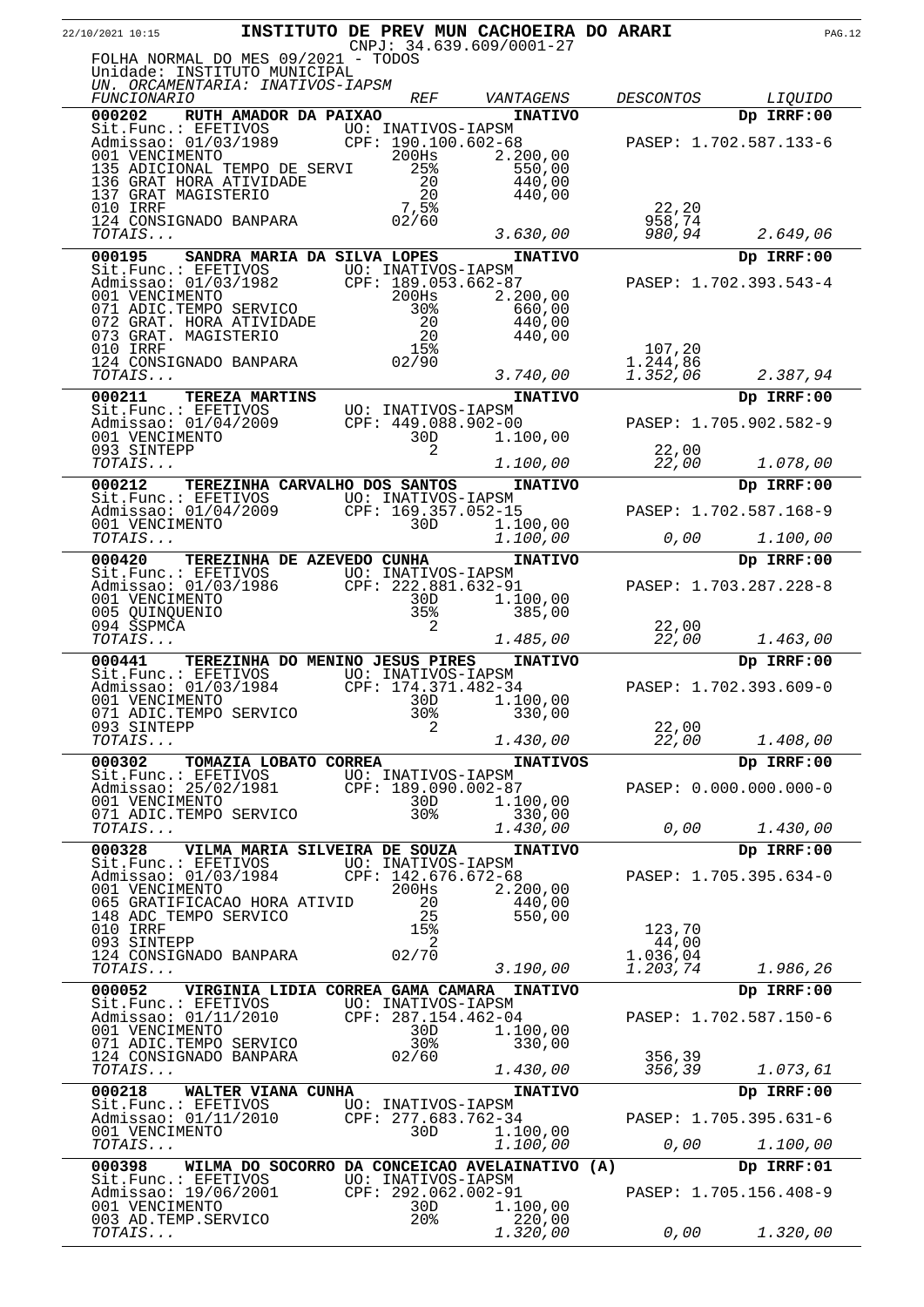| 22/10/2021 10:15                                                                                        | INSTITUTO DE PREV MUN CACHOEIRA DO ARARI |                                                  | $CNPJ: 34.639.609/0001-27$ |                     |                        | <b>PAG.13</b>  |
|---------------------------------------------------------------------------------------------------------|------------------------------------------|--------------------------------------------------|----------------------------|---------------------|------------------------|----------------|
| FOLHA NORMAL DO MES 09/2021 - TODOS<br>Unidade: INSTITUTO MUNICIPAL<br>UN. ORCAMENTARIA: INATIVOS-IAPSM |                                          |                                                  |                            |                     |                        |                |
| <b>FUNCIONARIO</b>                                                                                      |                                          | <i>REF</i>                                       | VANTAGENS                  | DESCONTOS           |                        | <i>LIQUIDO</i> |
| 000186                                                                                                  | ZENILDES MENDES DA SILVA                 |                                                  | <b>INATIVO</b>             |                     | Dp IRRF:00             |                |
| Sit.Func.: EFETIVOS<br>Admissao: 01/06/2008<br>001 VENCIMENTO                                           |                                          | UO: INATIVOS-IAPSM<br>CPF: 304.157.212-53<br>30D | 1.100,00                   |                     | PASEP: 1.705.395.651-0 |                |
| TOTAIS                                                                                                  |                                          |                                                  | 1.100,00                   | 0,00                |                        | 1.100,00       |
| 000105                                                                                                  | ZILDA FIGUEIREDO AVELAR                  |                                                  | <b>INATIVO</b>             |                     | Dp IRRF:00             |                |
| Sit.Func.: EFFTIVOS<br>001 VENCIMENTO<br>071 ADIC.TEMPO SERVICO                                         |                                          | UO: INATIVOS-IAPSM<br>30D<br>35%                 | 1.100,00<br>385,00         |                     | PASEP: 0.000.000.000-0 |                |
| 124 CONSIGNADO BANPARA<br>TOTAIS                                                                        |                                          | 45/60                                            | 1.485,00                   | 370,44<br>370,44    |                        | 1.114,56       |
| 000181                                                                                                  | ZULEIDE PACHECO D S GUIMARAES            |                                                  | <b>INATIVO</b>             |                     | Dp IRRF:00             |                |
| Sit.Func.: EFETIVOS UO: INATIVOS-IAPSM<br>Admissao: 01/04/2008 CPF: 179.594.542-72<br>001 VENCIMENTO    |                                          | 30D                                              | 1.100,00                   |                     | PASEP: 1.702.587.177-8 |                |
| TOTAIS                                                                                                  |                                          |                                                  | 1.100,00                   | 0,00                |                        | 1.100,00       |
| 000024<br>Sit.Func.: EFETIVOS                                                                           | ZULEIDE RAMOS SEABRA                     | UO: INATIVOS-IAPSM                               | <b>INATIVO</b>             |                     | Dp IRRF:00             |                |
| Admissao: 22/02/1999<br>001 VENCIMENTO<br>071 ADIC.TEMPO SERVICO                                        |                                          | CPF: 190.101.502-59<br>30D<br>$20\%$             | 1.100,00<br>220,00         |                     | PASEP: 0.000.000.000-0 |                |
| TOTAIS                                                                                                  |                                          |                                                  | 1.320,00                   | 0,00 $\overline{0}$ |                        | 1.320,00       |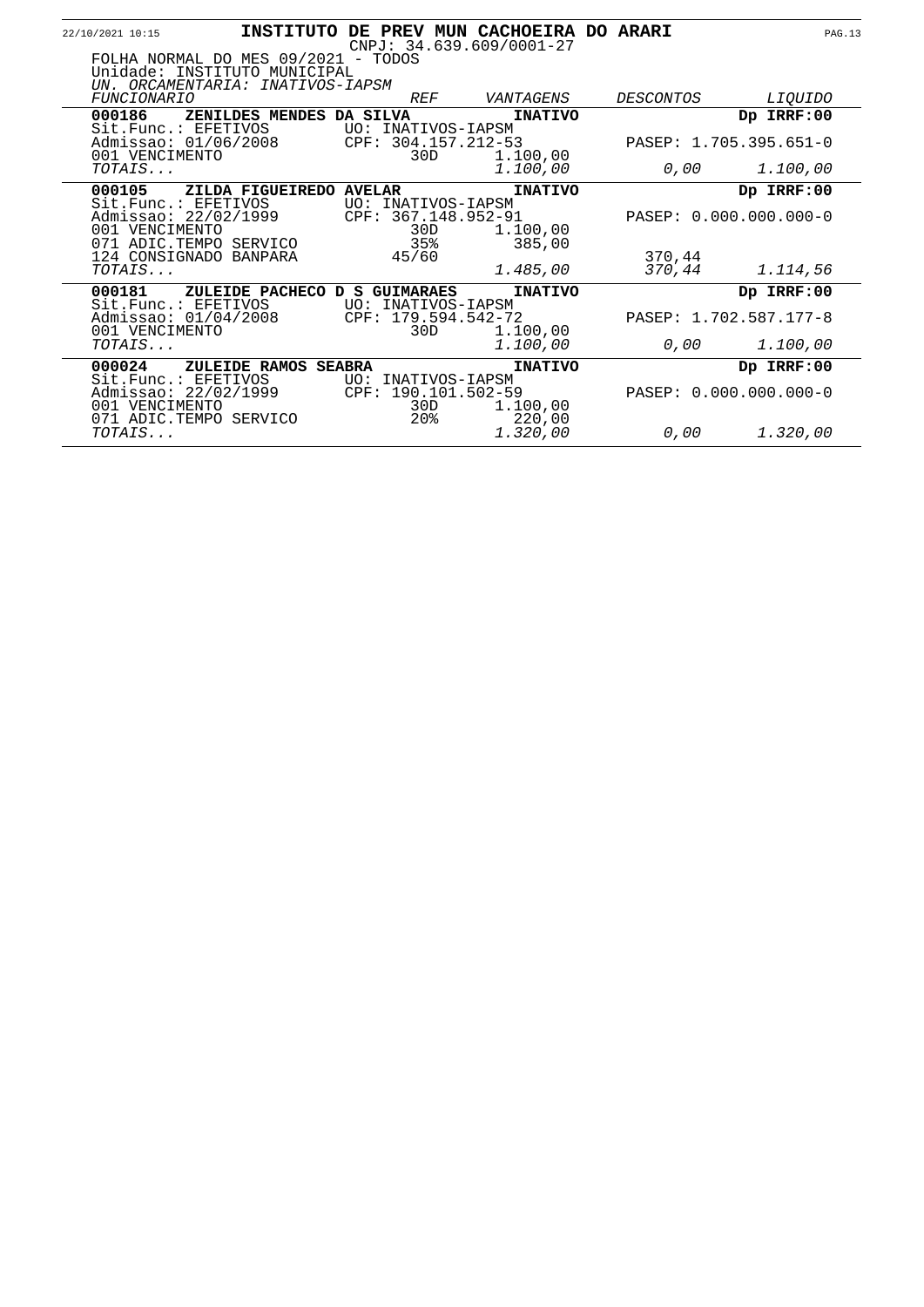| 22/10/2021 10:15                                                                                                                                                                                                                                                                                                                                                                                                                                                                                                                                                                                                                                                                                                             |                          |                                                                                                                                                                                                                                                                                                                                           | INSTITUTO DE PREV MUN CACHOEIRA DO ARARI<br>CNPJ: 34.639.609/0001-27                                                                                                                                                  |                                                                                                                                                                                                                                                       | <b>PAG.14</b>                                                                               |
|------------------------------------------------------------------------------------------------------------------------------------------------------------------------------------------------------------------------------------------------------------------------------------------------------------------------------------------------------------------------------------------------------------------------------------------------------------------------------------------------------------------------------------------------------------------------------------------------------------------------------------------------------------------------------------------------------------------------------|--------------------------|-------------------------------------------------------------------------------------------------------------------------------------------------------------------------------------------------------------------------------------------------------------------------------------------------------------------------------------------|-----------------------------------------------------------------------------------------------------------------------------------------------------------------------------------------------------------------------|-------------------------------------------------------------------------------------------------------------------------------------------------------------------------------------------------------------------------------------------------------|---------------------------------------------------------------------------------------------|
| FOLHA NORMAL DO MES 09/2021 - TODOS<br>Unidade: INSTITUTO MUNICIPAL<br>UN. ORCAMENTARIA: INATIVOS-IAPSM<br>EVENTO                                                                                                                                                                                                                                                                                                                                                                                                                                                                                                                                                                                                            |                          | OTDE                                                                                                                                                                                                                                                                                                                                      | <i>REF</i>                                                                                                                                                                                                            | VANTAGENS                                                                                                                                                                                                                                             | <b>DESCONTOS</b>                                                                            |
| 001-VENCIMENTO<br>003-AD.TEMP.SERVICO<br><i>005-QUINQUENIO</i><br>019-GRATIFICACAO POR FUNCAO<br><i>043-INSALUBRIDADE</i><br>062-GRATIFICACAO NIV.SUPERIOR<br>064-GRATIFICACAO PRODUTIVIDADE<br>065-GRATIFICACAO HORA ATIVIDADE<br>067-GRATIFICACAO DE MAGISTERIO<br>071-ADIC.TEMPO SERVICO<br>072-GRAT. HORA ATIVIDADE<br>073-GRAT. MAGISTERIO<br>073-GRAT. MAGISTERIO<br>073-GRAT. TEMPO INTEGRAL<br>080-GRAT. NIVEL SUPERIOR<br>135-ADICIONAL TEMPO DE SERVICO<br>136-GRAT HORA ATIVIDADE<br>137-GRAT HORA ATIVIDADE<br>137-GRAT MAGISTERIO<br>138-GRAT NIVEL SUPERIOR<br>140-GRAT POS GRADUACAO<br>148-A<br>092-PENSAO ALIMENTICIA<br>093-SINTEPP<br>094-SSPMCA<br>124-CONSIGNADO BANPARA<br>131-CONSIGNADO BANPARA (PM) |                          | 129<br>$\boldsymbol{z}$<br>$\overline{\mathbf{c}}$<br>$\mathbf{1}$<br>$\frac{1}{2}$<br>$\overline{5}$<br>$\overline{4}$<br>51<br>18<br>14<br>$\overline{\mathbf{1}}$<br>$5^{\circ}$<br>13<br>12<br>13<br>$\overline{\mathbf{3}}$<br>$\overline{1}$<br>$\overline{a}$<br>12<br>$\mathbf{1}$<br>29<br>$\overline{1}$<br>29<br>19<br>55<br>1 | 9349,11<br>40<br>70<br>60<br>20<br>160<br>12,43<br>100<br>80<br>1340<br>364<br>272<br>20<br>400<br>345<br>240<br>250<br>240<br>21,5<br>20<br>335<br>25<br>417,5<br>0<br>53,8<br>38<br>$\mathsf{O}\xspace$<br>$\Omega$ | 175.244,05<br>660,00<br>770,00<br>572,40<br>220,00<br>3.520,00<br>136,73<br>2.200,00<br>1.760,00<br>16.717,55<br>6.334,04<br>5.322,04<br>220,00<br>9.232,17<br>7.590,00<br>5.280,00<br>5.500,00<br>4.488,00<br>473,00<br>341,00<br>6.325,00<br>249,50 | 5.816,81<br>187,40<br>923,92<br>484,00<br>31.868,78<br>348,65                               |
| OTD DA UN. ORCAMENTARIA: 129                                                                                                                                                                                                                                                                                                                                                                                                                                                                                                                                                                                                                                                                                                 |                          |                                                                                                                                                                                                                                                                                                                                           | TOTAL DE VANTAGENS:<br>TOTAL DE DESCONTOS:<br>TOTAL LIOUIDO:                                                                                                                                                          | 253.155,48<br>39.629,56<br>213.525,92                                                                                                                                                                                                                 |                                                                                             |
| PREVIDENCIA - INSS<br>BASE DE CALC. FOLHA.: 0,00<br>------ PIAPIAS : 0,00<br>TOTAL SERV. S/ BASE.:<br>PATRONAL (22,0000%).:<br>$SEGURADOS$<br>SALARIO FAMILIA:<br>SAL. MATERNIDADE:<br>VALOR DEVIDO:                                                                                                                                                                                                                                                                                                                                                                                                                                                                                                                         | 16.899,57<br>0,00        | 0,00<br>$0,00$<br>0,00<br>0,00                                                                                                                                                                                                                                                                                                            |                                                                                                                                                                                                                       | PREVIDENCIA MUNICIPAL<br>BASE DE CALCULO:<br>TOTAL DE AFAST:<br>PATRONAL<br>$SEGURADOS$<br>SALARIO FAMILIA:<br>SAL. MATERNIDADE:<br>VALOR DEVIDO:                                                                                                     | 0,00<br>0,00<br>$\begin{array}{ccc} & 0 \\ \end{array}$ ,00<br>0,00<br>0,00<br>0,00<br>0,00 |
| RESUMO PARA LANCAMENTO CONTABIL<br>VALOR BRUTO VANTAGENS:<br>$DEDUCOES$<br>VALOR PARA EMPENHO:                                                                                                                                                                                                                                                                                                                                                                                                                                                                                                                                                                                                                               | 253.155,48<br>253.155,48 | 0,00                                                                                                                                                                                                                                                                                                                                      |                                                                                                                                                                                                                       | VALOR BRUTO DESC:<br>DED. DESCONTOS:                                                                                                                                                                                                                  | 39.629,56<br>0,00<br>39.629,56                                                              |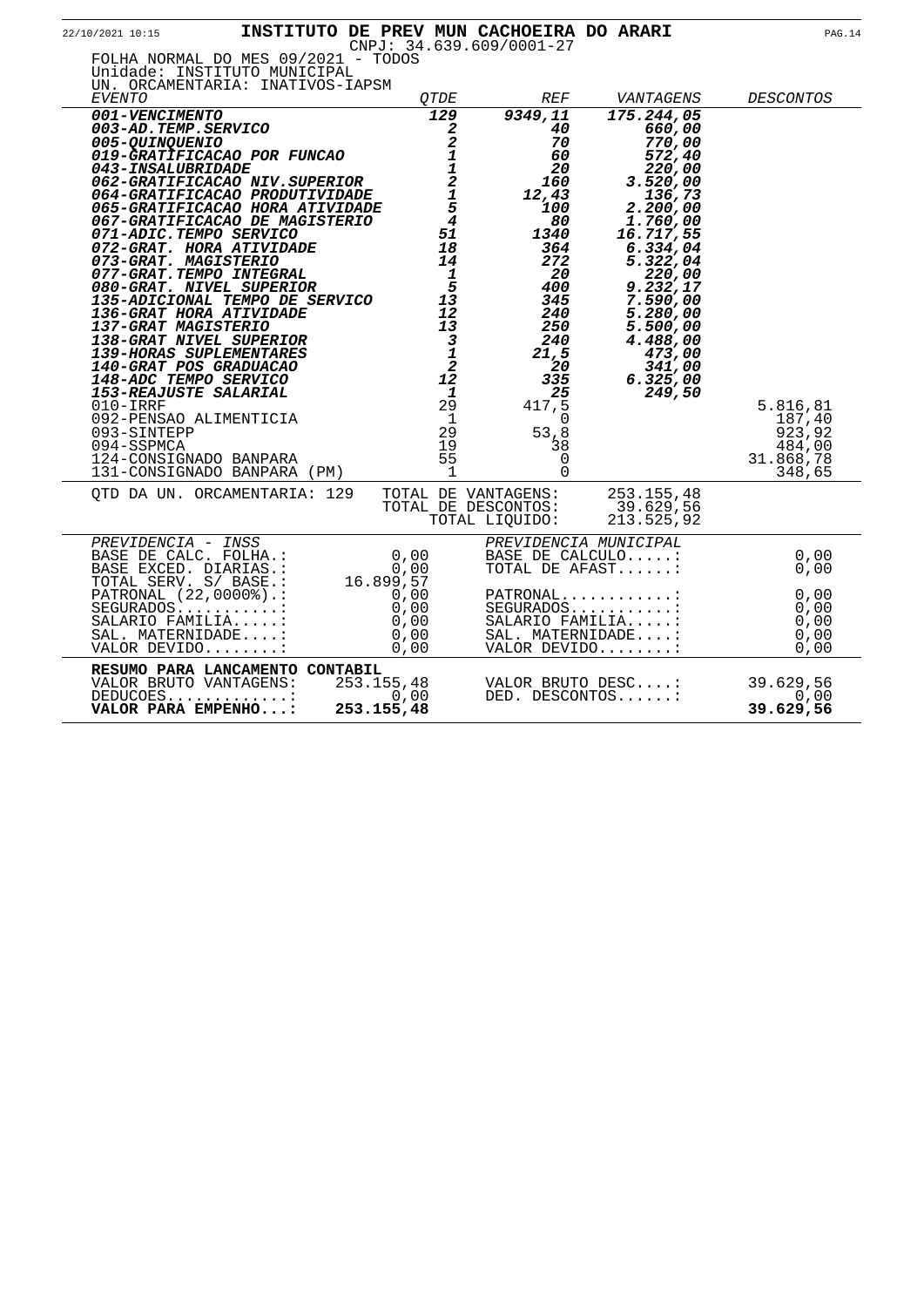| 22/10/2021 10:15                                                                                                                                                                                                                                                     |                                  |                                               | INSTITUTO DE PREV MUN CACHOEIRA DO ARARI<br>CNPJ: 34.639.609/0001-27       |        |                        | <b>PAG.15</b> |
|----------------------------------------------------------------------------------------------------------------------------------------------------------------------------------------------------------------------------------------------------------------------|----------------------------------|-----------------------------------------------|----------------------------------------------------------------------------|--------|------------------------|---------------|
| FOLHA NORMAL DO MES 09/2021 - TODOS<br>Unidade: INSTITUTO MUNICIPAL<br>UN. ORCAMENTARIA: PENSIONISTAS-IAPSM                                                                                                                                                          |                                  |                                               |                                                                            |        |                        |               |
| <i>FUNCIONA REF</i>                                                                                                                                                                                                                                                  |                                  |                                               | VANTAGENS DESCONTOS<br><i>LIQUIDO</i>                                      |        |                        |               |
| 000393 ADRIA BARBOSA BRAGANCA PENSIONISTA                                                                                                                                                                                                                            |                                  |                                               |                                                                            |        | Dp IRRF:00             |               |
|                                                                                                                                                                                                                                                                      |                                  |                                               |                                                                            |        |                        |               |
| Sit.Func.: EFETIVOS<br>Admissao: 01/03/2016<br>001 VENCIMENTO<br>001 VENCIMENTO<br>707AIS<br>562,20<br>707AIS<br>562,20<br>707AIS<br>562,20<br>707AIS<br>562,20                                                                                                      |                                  |                                               |                                                                            |        |                        |               |
| 000113 ADRIA CRISTINA E JULIANA CUIMAR AMAPENSIONISTA                                                                                                                                                                                                                |                                  |                                               |                                                                            |        | Dp IRRF:00             |               |
| Sit.Func.: EFETIVOS<br>Notice and the state of the contract of the contract of the contract of the contract of the contract of the contract of the contract of the contract of the contract of the contract of the contract of t                                     |                                  |                                               |                                                                            |        |                        |               |
|                                                                                                                                                                                                                                                                      |                                  |                                               |                                                                            |        |                        |               |
|                                                                                                                                                                                                                                                                      |                                  | $-20$<br>20<br>1F <sup>2</sup>                |                                                                            |        |                        |               |
| 073 GRAT. MAGISTERIO                                                                                                                                                                                                                                                 |                                  |                                               | 440,00                                                                     |        |                        |               |
| 010 IRRF                                                                                                                                                                                                                                                             |                                  | 15%                                           |                                                                            | 107,20 |                        |               |
| TOTAIS                                                                                                                                                                                                                                                               |                                  |                                               | 3.630,00                                                                   | 107,20 | 3.522,80               |               |
| 000405 ANA MARIA BRAGANCA NASCIMENTO PENSIONISTA                                                                                                                                                                                                                     |                                  |                                               |                                                                            |        | Dp IRRF:00             |               |
| Sit.Func.: EFETIVOS UO: PENSIONISTAS-IAPSM<br>Admissao: 01/11/2016 CPF: 362.498.582-53<br>281.10<br>281.10<br>281.10<br>282.88<br>288.22<br>281.10<br>283.10<br>283.10<br>283.10<br>283.10<br>283.10<br>283.10<br>283.10<br>283.10<br>283.10<br>283.10<br>283.10<br> |                                  |                                               |                                                                            |        |                        |               |
|                                                                                                                                                                                                                                                                      |                                  |                                               |                                                                            |        |                        |               |
|                                                                                                                                                                                                                                                                      |                                  |                                               |                                                                            |        |                        |               |
| TOTAIS                                                                                                                                                                                                                                                               |                                  |                                               | 1.381,10                                                                   | 482,88 | 898,22                 |               |
| 000486                                                                                                                                                                                                                                                               | ANADETE TRINDADE BELTRAO         |                                               | <b>PENSIONISTA</b>                                                         |        | Dp IRRF:00             |               |
| Sit.Func.: EFETIVOS<br>Admissao: 01/04/2020<br>001 VENCIMENTO<br>071 ADIC.TEMPO SERVICO<br>071 ADIC.TEMPO SERVICO<br>071 ADIC.TEMPO SERVICO<br>072 ADIC.TEMPO SERVICO<br>073 ADIC.TEMPO SERVICO<br>074 ADIC.TEMPO SERVICO<br>074 ADIC.TEMPO SERV                     |                                  |                                               |                                                                            |        |                        |               |
|                                                                                                                                                                                                                                                                      |                                  |                                               |                                                                            |        |                        |               |
|                                                                                                                                                                                                                                                                      |                                  |                                               |                                                                            |        |                        |               |
| TOTAIS                                                                                                                                                                                                                                                               |                                  |                                               | 7-00<br>1.100,00<br>165,00<br>1.265,00<br>1.265,00<br>2.265,00<br>2.265,00 |        |                        |               |
| 000394 ANDREIA BARBOSA BRAGANCA PENSIONISTA                                                                                                                                                                                                                          |                                  |                                               |                                                                            |        | Dp IRRF:00             |               |
|                                                                                                                                                                                                                                                                      |                                  |                                               |                                                                            |        |                        |               |
| Sit.Func.: EFETIVOS<br>Admissao: 01/03/2016<br>001 VENCIMENTO<br>707AIS<br>707AIS<br>707AIS<br>707AIS<br>707AIS<br>707AIS<br>707AIS<br>707AIS<br>707AIS<br>707AIS<br>707AIS                                                                                          |                                  |                                               |                                                                            |        |                        |               |
|                                                                                                                                                                                                                                                                      |                                  |                                               |                                                                            |        |                        |               |
| 000410                                                                                                                                                                                                                                                               |                                  |                                               | BERNARDES RAMOS MOREIRA PENSIONISTA                                        |        | Dp IRRF:00             |               |
|                                                                                                                                                                                                                                                                      |                                  |                                               |                                                                            |        |                        |               |
| Sit.Func.: EFETIVOS<br>Admissao: 01/03/2017 CPF: 155.083.152-68<br>001 VENCIMENTO 30D 1.100,00 0.000 0.000 0.000.000-0<br>TOTAIS 1.100,00 0.000 1.100,00                                                                                                             |                                  |                                               |                                                                            |        |                        |               |
|                                                                                                                                                                                                                                                                      |                                  |                                               |                                                                            |        |                        |               |
| 000487 CICERO CLARO DOS SANTOS TENSIONISTA                                                                                                                                                                                                                           |                                  |                                               |                                                                            |        | Dp IRRF:00             |               |
| Sit.Func.: EFETIVOS<br>Admissao: 01/05/2020 CPF: 461.904.902-63<br>001 VENCIMENTO 30D 1.100,00                                                                                                                                                                       |                                  |                                               |                                                                            |        |                        |               |
| 001 VENCIMENTO<br>148 ADC TEMPO SERVICO                                                                                                                                                                                                                              |                                  | 30D                                           | 1.100,00                                                                   |        |                        |               |
| $TOTALS$                                                                                                                                                                                                                                                             |                                  | 30                                            | 330,00<br>1.430,00                                                         | 0,00   | 1.430,00               |               |
| 000372                                                                                                                                                                                                                                                               | CLAUDIONOR SILVA                 |                                               | <b>PENSIONISTA</b>                                                         |        | Dp IRRF:00             |               |
| Sit.Func.: EFETIVOS                                                                                                                                                                                                                                                  |                                  | UO: PENSIONISTAS-IAPSM                        |                                                                            |        |                        |               |
| Admissao: 01/07/2009                                                                                                                                                                                                                                                 |                                  | CPF: 071.677.252-34<br>30D                    |                                                                            |        | PASEP: 1.001.016.202-7 |               |
| 001 VENCIMENTO<br>071 ADIC.TEMPO SERVICO                                                                                                                                                                                                                             |                                  | 20 <sup>8</sup>                               | 954,00<br>190,80                                                           |        |                        |               |
| TOTAIS                                                                                                                                                                                                                                                               |                                  |                                               | 1.144,80                                                                   | 0,00   | 1.144,80               |               |
| 000274                                                                                                                                                                                                                                                               | CREUZA CRISTINA AZEVEDO AVELAR   |                                               | <b>PENSIONISTA</b>                                                         |        | Dp IRRF:00             |               |
| Sit.Func.: EFETIVOS<br>Admissao: 01/02/2013                                                                                                                                                                                                                          |                                  | UO: PENSIONISTAS-IAPSM<br>CPF: 015.820.782-38 |                                                                            |        | PASEP: 0.000.000.000-0 |               |
| 001 VENCIMENTO                                                                                                                                                                                                                                                       |                                  | 30D                                           | 1.100,00                                                                   |        |                        |               |
| 071 ADIC.TEMPO SERVICO                                                                                                                                                                                                                                               |                                  | 10 <sub>8</sub>                               | 110,00                                                                     |        |                        |               |
| TOTAIS                                                                                                                                                                                                                                                               |                                  |                                               | 1.210,00                                                                   | 0,00   | 1.210,00               |               |
| 000475<br>Sit.Func.: EFETIVOS UO: PENSIONISTAS-IAPSM                                                                                                                                                                                                                 | DEYSE SUELI DE AZEVEDO LALOR     |                                               | <b>PENSIONISTA</b>                                                         |        | Dp IRRF:00             |               |
| Admissao: 01/08/2018                                                                                                                                                                                                                                                 |                                  | CPF: 739.342.592-00                           |                                                                            |        | PASEP: 0.000.000.000-0 |               |
| 001 VENCIMENTO                                                                                                                                                                                                                                                       |                                  | 30D                                           | 1.100,00                                                                   |        |                        |               |
| 071 ADIC.TEMPO SERVICO<br>078 ADICIONAL NOTURNO                                                                                                                                                                                                                      |                                  | 10%<br>20                                     | 110,00<br>220,00                                                           |        |                        |               |
| 124 CONSIGNADO BANPARA                                                                                                                                                                                                                                               |                                  | 02/36                                         |                                                                            | 174,39 |                        |               |
| 131 CONSIGNADO BANPARA (PM)<br>TOTAIS                                                                                                                                                                                                                                |                                  | $\Omega$                                      |                                                                            | 355,39 |                        |               |
|                                                                                                                                                                                                                                                                      |                                  |                                               | 1.430,00                                                                   | 529,78 | 900,22                 |               |
| 000505                                                                                                                                                                                                                                                               | DILCINHA DA SILVA MEIRELES       |                                               | <b>PENSIONISTA</b>                                                         |        | Dp IRRF:00             |               |
| Sit.Func.: EFETIVOS UO: PENSIONISTAS-IAPSM<br>Admissao: 01/02/2021 CPF: 071.676.282-04                                                                                                                                                                               |                                  |                                               |                                                                            |        | PASEP: 1.010.349.409-7 |               |
| 001 VENCIMENTO                                                                                                                                                                                                                                                       |                                  | 30D                                           | 891,00                                                                     |        |                        |               |
| TOTAIS                                                                                                                                                                                                                                                               |                                  |                                               | 891,00                                                                     | 0,00   | 891,00                 |               |
| 000300                                                                                                                                                                                                                                                               | EMILIANO RIBEIRO CALANDRINI NETO |                                               | <b>PENSIONISTA</b>                                                         |        | Dp IRRF:00             |               |
| Sit.Func.: EFETIVOS UO: PENSIONISTAS-IAPSM<br>Admissao: 01/12/2012 CPF: 831.023.612-34                                                                                                                                                                               |                                  |                                               |                                                                            |        | PASEP: 0.000.000.000-0 |               |
| 001 VENCIMENTO<br>071 ADIC.TEMPO SERVICO                                                                                                                                                                                                                             |                                  | 30D<br>10 <sub>8</sub>                        | 1.100,00<br>110,00                                                         |        |                        |               |
| TOTAIS                                                                                                                                                                                                                                                               |                                  |                                               | 1.210,00                                                                   | 0,00   | 1.210,00               |               |
|                                                                                                                                                                                                                                                                      |                                  |                                               |                                                                            |        |                        |               |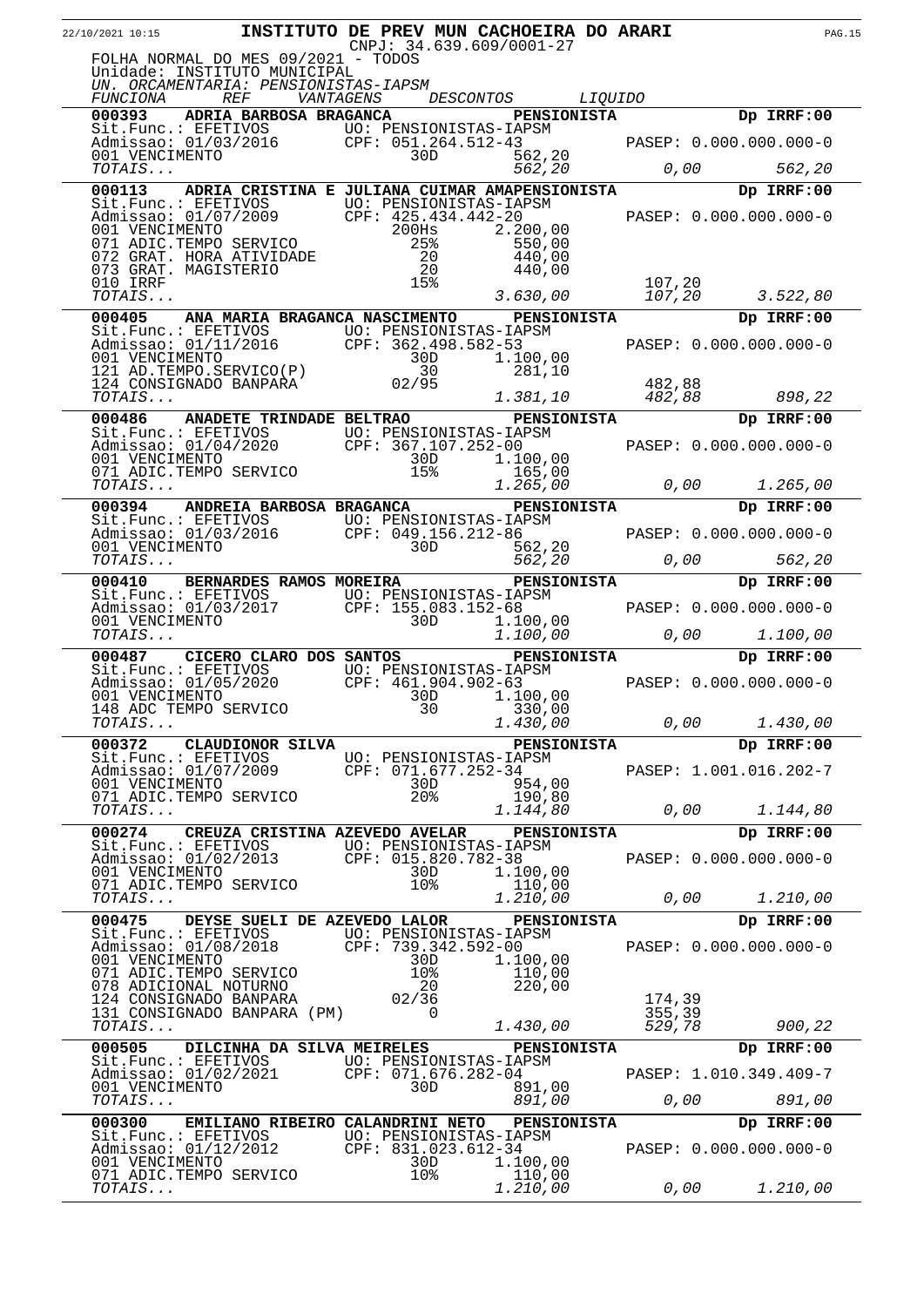| 22/10/2021 10:15                                                                                                                                                                                                 | INSTITUTO DE PREV MUN CACHOEIRA DO ARARI<br>$CNPJ: 34.639.609/0001-27$                               |                                                      |                    | <b>PAG.16</b>                        |  |
|------------------------------------------------------------------------------------------------------------------------------------------------------------------------------------------------------------------|------------------------------------------------------------------------------------------------------|------------------------------------------------------|--------------------|--------------------------------------|--|
| FOLHA NORMAL DO MES 09/2021 - TODOS<br>Unidade: INSTITUTO MUNICIPAL<br>UN. ORCAMENTARIA: PENSIONISTAS-IAPSM                                                                                                      |                                                                                                      |                                                      |                    |                                      |  |
| FUNCIONA<br><b>REF</b>                                                                                                                                                                                           | VANTAGENS<br><i>DESCONTOS</i>                                                                        | <i>LIQUIDO</i>                                       |                    |                                      |  |
| 000376<br>FRANCINEI LEAL AMARAL<br>Sit.Func.: EFETIVOS<br>Admissao: 02/07/2007<br>001 VENCIMENTO<br>080 GRAT. NIVEL SUPERIOR<br>081 GRAT. POS GRADUACAO                                                          | UO: PENSIONISTAS-IAPSM<br>CPF: 595.747.982-91<br>30D<br>80<br>10                                     | <b>PENSIONISTA</b><br>1.600,00<br>1.280,00<br>160,00 |                    | Dp IRRF:00<br>PASEP: 0.000.000.000-0 |  |
| 121 AD. TEMPO. SERVICO(P)<br>010 IRRF<br>TOTAIS                                                                                                                                                                  | 5<br>15%                                                                                             | 80,00<br>3.120,00                                    | 113,20<br>113,20   | 3.006,80                             |  |
| 000165                                                                                                                                                                                                           | GRIMUALDO SOARES DOS SANTOS                                                                          | <b>PENSIONISTA</b>                                   |                    | Dp IRRF:00                           |  |
| Sit.Func.: EFETIVOS<br>Admissao: 01/12/2007<br>001 VENCIMENTO<br>071 ADIC.TEMPO SERVICO<br>TOTAIS                                                                                                                | UO: PENSIONISTAS-IAPSM<br>CPF: 610.039.212-72<br>30D<br>15%                                          | 1.100,00<br>165,00                                   |                    | PASEP: 0.000.000.000-0               |  |
| 000285                                                                                                                                                                                                           | HELOISA PACHECO DOS SANTOS                                                                           | 1.265,00                                             | 0,00               | 1.265,00<br>Dp IRRF:00               |  |
| Sit.Func.: EFETIVOS<br>Admissao: 01/05/2012<br>001 VENCIMENTO 1.100,000<br>001 VENCIMENTO 30D 1.100,000<br>TOTAIS                                                                                                |                                                                                                      | <b>PENSIONISTA</b><br>1.100,00<br>1.100,00           | 0,00               | PASEP: 0.000.000.000-0<br>1.100,00   |  |
| 000406<br><b>IVETE F BARBOSA</b>                                                                                                                                                                                 |                                                                                                      | <b>PENSIONISTA</b>                                   |                    | Dp IRRF:00                           |  |
| Sit.Func.: EFETIVOS<br>Admissao: 02/01/2016<br>001 VENCIMENTO<br>001 VENCIMENTO<br>071 ADIC.TEMPO SERVICO                                                                                                        | UO: PENSIONISTAS-IAPSM<br>CPF: 534.819.922-20<br>$200$ Hs<br>30%                                     | 2.200,00<br>660,00                                   |                    | PASEP: 0.000.000.000-0               |  |
| 010 IRRF<br>TOTAIS                                                                                                                                                                                               | 7,5%                                                                                                 | 2.860,00                                             | 22, 20<br>22,20    | 2.837,80                             |  |
| 000477<br>IZABELLY DA SILVA LIMA<br>Sit.Func.: EFETIVOS UO: PENSIONISTAS-IAPSM<br>Admissao: 26/06/1989 CPF: 061.323.042-66<br>Admissao: 26/06/1989<br>001 VENCIMENTO<br>001 VENCIMENTO<br>071 ADIC.TEMPO SERVICO | 200Hs<br>25%                                                                                         | <b>PENSIONISTA</b><br>2.200,00<br>550,00             |                    | Dp IRRF:00<br>PASEP: 0.000.000.000-0 |  |
| 137 GRAT MAGISTERIO<br>138 GRAT NIVEL SUPERIOR<br>010 IRRF<br>TOTAIS                                                                                                                                             | 20<br>80<br>$7,5$ $%$                                                                                | 440,00<br>1.760,00<br>4.950,00                       | 22,20<br>22,20     | 4.927,80                             |  |
| 000074<br>IZAURA SOARES CUNHA<br>Sit.Func.: EFETIVOS                                                                                                                                                             | UO: PENSIONISTAS-IAPSM                                                                               | PENSIONISTA                                          |                    | Dp IRRF:00                           |  |
| Admissao: 22/02/1999<br>001 VENCIMENTO<br>TOTAIS                                                                                                                                                                 | CPF: 367.161.702-00<br>30D                                                                           | 1.100,00<br>1.100,00                                 | 0,00               | PASEP: 1.902.012.465-2<br>1.100,00   |  |
| 000509<br>IZILMA PEREIRA PAMPLONA                                                                                                                                                                                |                                                                                                      | <b>PENSIONISTA</b>                                   |                    | Dp IRRF:00                           |  |
| Sit.Func.: PENSIONISTAS<br>Admissao: 01/05/2021<br>001 VENCIMENTO                                                                                                                                                | UO: PENSIONISTAS-IAPSM<br>$CPF: 222.915.552-00$<br>30D                                               | 660,00                                               |                    | PASEP: 0.000.000.000-0               |  |
| TOTAIS                                                                                                                                                                                                           |                                                                                                      | 660,00                                               | 0,00               | 660,00                               |  |
| 000481 JOANA DOS REIS MORAES LEAO<br>Sit.Func.: EFETIVOS                                                                                                                                                         | UO: PENSIONISTAS-IAPSM                                                                               | <b>PENSIONISTA</b>                                   |                    | Dp IRRF:00                           |  |
| Admissao: 01/03/2019<br>001 VENCIMENTO                                                                                                                                                                           | CPF: 850.783.872-34<br>30D                                                                           | 1.100,00                                             |                    | PASEP: 0.000.000.000-0               |  |
| TOTAIS                                                                                                                                                                                                           |                                                                                                      | 1.100,00                                             | 0,00               | 1.100,00                             |  |
| 000205<br>Sit.Func.: EFETIVOS                                                                                                                                                                                    | JOAO DE DEUS GAMA CONCEICAO<br>UO: PENSIONISTAS-IAPSM                                                | <b>PENSIONISTA</b>                                   |                    | Dp IRRF:00                           |  |
| Admissao: 31/01/2009<br>001 VENCIMENTO<br>071 ADIC.TEMPO SERVICO                                                                                                                                                 | CPF: 222.882.362-72<br>30D<br>5 <sup>°</sup>                                                         | 1.100,00<br>55,00                                    |                    | PASEP: 0.000.000.000-0               |  |
| 124 CONSIGNADO BANPARA<br>TOTAIS                                                                                                                                                                                 | 01/12                                                                                                | 1.155,00                                             | 295,10<br>295,10   | 859,90                               |  |
| 000479                                                                                                                                                                                                           | JOAO DE DEUS SIQUEIRA PEREIRA                                                                        | INATIVO (A)                                          |                    | Dp IRRF:00                           |  |
| Sit.Func.: EFETIVOS<br>Admissao: 28/11/2018<br>001 VENCIMENTO<br>071 ADIC.TEMPO SERVICO<br>072 GRAT. HORA ATIVIDADE<br>073 GRAT. MAGISTERIO<br>080 GRAT. NIVEL SUPERIOR<br>010 IRRF<br>124 CONSIGNADO BANPARA    | UO: PENSIONISTAS-IAPSM<br>CPF: 056.095.262-72<br>$200$ Hs<br>25%<br>20<br>20<br>80<br>27,5%<br>20/60 | 2.200,00<br>550,00<br>440,00<br>440,00<br>1.760,00   | 461,64<br>1.204,70 | PASEP: 0.000.000.000-0               |  |
| TOTAIS                                                                                                                                                                                                           |                                                                                                      | 5.390,00                                             | 1.666,34           | 3.723,66                             |  |
| 000341<br>JOAO PAMPLONA DE SOUZA<br>Sit.Func.: EFETIVOS<br>Admissao: 01/10/2013<br>001 VENCIMENTO<br>071 ADIC.TEMPO SERVICO                                                                                      | UO: PENSIONISTAS-IAPSM<br>CPF: 029.025.242-34<br>30D<br>15%                                          | <b>PENSIONISTA</b><br>1.100,00<br>165,00             |                    | Dp IRRF:00<br>PASEP: 0.000.000.000-0 |  |
| TOTAIS                                                                                                                                                                                                           |                                                                                                      | 1.265,00                                             | 0,00               | 1.265,00                             |  |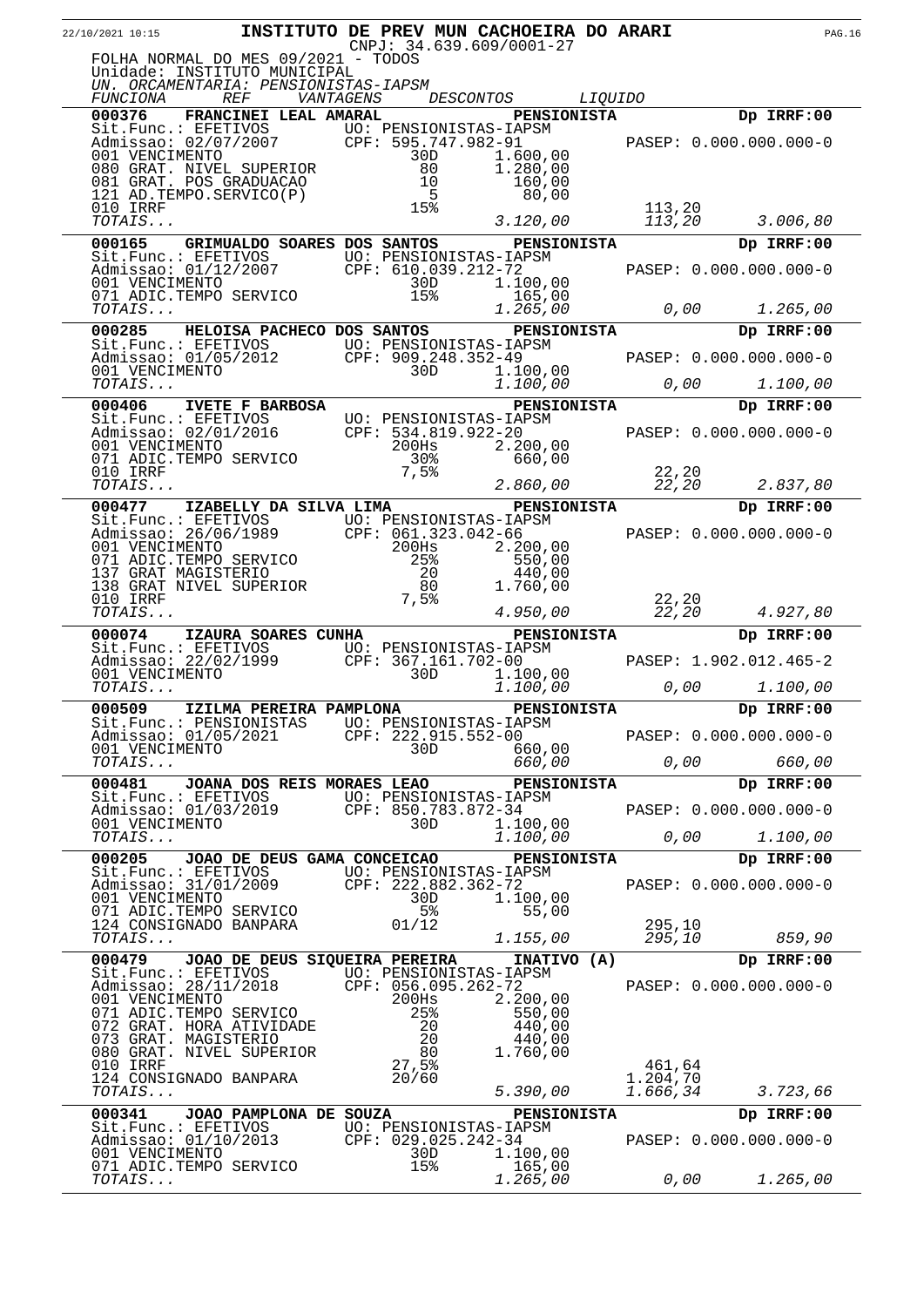| 22/10/2021 10:15         |                                                                                                                                                                              |            | INSTITUTO DE PREV MUN CACHOEIRA DO ARARI<br>$CNPJ: 34.639.609/0001-27$                                                                                     |                  |                        | <b>PAG.17</b> |
|--------------------------|------------------------------------------------------------------------------------------------------------------------------------------------------------------------------|------------|------------------------------------------------------------------------------------------------------------------------------------------------------------|------------------|------------------------|---------------|
|                          | FOLHA NORMAL DO MES 09/2021 - TODOS<br>Unidade: INSTITUTO MUNICIPAL<br>UN. ORCAMENTARIA: PENSIONISTAS-IAPSM                                                                  |            |                                                                                                                                                            |                  |                        |               |
| FUNCIONA                 | <i>REF</i>                                                                                                                                                                   | VANTAGENS  | DESCONTOS<br><i>LIQUIDO</i>                                                                                                                                |                  |                        |               |
|                          |                                                                                                                                                                              |            | 000409 JOSE ANTONIO SERRA DOS SANTOS PENSIONISTA                                                                                                           |                  | Dp IRRF:00             |               |
|                          |                                                                                                                                                                              |            |                                                                                                                                                            |                  |                        |               |
| 001 VENCIMENTO           | 065 GRATIFICACAO HORA ATIVID                                                                                                                                                 | 30D<br>20  | 1.100,00<br>220,00                                                                                                                                         |                  |                        |               |
|                          |                                                                                                                                                                              |            | 220,00                                                                                                                                                     |                  |                        |               |
| TOTAIS                   | 098 GRATIFICACAO DIFICIL ACE 20<br>121 AD TEMPO SERVICO(P) 20                                                                                                                |            | 187,40<br>1.727,40                                                                                                                                         |                  |                        |               |
|                          |                                                                                                                                                                              |            | <b>PENSIONISTA</b>                                                                                                                                         |                  | Dp IRRF:00             |               |
|                          | <b>000361 LAERCIO MENDES<br/> Sit.Func.: EFETIVOS<br/> Admissao: 01/07/2014 CPF: 758.576.852-49<br/> 001 VENCIMENTO 30D 1.100,00<br/> 7071 ADIC.TEMPO SERVICO 25% 275.00</b> |            |                                                                                                                                                            |                  |                        |               |
|                          |                                                                                                                                                                              |            |                                                                                                                                                            |                  | PASEP: 0.000.000.000-0 |               |
|                          |                                                                                                                                                                              |            |                                                                                                                                                            |                  |                        |               |
| TOTAIS                   |                                                                                                                                                                              |            | 1.375,00                                                                                                                                                   | $\sigma$ , 00    | 1.375,00               |               |
| 000375                   | LAURINDA BARBOSA GOMES                                                                                                                                                       |            | <b>PENSIONISTA</b>                                                                                                                                         |                  | Dp IRRF:00             |               |
|                          |                                                                                                                                                                              |            | Sit.Func.: EFETIVOS<br>Admissao: 01/04/2015 CPF: 190.103.892-00 PASEP: 0.000.000.000-0<br>001 VENCIMENTO 30D 1.100,00                                      |                  |                        |               |
| <i>TOTAIS</i>            |                                                                                                                                                                              |            | 1.100,00                                                                                                                                                   | 0,00             | 1.100,00               |               |
|                          | 000506 LUCAS RIBEIRO RAMOS                                                                                                                                                   |            | PENSIONISTA                                                                                                                                                |                  | Dp IRRF:00             |               |
|                          |                                                                                                                                                                              |            |                                                                                                                                                            |                  |                        |               |
|                          |                                                                                                                                                                              |            | 000506 LUCAS RIBEIRO KANOS<br>Sit.Func.: EFETIVOS UO: PENSIONISTAS-IAPSM<br>Admissao: 01/02/2021 CPF: 190.110.082-00 PASEP: 0.000.000.000-0<br>30D 971,85  |                  |                        |               |
| <i>TOTAIS</i>            |                                                                                                                                                                              |            | 971,85                                                                                                                                                     |                  | 0,00<br>971,85         |               |
|                          |                                                                                                                                                                              |            | 000402 LUZIA MARGARIDA FERREIRA PACHECO PENSIONISTA                                                                                                        |                  | Dp IRRF:00             |               |
|                          |                                                                                                                                                                              |            | Sit.Func.: EFETIVOS<br>Admissao: 16/10/1991 CPF: 905.761.442-15<br>001 VENCIMENTO 30D 1.100,00<br>071 ADIC.TEMPO SERVICO 20% 220,00                        |                  | PASEP: 0.000.000.000-0 |               |
|                          |                                                                                                                                                                              |            |                                                                                                                                                            |                  |                        |               |
| TOTAIS                   |                                                                                                                                                                              |            | 1.320,00                                                                                                                                                   | $O$ , $OO$       | 1.320,00               |               |
| 000061                   | LUZINEIDE DA CONCEICAO                                                                                                                                                       |            | <b>PENSIONISTA</b>                                                                                                                                         |                  | Dp IRRF:00             |               |
|                          |                                                                                                                                                                              |            | Sit.Func.: EFETIVOS --- TO: PENSIONISTAS-IAPSM<br>Admissao: 22/02/1999 CPF: 367.116.082-91<br>001 VENCIMENTO 30D 1.800,00<br>124 CONSIGNADO BANPARA 01/100 |                  | PASEP: 1.902.311.266-3 |               |
|                          |                                                                                                                                                                              |            |                                                                                                                                                            | 610,31           |                        |               |
| TOTAIS                   |                                                                                                                                                                              |            | 1.800,00                                                                                                                                                   | 610,31           | 1.189,69               |               |
| 000288                   | MANOEL SANTANA MARTINS GONCALVES<br>Sit.Func.: EFETIVOS UO: PENSIONISTAS-IAPSM                                                                                               |            | <b>PENSIONISTA</b>                                                                                                                                         |                  | Dp IRRF:00             |               |
|                          | Admissao: 01/06/2012 CPF: 158.278.362-49                                                                                                                                     |            |                                                                                                                                                            |                  | PASEP: 0.000.000.000-0 |               |
| 001 VENCIMENTO           | 071 ADIC.TEMPO SERVICO                                                                                                                                                       | 30D<br>25% | 1.100,00<br>275,00                                                                                                                                         |                  |                        |               |
| TOTAIS                   | 075 ADIC. INSALUBRIDADE                                                                                                                                                      | 14         | 154,00<br>1.529,00                                                                                                                                         | 0,00             | 1.529,00               |               |
|                          |                                                                                                                                                                              |            | 000247 MARIA DA CONCEICAO B DA SILVEIRA E PENSIONISTA                                                                                                      |                  | Dp IRRF:00             |               |
|                          | Sit.Func.: EFETIVOS UO: PENSIONISTAS-IAPSM                                                                                                                                   |            |                                                                                                                                                            |                  |                        |               |
| 001 VENCIMENTO           | Admissao: 01/10/2010 CPF: 174.417.652-34                                                                                                                                     | 30D        | 1,100,00                                                                                                                                                   |                  | PASEP: 0.000.000.000-0 |               |
|                          | 071 ADIC.TEMPO SERVICO                                                                                                                                                       | 15%        | 165,00                                                                                                                                                     |                  |                        |               |
| TOTAIS                   | 124 CONSIGNADO BANPARA                                                                                                                                                       | 02/60      | 1.265,00                                                                                                                                                   | 431,68<br>431,68 | 833,32                 |               |
|                          |                                                                                                                                                                              |            | 000507 MARIA DA CONCEICAO REIS TAVARES PENSIONISTA                                                                                                         |                  | Dp IRRF:00             |               |
|                          | Sit.Func.: EFETIVOS UO: PENSIONISTAS-IAPSM<br>Admissao: 01/04/2021 CPF: 398.866.202-00                                                                                       |            |                                                                                                                                                            |                  | PASEP: 0.000.000.000-0 |               |
| 001 VENCIMENTO           |                                                                                                                                                                              | 30D        | 1.100,00                                                                                                                                                   |                  |                        |               |
| TOTAIS                   |                                                                                                                                                                              |            | 1.100,00                                                                                                                                                   |                  |                        |               |
|                          | 000056 MARIA DAS DORES C LOPES                                                                                                                                               |            | PENSIONISTA                                                                                                                                                |                  | Dp IRRF:00             |               |
|                          | Sit.Func.: EFETIVOS<br>Admissao: 22/02/1999 CPF: 783.930.002-20<br>001 VENCIMENTO 30D 1.100,00                                                                               |            | 1.100,00                                                                                                                                                   |                  | PASEP: 1.901.930.574-6 |               |
|                          | 124 CONSIGNADO BANPARA                                                                                                                                                       | 01/60      |                                                                                                                                                            | 376,48           |                        |               |
| TOTAIS                   |                                                                                                                                                                              |            | 1.100,00                                                                                                                                                   | 376,48           | 723,52                 |               |
|                          | 000057 MARIA DAS GRACAS DA SILVA                                                                                                                                             |            | PENSIONISTA                                                                                                                                                |                  | Dp IRRF:00             |               |
|                          | Sit.Func.: EFETIVOS UO: PENSIONISTAS-IAPSM<br>Admissao: 22/02/1999 CPF: 367,156.382-68                                                                                       |            |                                                                                                                                                            |                  | PASEP: 0.000.000.000-0 |               |
| 001 VENCIMENTO<br>TOTAIS |                                                                                                                                                                              | 30D        | 1.100,00<br>1.100,00                                                                                                                                       | 0,00             | 1.100,00               |               |
|                          | 000508 MARIA DE NAZARE SERRAO PINHO                                                                                                                                          |            | <b>PENSIONISTA</b>                                                                                                                                         |                  | Dp IRRF:00             |               |
|                          | Sit.Func.: PENSIONISTAS UO: PENSIONISTAS-IAPSM<br>Admissao: 01/05/2021 CPF: 591,953.802-30                                                                                   |            |                                                                                                                                                            |                  | PASEP: 0.000.000.000-0 |               |
| 001 VENCIMENTO           |                                                                                                                                                                              | 30D        | 1.100,00                                                                                                                                                   |                  |                        |               |
| TOTAIS                   |                                                                                                                                                                              |            | 1.100,00                                                                                                                                                   | 0,00             | 1.100,00               |               |
| 000408                   |                                                                                                                                                                              |            | MARIA DO PERPETUO SOCORRO FEIO CONCPENSIONISTA                                                                                                             |                  | Dp IRRF:01             |               |
| 001 VENCIMENTO           | Sit.Func.: EFETIVOS UO: PENSIONISTAS-IAPSM<br>Admissao: 01/02/2017 CPF: 071.677.332-53                                                                                       | 30D        | 1.100,00                                                                                                                                                   |                  | PASEP: 0.000.000.000-0 |               |
|                          | 001 VENCIPEARLS<br>121 AD.TEMPO.SERVICO(P)                                                                                                                                   | 35         | 327,95                                                                                                                                                     |                  |                        |               |
| TOTAIS                   | 124 CONSIGNADO BANPARA                                                                                                                                                       | 02/95      | 1.427,95                                                                                                                                                   | 486,90<br>486,90 | 941,05                 |               |
|                          |                                                                                                                                                                              |            |                                                                                                                                                            |                  |                        |               |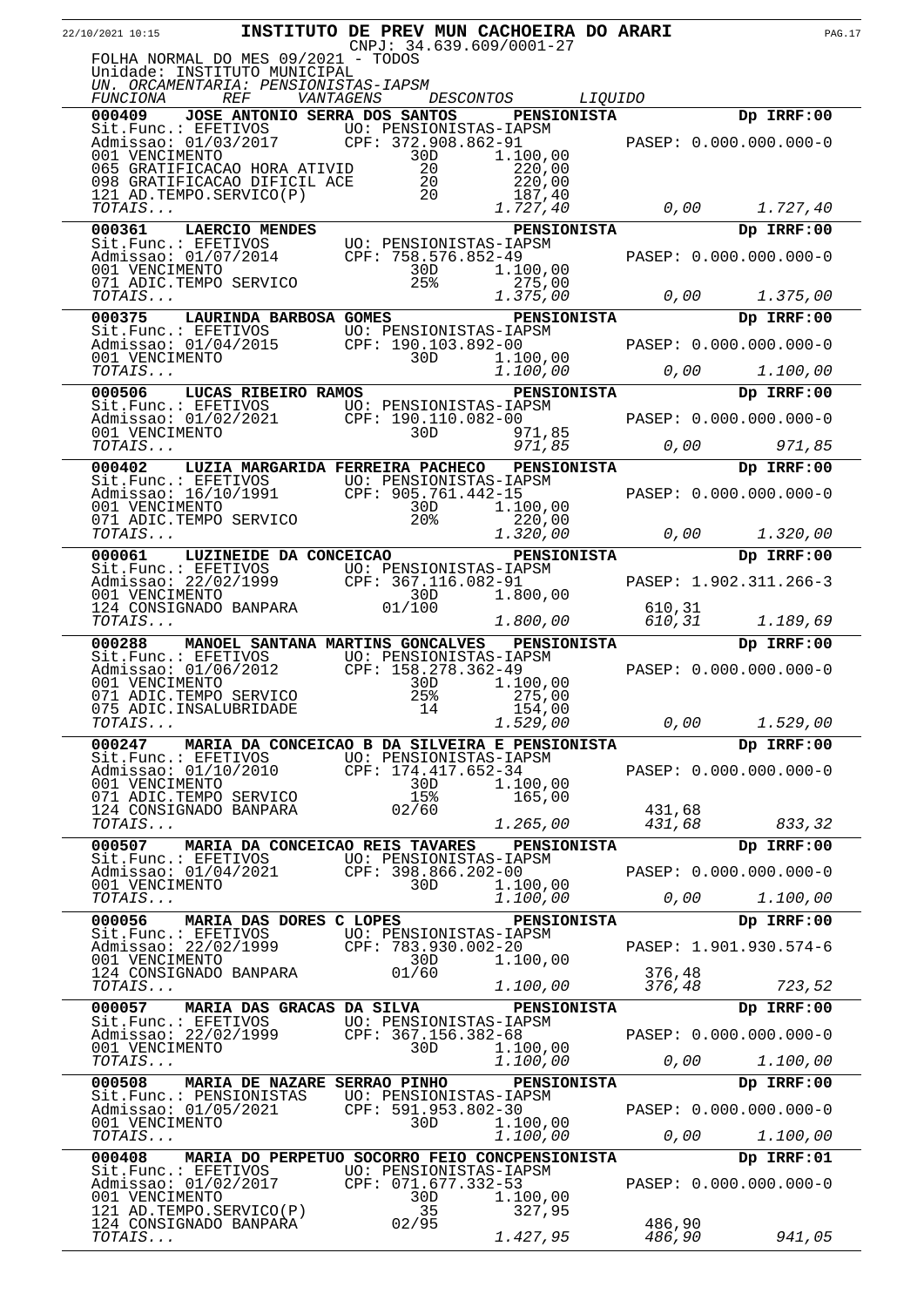| 22/10/2021 10:15 <b>INSTITUTO DE PREV MUN CACHOEIRA DO ARARI</b> PAG.18                                                                                                                                                                      |                                              |                        |                                                                  |                  |      |                        |  |
|----------------------------------------------------------------------------------------------------------------------------------------------------------------------------------------------------------------------------------------------|----------------------------------------------|------------------------|------------------------------------------------------------------|------------------|------|------------------------|--|
| FOLHA NORMAL DO MES 09/2021 - TODOS<br>Unidade: INSTITUTO MUNICIPAL                                                                                                                                                                          |                                              |                        |                                                                  |                  |      |                        |  |
| UN. ORCAMENTARIA: PENSIONISTAS-IAPSM<br>FUNCIONA REF                                                                                                                                                                                         |                                              |                        | VANTAGENS DESCONTOS LIQUIDO                                      |                  |      |                        |  |
| 000480 MARIA HELENA BATISTA DOS SANTOS PENSIONISTA                                                                                                                                                                                           |                                              |                        |                                                                  |                  |      | Dp IRRF:00             |  |
|                                                                                                                                                                                                                                              |                                              |                        |                                                                  |                  |      |                        |  |
|                                                                                                                                                                                                                                              |                                              |                        |                                                                  |                  |      |                        |  |
|                                                                                                                                                                                                                                              |                                              |                        |                                                                  |                  |      |                        |  |
| VERETIVOS<br>Sit.Func.: EFETIVOS<br>Manissao: 01/02/2019 CPF: 928.289.902-06<br>001 VENCIMENTO 200HS 2.200,00<br>071 ADIC.TEMPO SERVICO 25% 550,00<br>072 GRAT. HORA ATIVIDADE 20 440,00<br>137 GRAT MAGISTERIO 20 440,00<br>010 IRRF 7,5% 5 |                                              |                        |                                                                  |                  |      |                        |  |
| 000401 MARIA JOSE SILVA DE MOURA PENSIONISTA                                                                                                                                                                                                 |                                              |                        |                                                                  |                  |      | Dp IRRF:00             |  |
|                                                                                                                                                                                                                                              |                                              |                        |                                                                  |                  |      |                        |  |
| Sit.Func.: EFETIVOS UO: PENSIONISTAS-IAPSM<br>Admissao: 01/08/2016 CPF: 603.630.372-68 PASEP: 0.000.000.000-0<br>001 VENCIMENTO 30D 1.100,00 0,00 1.100,00<br>TOTAIS                                                                         |                                              |                        |                                                                  |                  |      |                        |  |
| 000289 MARIA ODETE RODRIGUES DE AZEVEDO PENSIONISTA                                                                                                                                                                                          |                                              |                        |                                                                  |                  |      | Dp IRRF:00             |  |
|                                                                                                                                                                                                                                              |                                              |                        |                                                                  |                  |      |                        |  |
|                                                                                                                                                                                                                                              |                                              |                        |                                                                  |                  |      |                        |  |
| 000289 MARIA ODETE RODRIGUES DE ALEVEDO FENDICULION DE PRESSION SURFADO DE DE DE DE DE DE DE DE DE DE DE DE DE<br>Admissao: 01/08/2012 CPF: 048.979.862-49 PASEP: 0.000.000.000-0<br>001 VENCIMENTO 30D 1.100,00<br>071 ADIC.TEMPO S         |                                              |                        |                                                                  |                  |      |                        |  |
| 000362 MARIA RAIMUNDA DA SILVA PINHO PENSIONISTA                                                                                                                                                                                             |                                              |                        |                                                                  |                  |      | Dp IRRF:00             |  |
|                                                                                                                                                                                                                                              |                                              |                        |                                                                  |                  |      |                        |  |
| Sit.Func.: EFETIVOS<br>Manissao: 01/07/2014<br>001 VENCIMENTO 30D<br>071 ADIC.TEMPO SERVICO 10%<br>TOTAIS<br>CPF: 367.185.722-68<br>1.100,00<br>10%<br>1.210,00<br>0.000 1.210.00<br>0.000 1.210.00                                          |                                              |                        | $10\frac{1}{8}$ $110,00$ 0,00 1.210,00                           |                  |      |                        |  |
| TOTAIS<br>000060 MARIA SILVEIRA RODRIGUES                                                                                                                                                                                                    |                                              |                        | PENSIONISTA<br>APSM                                              |                  |      | Dp IRRF:00             |  |
|                                                                                                                                                                                                                                              |                                              |                        |                                                                  |                  |      |                        |  |
| 000060 MARIA SILVEIRA RODRIGONISTAS-IAPSM<br>Sit.Func.: EFETIVOS UO: PENSIONISTAS-IAPSM<br>Admissao: 22/02/1999 CPF: 810.500.202-78 PASEP: 0.000.000.000-0<br>001 VENCIMENTO 30D 1.100,00<br>TOTAIS 1.000,00 0,00 1.100,00<br>000371         |                                              |                        |                                                                  |                  |      |                        |  |
|                                                                                                                                                                                                                                              |                                              |                        |                                                                  |                  |      |                        |  |
|                                                                                                                                                                                                                                              |                                              |                        |                                                                  |                  |      |                        |  |
|                                                                                                                                                                                                                                              |                                              |                        |                                                                  |                  |      |                        |  |
| Sit.Func.: EFETIVOS<br>Monissao: 01/12/2014<br>01 VENCIMENTO 25% 1.100,00<br>071 ADIC.TEMPO SERVICO 25% 275,00<br>1.24 CONSIGNADO BANPARA 01/100<br>1.275.00<br>266,82<br>1.24 CONSIGNADO BANPARA 01/100<br>1.275.00<br>266,82               |                                              |                        |                                                                  |                  |      |                        |  |
| TOTAIS<br>000308 MATHEUS V ASSUNCAO E MARCOS V ASSUCPENSIONISTA                                                                                                                                                                              |                                              |                        | $\frac{1.375,00}{\text{11.375,00}}$ $\frac{466,82}{\text{1102}}$ |                  |      | 908,18<br>Dp IRRF:00   |  |
|                                                                                                                                                                                                                                              |                                              |                        |                                                                  |                  |      |                        |  |
|                                                                                                                                                                                                                                              |                                              |                        |                                                                  |                  |      |                        |  |
| $\mathit{TOTAIS} \dots$<br>000069 MENEZIA ASSUNCAO DE VASCONCELOS PACPENSIONISTA                                                                                                                                                             |                                              |                        | 1.100,00                                                         | 0,00             |      | 1.100,00<br>Dp IRRF:00 |  |
| Sit.Func.: EFETIVOS UO: PENSIONISTAS-IAPSM                                                                                                                                                                                                   |                                              |                        |                                                                  |                  |      |                        |  |
| Admissao: 22/02/1999 CPF: 189.496.062-91<br>001 VENCIMENTO                                                                                                                                                                                   |                                              | 30D                    | 1.100,00                                                         |                  |      | PASEP: 0.000.000.000-0 |  |
| 094 SSPMCA<br>$\mathit{TOTAIS} \dots$                                                                                                                                                                                                        |                                              | 2                      | 1.100,00                                                         | 22,00<br>22,00   |      | 1.078,00               |  |
| 000485                                                                                                                                                                                                                                       | NEIZELENE DE NAZARE DIAS BARBOSA PENSIONISTA |                        |                                                                  |                  |      | Dp IRRF:00             |  |
| Sit.Func.: EFETIVOS UO: PENSIONISTAS-IAPSM<br>Admissao: 01/04/2020 CPF: 612.858.972-34                                                                                                                                                       |                                              |                        |                                                                  |                  |      | PASEP: 0.000.000.000-0 |  |
| 001 VENCIMENTO<br>TOTAIS                                                                                                                                                                                                                     |                                              | 30D                    | 1.100,00<br>1.100,00                                             |                  | 0,00 | 1.100,00               |  |
| 000156 NORMA MARIA MATOS DOS SANTOS                                                                                                                                                                                                          |                                              |                        | <b>PENSIONISTA</b>                                               |                  |      | Dp IRRF:00             |  |
| Sit.Func.: EFETIVOS UO: PENSIONISTAS-IAPSM<br>Admissao: 01/04/2007 CPF: 082.918.292-68<br>001 VENCIMENTO 30D 1.100.0<br>001 VENCIMENTO                                                                                                       |                                              | 30D                    |                                                                  |                  |      | PASEP: 0.000.000.000-0 |  |
| 071 ADIC.TEMPO SERVICO                                                                                                                                                                                                                       |                                              | 35%                    | 1.100,00<br>385,00                                               |                  |      |                        |  |
| 124 CONSIGNADO BANPARA<br>TOTAIS                                                                                                                                                                                                             |                                              | 01/36                  | 1.485,00                                                         | 506,97<br>506,97 |      | 978,03                 |  |
| 000262 PEDRO DE SOUZA SERRA                                                                                                                                                                                                                  |                                              |                        | <b>PENSIONISTA</b>                                               |                  |      | Dp IRRF:00             |  |
| Sit.Func.: EFETIVOS UO: PENSIONISTAS-IAPSM<br>Admissao: 01/04/2011 CPF: 066.384.222-00<br>001 VENCIMENTO 30D 1.100.0                                                                                                                         |                                              |                        |                                                                  |                  |      | PASEP: 0.000.000.000-0 |  |
| 001 VENCIMENTO<br>071 ADIC.TEMPO SERVICO                                                                                                                                                                                                     |                                              | 30D<br>30 <sub>8</sub> | 1.100,00<br>330,00                                               |                  |      |                        |  |
| TOTAIS<br>000077                                                                                                                                                                                                                             | RAIMUNDA GAMA MELO                           |                        | 1.430,00                                                         |                  | 0,00 | 1.430,00<br>Dp IRRF:00 |  |
| Sit.Func.: EFETIVOS UO: PENSIONISTAS-IAPSM<br>Admissao: 22/02/1999 CPF: 629.228.232-53<br>001.UENGIMENTO                                                                                                                                     |                                              |                        | <b>PENSIONISTA</b>                                               |                  |      |                        |  |
| 001 VENCIMENTO                                                                                                                                                                                                                               |                                              | 30D                    | 1.100,00                                                         |                  |      | PASEP: 1.901.930.855-9 |  |
| 071 ADIC.TEMPO SERVICO<br>124 CONSIGNADO BANPARA                                                                                                                                                                                             |                                              | 35%<br>02/71           | 385,00                                                           | 509,99           |      |                        |  |
| TOTAIS                                                                                                                                                                                                                                       |                                              |                        | 1.485,00                                                         | 509,99           |      | 975,01                 |  |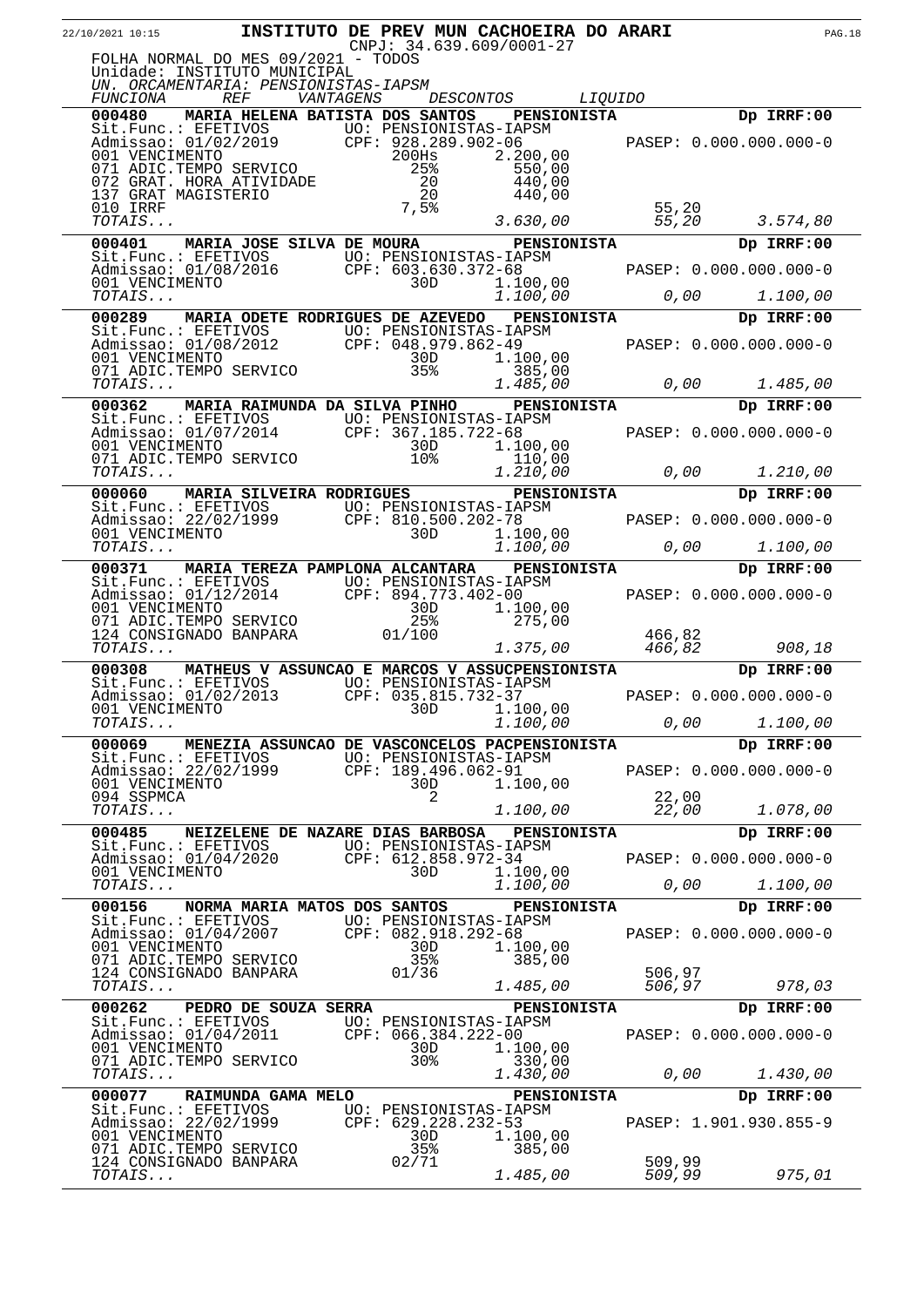| 22/10/2021 10:15                                                                                                                                                                                                                    | INSTITUTO DE PREV MUN CACHOEIRA DO ARARI     |                       |                                                             |                             |                |                  |      |                                         | <b>PAG.19</b> |
|-------------------------------------------------------------------------------------------------------------------------------------------------------------------------------------------------------------------------------------|----------------------------------------------|-----------------------|-------------------------------------------------------------|-----------------------------|----------------|------------------|------|-----------------------------------------|---------------|
| FOLHA NORMAL DO MES 09/2021 - TODOS<br>Unidade: INSTITUTO MUNICIPAL<br>UN. ORCAMENTARIA: PENSIONISTAS-IAPSM                                                                                                                         |                                              |                       | $CNPJ: 34.639.609/0001-27$                                  |                             |                |                  |      |                                         |               |
| FUNCIONA<br>000219 RAIMUNDO B MARTINS                                                                                                                                                                                               | <i>REF</i>                                   |                       | <i>VANTAGENS DESCONTOS</i>                                  | PENSIONISTA                 | <i>LIQUIDO</i> |                  |      | Dp IRRF:00                              |               |
| Sit.Func.: EFETIVOS<br>Admissao: 01/12/2009 CPF: 362.505.032-34<br>001 VENCIMENTO 30D 1.100,00<br>071 ADIC.TEMPO SERVICO 5% 55,00                                                                                                   |                                              |                       |                                                             |                             |                |                  |      |                                         |               |
| TOTAIS                                                                                                                                                                                                                              |                                              |                       | 1.155,00                                                    |                             |                |                  | 0,00 | 1.155,00                                |               |
| 000500                                                                                                                                                                                                                              | RAIMUNDO JORGE FEIO DA CONCEICAO PENSIONISTA |                       |                                                             |                             |                |                  |      | Dp IRRF:00                              |               |
| Sit.Func.: EFETIVOS<br>Monissao: 01/07/2020<br>001 VENCIMENTO<br>001 VENCIMENTO<br>001 VENCIMENTO<br>071 ADIC.TEMPO SERVICO<br>124 CONSIGNADO BANPARA<br>103<br>100,00<br>103<br>100,00<br>100,00<br>100<br>100,00<br>100<br>100,00 |                                              |                       |                                                             |                             |                |                  |      | PASEP: 0.000.000.000-0                  |               |
| TOTAIS                                                                                                                                                                                                                              |                                              |                       |                                                             | 1.210,00                    |                | 411,61<br>411,61 |      | 798,39                                  |               |
| 000373                                                                                                                                                                                                                              | RITA BELTRAO PARAENSE                        |                       |                                                             | PENSIONISTA                 |                |                  |      | Dp IRRF:00                              |               |
| Sit.Func.: EFETIVOS<br>Admissao: 22/02/1999 CPF: 018.650.562-00<br>001 VENCIMENTO 30D 1.100,00<br>071 ADIC.TEMPO SERVICO 20% 20% 22/00                                                                                              |                                              |                       |                                                             |                             |                |                  |      | PASEP: 1.001.585.727-9<br>0,00 1.320,00 |               |
| <i>TOTAIS</i>                                                                                                                                                                                                                       |                                              |                       | 1.320,00                                                    |                             |                |                  |      |                                         |               |
| 000138 ROSA HELENA ALCANTARA BENTES                                                                                                                                                                                                 |                                              |                       |                                                             | PENSIONISTA                 |                |                  |      | Dp IRRF:00                              |               |
| Sit.Func.: EFETIVOS UO: PENSIONISTAS-IAPSM<br>Admissao: 01/01/2005 CPF: 362.502.522-15<br>001 VENCIMENTO 30D 1.100,00<br>071 ADIC.TEMPO SERVICO 15% 165,00<br>7072 IS 1094 33                                                       |                                              |                       |                                                             |                             |                |                  |      |                                         |               |
| TOTAIS                                                                                                                                                                                                                              |                                              |                       |                                                             | 1.265,00                    |                | 170,67           |      | 1.094,33                                |               |
| 000063                                                                                                                                                                                                                              | SEBASTIAO PEREIRA FEIO                       |                       |                                                             | <b>PENSIONISTA</b>          |                |                  |      | Dp IRRF:00                              |               |
| Sit.Func.: EFETIVOS<br>Admissao: 22/02/1999<br>001 VENCIMENTO<br>707AIS 292.452.222-68<br>707AIS 292.452.222-68<br>20D 1.100,00                                                                                                     |                                              |                       |                                                             | <sup>2-68</sup><br>1.100,00 |                |                  |      | PASEP: 0.000.000.000-0                  |               |
|                                                                                                                                                                                                                                     |                                              |                       |                                                             |                             |                |                  | 0,00 | 1.100,00                                |               |
| 000414                                                                                                                                                                                                                              | SUZYETE MEIRELES DO NASCIMENTO               |                       |                                                             | <b>PENSIONISTA</b>          |                |                  |      | Dp IRRF:00                              |               |
| Sit.Func.: EFETIVOS<br>Monissao: 01/01/2018<br>CPF: 971.154.012-68<br>001 VENCIMENTO<br>121 AD.TEMPO.SERVICO(P)<br>124 CONSIGNADO BANPARA<br>20/60<br>124 CONSIGNADO BANPARA<br>20/60                                               |                                              |                       |                                                             | .-68<br>1.100,00            |                |                  |      | PASEP: 0.000.000.000-0                  |               |
| TOTAIS                                                                                                                                                                                                                              |                                              |                       |                                                             | 1.199,80                    |                | 208,96<br>208,96 |      | 990,84                                  |               |
| 000198                                                                                                                                                                                                                              | TEREZINHA DE AZEVEDO CUNHA                   |                       |                                                             | PENSIONISTA                 |                |                  |      | Dp IRRF:00                              |               |
| Sit.Func.: EFETIVOS UO: PENSIONISTAS-IAPSM<br>Admissao: 01/09/2012 CPF: 222.881.632-91<br>001 VENCIMENTO<br>071 ADIC.TEMPO SERVICO                                                                                                  |                                              | 30D<br>30%            | CPF: $222.881.632-91$<br>1.100,00                           | 330,00                      |                |                  |      | PASEP: 1.703.287.228-8                  |               |
| <i>TOTAIS</i>                                                                                                                                                                                                                       |                                              |                       | 1.430,00                                                    |                             |                | 0,00             |      | 1.430,00                                |               |
| 000503                                                                                                                                                                                                                              | TEREZINHA DOS SANTOS NASCIMENTO              |                       |                                                             | <b>PENSIONISTA</b>          |                |                  |      | Dp IRRF:00                              |               |
| Sit. Func.: EFETIVOS<br>Admissao: 01/10/2020<br>001 VENCIMENTO                                                                                                                                                                      |                                              | 30D.                  | UO: PENSIONISTAS-IAPSM<br>CPF: 121.381.502-91<br>1.100,00   |                             |                |                  |      | PASEP: 0.000.000.000-0                  |               |
| TOTAIS                                                                                                                                                                                                                              |                                              |                       | 1.100,00                                                    |                             |                | 0,00             |      | 1.100,00                                |               |
| 000136                                                                                                                                                                                                                              | WALDIR TELES PAMPLONA                        |                       |                                                             | <b>PENSIONISTA</b>          |                |                  |      | Dp IRRF:00                              |               |
| Sit. Func.: EFETIVOS<br>Admissao: 01/09/2003<br>001 VENCIMENTO<br>071 ADIC.TEMPO SERVICO                                                                                                                                            |                                              | 30D<br>5 <sup>8</sup> | UO: PENSIONISTAS-IAPSM<br>$CPF: 084.298.632-49$<br>1.100,00 | 55,00                       |                |                  |      | PASEP: 1.277.365.942-4                  |               |
| TOTAIS                                                                                                                                                                                                                              |                                              |                       | 1.155,00                                                    |                             |                | 0,00             |      | 1.155,00                                |               |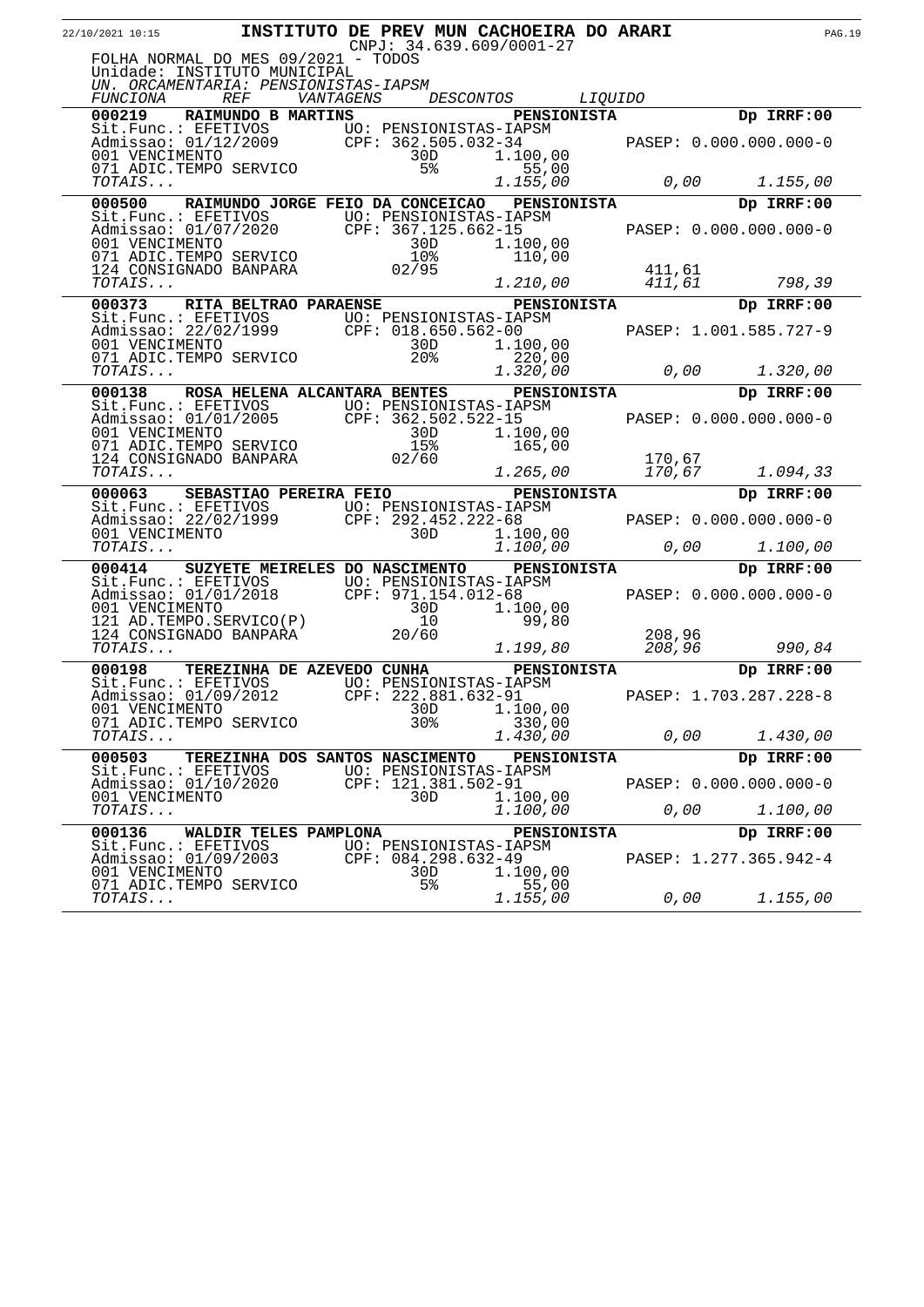| 22/10/2021 10:15                                                                                                                                                                                                                                                                                                                                                                                                                                                          |                                                                                       | INSTITUTO DE PREV MUN CACHOEIRA DO ARARI<br>$CNPJ: 34.639.609/0001-27$                                                   |                                                                                                                                                     | <b>PAG.20</b>                         |
|---------------------------------------------------------------------------------------------------------------------------------------------------------------------------------------------------------------------------------------------------------------------------------------------------------------------------------------------------------------------------------------------------------------------------------------------------------------------------|---------------------------------------------------------------------------------------|--------------------------------------------------------------------------------------------------------------------------|-----------------------------------------------------------------------------------------------------------------------------------------------------|---------------------------------------|
| FOLHA NORMAL DO MES 09/2021 - TODOS<br>Unidade: INSTITUTO MUNICIPAL<br>UN. ORCAMENTARIA: PENSIONISTAS-IAPSM<br>EVENTO                                                                                                                                                                                                                                                                                                                                                     | <i>OTDE</i>                                                                           | <b>REF</b>                                                                                                               | VANTAGENS                                                                                                                                           | <i>DESCONTOS</i>                      |
| 001-VENCIMENTO<br>065-GRATIFICACAO HORA ATIVIDADE<br>071-ADIC.TEMPO SERVICO<br>072-GRAT. HORA ATIVIDADE<br>073-GRAT. MAGISTERIO<br>075-ADIC.INSALUBRIDADE<br>078-ADICIONAL NOTURNO<br>080-GRAT. NIVEL SUPERIOR<br>081-GRAT. POS GRADUACAO<br>098-GRATIFICACAO DIFICIL ACESSO<br>121-AD.TEMPO.SERVICO(P)<br>137-GRAT MAGISTERIO<br>138-GRAT NIVEL SUPERIOR<br>148-ADC TEMPO SERVICO<br>$010 - IRRF$<br>094-SSPMCA<br>124-CONSIGNADO BANPARA<br>131-CONSIGNADO BANPARA (PM) | 57<br>$\mathbf{1}$<br>29<br>32112115211<br>$\overline{6}$<br>$1$<br>14<br>$\mathbf 1$ | 2560<br>20<br>570<br>60<br>40<br>14<br>20<br>160<br>10<br>20<br>100<br>40<br>80<br>30<br>80<br>2<br>$\Omega$<br>$\Omega$ | 67.401,25<br>220,00<br>7.670,80<br>1.320,00<br>880,00<br>154,00<br>220,00<br>3.040,00<br>160,00<br>220,00<br>976,25<br>880,00<br>1.760,00<br>330,00 | 781,64<br>22,00<br>6.337,46<br>355,39 |
| OTD DA UN. ORCAMENTARIA: 57                                                                                                                                                                                                                                                                                                                                                                                                                                               |                                                                                       | TOTAL DE VANTAGENS:<br>TOTAL DE DESCONTOS:<br>TOTAL LIOUIDO:                                                             | 85.232,30<br>7.496,49<br>77.735,81                                                                                                                  |                                       |
| PREVIDENCIA - INSS<br>BASE DE CALC. FOLHA.:<br>BASE EXCED. DIARIAS.:<br>TOTAL SERV. S/ BASE.:                                                                                                                                                                                                                                                                                                                                                                             | 0,00<br>0,00<br>3.590,00                                                              | PREVIDENCIA MUNICIPAL<br>BASE DE CALCULO:<br>TOTAL DE AFAST:                                                             |                                                                                                                                                     | 0,00<br>0,00                          |
| PATRONAL (22,0000%).:<br>SEGURADOS:<br>SALARIO FAMILIA:<br>SAL. MATERNIDADE:<br>VALOR DEVIDO:                                                                                                                                                                                                                                                                                                                                                                             | 0,00<br>0,00<br>0,00<br>0,00<br>0,00                                                  | PATRONAL:<br>$SEGURADOS$<br>SALARIO FAMILIA:<br>SAL. MATERNIDADE:<br>VALOR DEVIDO:                                       |                                                                                                                                                     | 0,00<br>0,00<br>0,00<br>0,00<br>0,00  |
| RESUMO PARA LANCAMENTO CONTABIL<br>VALOR BRUTO VANTAGENS:<br>$DEDUCOES$<br>VALOR PARA EMPENHO:                                                                                                                                                                                                                                                                                                                                                                            | 85.232,30<br>0,00<br>85.232,30                                                        | VALOR BRUTO DESC:<br>DED. DESCONTOS:                                                                                     |                                                                                                                                                     | 7.496,49<br>0,00<br>7.496,49          |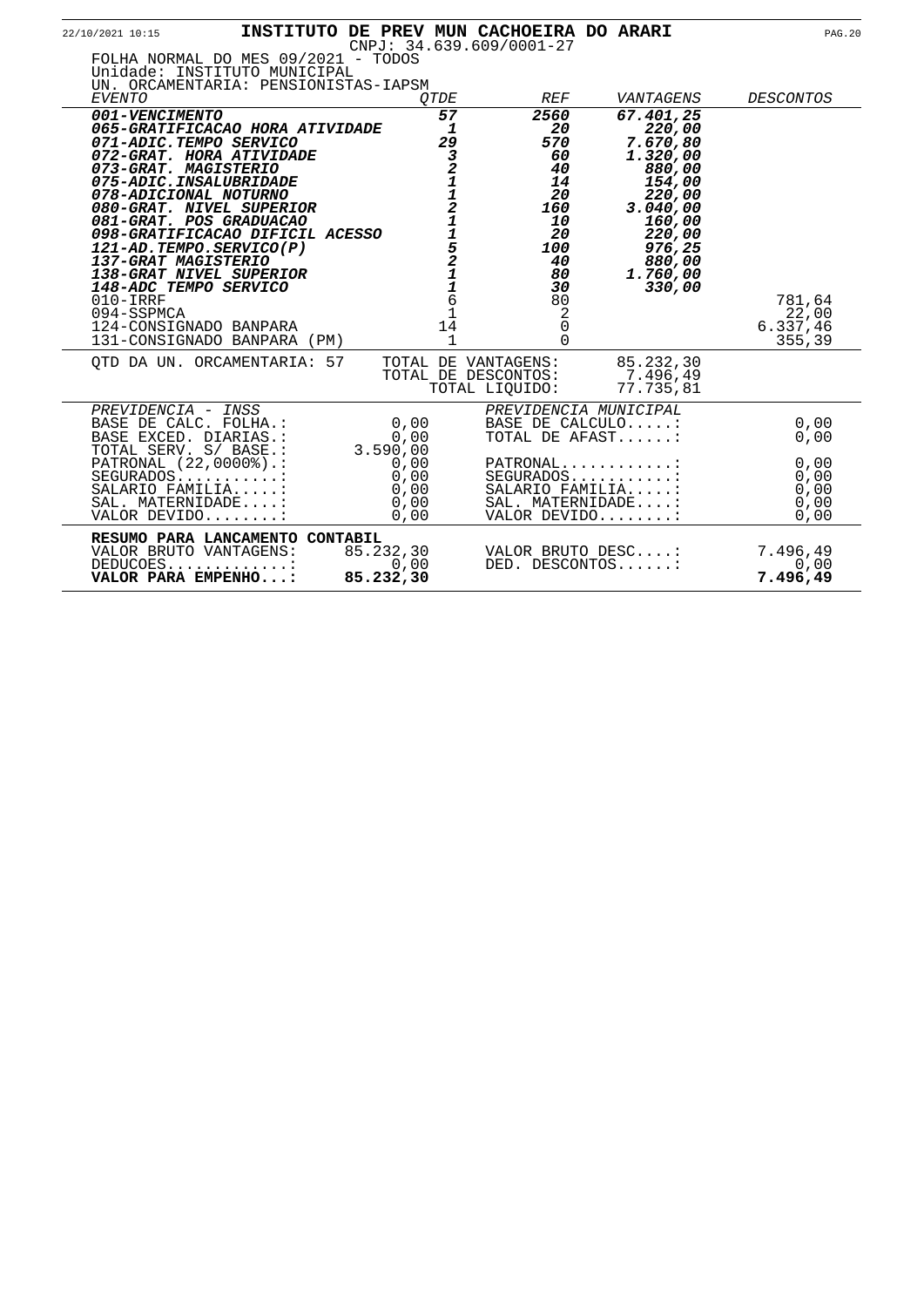| 22/10/2021 10:15 |                                                                                                             |           | INSTITUTO DE PREV MUN CACHOEIRA DO ARARI<br>$CNPJ: 34.639.609/0001-27$ |        |                    |                        | <b>PAG.21</b> |
|------------------|-------------------------------------------------------------------------------------------------------------|-----------|------------------------------------------------------------------------|--------|--------------------|------------------------|---------------|
|                  | FOLHA NORMAL DO MES 09/2021 - TODOS<br>Unidade: INSTITUTO MUNICIPAL<br>UN. ORCAMENTARIA: PENSAO ALIMENTICIA |           |                                                                        |        |                    |                        |               |
| FUNCIONA         | <i>REF</i>                                                                                                  | VANTAGENS | DESCONTOS                                                              |        | <i>LIOUIDO</i>     |                        |               |
| 000388           | VILMA DOS SANTOS BARBOSA                                                                                    |           |                                                                        |        | PENSAO ALIMENTICIA | Dp IRRF:00             |               |
| 001 VENCIMENTO   | Sit. Func.: DEMAIS VINCULOS UO: PENSAO ALIMENTICIA<br>Admissao: 01/01/2016                                  |           | CPF: 796.828.472-49<br>30D                                             | 187,40 |                    | PASEP: 0.000.000.000-0 |               |
| TOTAIS           |                                                                                                             |           |                                                                        | 187,40 | 0,00               | 187,40                 |               |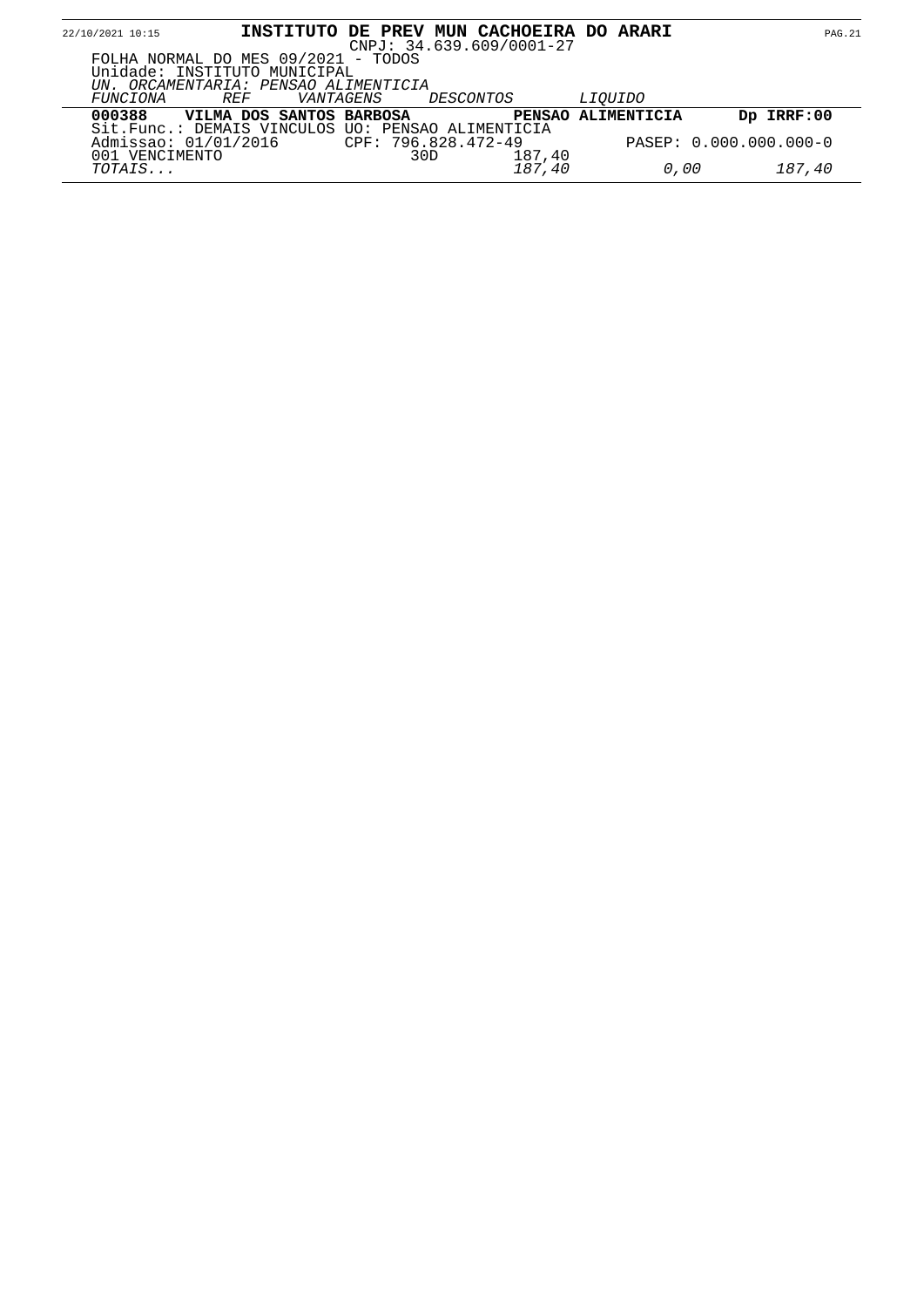| 22/10/2021 10:15                                                                              |                                                                                                             |                                      | INSTITUTO DE PREV MUN CACHOEIRA DO ARARI<br>$CNPJ: 34.639.609/0001-27$            |                          | <b>PAG.22</b>                        |
|-----------------------------------------------------------------------------------------------|-------------------------------------------------------------------------------------------------------------|--------------------------------------|-----------------------------------------------------------------------------------|--------------------------|--------------------------------------|
|                                                                                               | FOLHA NORMAL DO MES 09/2021 - TODOS<br>Unidade: INSTITUTO MUNICIPAL<br>UN. ORCAMENTARIA: PENSAO ALIMENTICIA |                                      |                                                                                   |                          |                                      |
| <i>EVENTO</i>                                                                                 |                                                                                                             | <i>OTDE</i>                          | <i>REF</i>                                                                        | VANTAGENS                | <i>DESCONTOS</i>                     |
| 001-VENCIMENTO                                                                                |                                                                                                             |                                      | 30                                                                                | 187,40                   |                                      |
|                                                                                               | OTD DA UN. ORCAMENTARIA: 1                                                                                  |                                      | TOTAL DE VANTAGENS:<br>TOTAL DE DESCONTOS:<br>TOTAL LIOUIDO:                      | 187,40<br>0,00<br>187,40 |                                      |
| PREVIDENCIA - INSS<br>BASE DE CALC. FOLHA.:<br>BASE EXCED. DIARIAS.:<br>TOTAL SERV. S/ BASE.: |                                                                                                             | 0,00<br>0,00<br>0,00                 | PREVIDENCIA MUNICIPAL<br>BASE DE CALCULO:<br>TOTAL DE AFAST:                      |                          | 0,00<br>0,00                         |
| PATRONAL (22,0000%).:<br>SEGURADOS:<br>SALARIO FAMILIA:<br>SAL. MATERNIDADE:<br>VALOR DEVIDO: |                                                                                                             | 0,00<br>0,00<br>0,00<br>0,00<br>0,00 | PATRONAL<br>$SEGURADOS$<br>SALARIO FAMILIA:<br>SAL. MATERNIDADE:<br>VALOR DEVIDO: |                          | 0,00<br>0,00<br>0,00<br>0,00<br>0,00 |
| VALOR BRUTO VANTAGENS:<br>DEDUCOES<br>VALOR PARA EMPENHO:                                     | RESUMO PARA LANCAMENTO CONTABIL                                                                             | 187,40<br>0,00<br>187,40             | VALOR BRUTO DESC:<br>DED. DESCONTOS:                                              |                          | 0,00<br>0,00<br>0,00                 |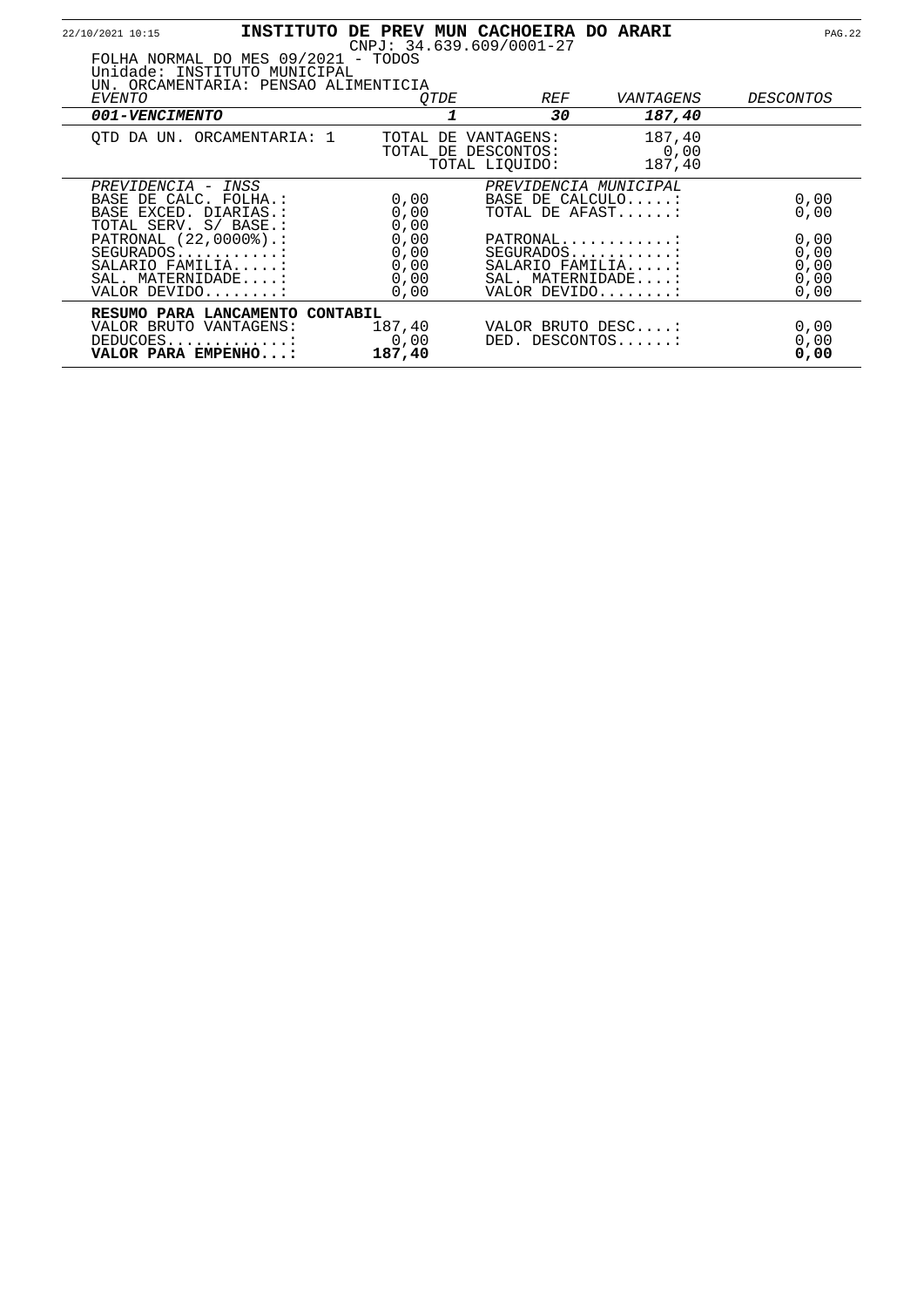| 22/10/2021 10:15                                                                                                                                                                                                                                                                                                                                                               |                             |                                                                                                                                                                  | INSTITUTO DE PREV MUN CACHOEIRA DO ARARI<br>CNPJ: 34.639.609/0001-27           |                                  | <b>PAG.23</b>                        |  |
|--------------------------------------------------------------------------------------------------------------------------------------------------------------------------------------------------------------------------------------------------------------------------------------------------------------------------------------------------------------------------------|-----------------------------|------------------------------------------------------------------------------------------------------------------------------------------------------------------|--------------------------------------------------------------------------------|----------------------------------|--------------------------------------|--|
| FOLHA NORMAL DO MES 09/2021 - TODOS<br>Unidade: INSTITUTO MUNICIPAL<br>UN. ORCAMENTARIA: INATIVOS (FUNDEB 60)                                                                                                                                                                                                                                                                  |                             |                                                                                                                                                                  |                                                                                |                                  |                                      |  |
| <i>REF</i><br><i>FUNCIONA</i><br>000504 ANETE DIAS DOS SANTOS                                                                                                                                                                                                                                                                                                                  | VANTAGENS                   |                                                                                                                                                                  | <i>DESCONTOS</i>                                                               | <i>LIQUIDO</i>                   | Dp IRRF:00                           |  |
| Sit.Func.: EFETIVOS UO: INATIVOS (FUNDEB 60)<br>Admissao: 01/01/2021 CPF: 402.538.482-53<br>001 VENCIMENTO 200Hs 2.200,00<br>071 ADIC.TEMPO SERVICO<br>073 GRAT. MAGISTERIO                                                                                                                                                                                                    |                             |                                                                                                                                                                  | INATIVO (A)<br>770,00<br>440,00                                                | PASEP: 1.702.393.605-8           |                                      |  |
| 080 GRAT. NIVEL SUPERIOR<br>010 IRRF<br>131 CONSIGNADO BANPARA (PM)<br>TOTAIS                                                                                                                                                                                                                                                                                                  |                             | $\begin{array}{r} 358 \\ 20 \\ 20 \\ 8 \end{array}$<br>0                                                                                                         | 1.760,00                                                                       | 353,87<br>1.213,09<br>1.566,96   |                                      |  |
|                                                                                                                                                                                                                                                                                                                                                                                |                             |                                                                                                                                                                  | 5.170,00                                                                       |                                  | 3.603,04                             |  |
| 000442                                                                                                                                                                                                                                                                                                                                                                         | ANETH FIGUEIREDO MIRANDA    |                                                                                                                                                                  | <b>INATIVO</b>                                                                 |                                  | Dp IRRF:00                           |  |
| 01 VENCIMENTO AMAILLY<br>Sit. Func.: EFETIVOS UO: INATIVOS (FUNDEB 60)<br>Admissao: 15/02/1982 CPF: 174.268.392-49<br>001 VENCIMENTO 200Hs 2.200,00<br>072 GRAT. HORA ATIVIDADE 20<br>073 GRAT. MAGISTERIO 20 440,00<br>080 GRAT. NIVEL SU                                                                                                                                     |                             |                                                                                                                                                                  |                                                                                | 643,14                           | PASEP: 1.702.393.556-6               |  |
| 093 SINTEPP<br>131 CONSIGNADO BANPARA (PM)                                                                                                                                                                                                                                                                                                                                     |                             | 1<br>$\Omega$                                                                                                                                                    |                                                                                | 22,00<br>1.226,17                |                                      |  |
| TOTAIS                                                                                                                                                                                                                                                                                                                                                                         |                             |                                                                                                                                                                  | 5.500,00                                                                       | 1.891,31                         | 3.608,69                             |  |
| 000443                                                                                                                                                                                                                                                                                                                                                                         | ANGELA MARIA MEDEIROS RAMOS |                                                                                                                                                                  | <b>INATIVO</b>                                                                 |                                  | Dp IRRF:01                           |  |
| Sit.Func.: EFETIVOS<br>Admissao: 02/05/1989 CPF: 454.936.342-87<br>001 VENCIMENTO 200Hs 2.200,00<br>071 ADIC.TEMPO SERVICO<br>073 GRAT. MAGISTERIO<br>080 GRAT. NIVEL SUPERIOR<br>136 GRAT HORA ATIVIDADE<br>010 IRRF                                                                                                                                                          |                             | 25%<br>$\frac{20}{80}$<br>20<br>22,5%                                                                                                                            | 550,00<br>440,00<br>1.760,00<br>440,00                                         | 311,21                           | PASEP: 1.705.395.639-1               |  |
| 093 SINTEPP<br>TOTAIS                                                                                                                                                                                                                                                                                                                                                          |                             | 1                                                                                                                                                                | 5.390,00                                                                       | 22,00<br>333,21                  | 5.056,79                             |  |
| 000488                                                                                                                                                                                                                                                                                                                                                                         | ARISTEA DO SOCORRO AVELAR   |                                                                                                                                                                  | <b>INATIVO</b>                                                                 |                                  | Dp IRRF:00                           |  |
| Sit.Func.: EFETIVOS UO: INATIVOS (FUNDEB 60)<br>Admissao: 01/06/2020<br>001 VENCIMENTO<br>072 GRAT. HORA ATIVIDADE<br>073 GRAT. MAGISTERIO<br>080 GRAT. NIVEL SUPERIOR<br>147 GRAT ESPECIALIZACAO<br>148 ADC TEMPO SERVICO<br>010 IRRF                                                                                                                                         |                             | CPF: 331.397.172-53<br>$CPF: \begin{array}{c} . & . & . \\ . & . & . \\ 20 & . & . \\ 20 & . & . \\ 80 & . & . \\ 10 & . & . \\ 27 & . & . \end{array}$<br>27,5% | 2.200,00<br>440,00<br>440,00<br>1.760,00<br>220,00<br>660,00                   | 643,14                           | PASEP: 1.705.395.510-7               |  |
| 093 SINTEPP<br>TOTAIS                                                                                                                                                                                                                                                                                                                                                          |                             | $\overline{c}$                                                                                                                                                   | 5.720,00                                                                       | 44,00<br>687,14                  | 5.032,86                             |  |
| 000444 ATMA GARIMA FERREIRA DANTAS                                                                                                                                                                                                                                                                                                                                             |                             |                                                                                                                                                                  |                                                                                |                                  | Dp IRRF:00                           |  |
| Sit.Func.: EFETIVOS UO: INATIVOS (FUNDEB 60)<br>Admissao: 15/02/1982 CPF: 222.915.712-49<br>001 VENCIMENTO<br>071 ADIC.TEMPO SERVICO 30%<br>072 GRAT. HORA ATIVIDADE 20<br>073 GRAT. MAGISTERIO 20<br>080 GRAT. NIVEL SUPERIOR 80<br>001 IRRF<br>010 IRRF DD 27,5%                                                                                                             |                             | 200Hs                                                                                                                                                            | <b>INATIVO</b><br>2.200,00<br>660,00<br>660,00<br>440,00<br>440,00<br>1.760,00 | PASEP: 1.703.287.152-4<br>461,64 |                                      |  |
| 093 SINTEPP                                                                                                                                                                                                                                                                                                                                                                    |                             | $\perp$                                                                                                                                                          |                                                                                | 22,00                            |                                      |  |
| 124 CONSIGNADO BANPARA 01/100<br>TOTAIS                                                                                                                                                                                                                                                                                                                                        |                             |                                                                                                                                                                  | 5.500,00                                                                       | 1.719,71<br>2.203,35             | 3.296,65                             |  |
|                                                                                                                                                                                                                                                                                                                                                                                |                             |                                                                                                                                                                  | <b>INATIVO</b>                                                                 |                                  | Dp IRRF:00                           |  |
| Sit.Func.: EFETIVOS UO: INATIVOS (FUNDEB 60)<br>Admissao: 26/06/1989 CPF: 631.498.422-04<br>001 VENCIMENTO 200Hs 2.20<br><b>00445 DEUAL</b><br>Sit.Func.: EFETIVOS<br>Admissao: 26/06/1989 CPr.<br>001 VENCIMENTO 200Hs<br>071 ADIC.TEMPO SERVICO 25%<br>072 GRAT. HORA ATIVIDADE 20<br>073 GRAT. MAGISTERIO 20<br>073 GRAT. MAGISTERIO 20<br>773 GRAT. MAGISTERIO 20<br>773 G |                             |                                                                                                                                                                  | 2.200,00<br>550,00<br>$\frac{440}{440}$ , 00                                   |                                  | PASEP: 1.706.153.949-4               |  |
|                                                                                                                                                                                                                                                                                                                                                                                |                             |                                                                                                                                                                  | 1.760,00                                                                       |                                  |                                      |  |
|                                                                                                                                                                                                                                                                                                                                                                                |                             |                                                                                                                                                                  |                                                                                | 461,64<br>22,00                  |                                      |  |
| $124$ CONSIGNADO BANPARA $02/60$<br>TOTAIS                                                                                                                                                                                                                                                                                                                                     |                             |                                                                                                                                                                  | 5.390,00                                                                       | 1.681,56<br>2.165,20             | 3.224,80                             |  |
|                                                                                                                                                                                                                                                                                                                                                                                |                             |                                                                                                                                                                  |                                                                                |                                  |                                      |  |
| 000446 DILMA DOS SANTOS SILVA<br>Sit.Func.: EFETIVOS UO: INATIVOS (FUNDEB 60)<br>Admissao: 01/03/1981 CPF: 190.113.502-00<br>001.VENGIMENTO<br>001 VENCIMENTO<br>072 GRAT. HORA ATIVIDADE<br>073 GRAT. MAGISTERIO<br>148 ADC TEMPO SEDVICO<br>148 ADC TEMPO SERVICO<br>010 IRRF                                                                                                |                             | $200$ Hs<br>$\begin{array}{r} 20 \\ 20 \\ 20 \\ 35 \\ 22, 5\frac{2}{3} \\ 1 \end{array}$                                                                         | <b>INATIVO</b><br>2.200,00<br>440,00<br>440,00<br>770,00                       | 230,12                           | Dp IRRF:00<br>PASEP: 1.702.587.122-0 |  |
| 093 SINTEPP<br>124 CONSIGNADO BANPARA 01/100                                                                                                                                                                                                                                                                                                                                   |                             | $\sim$ 1                                                                                                                                                         |                                                                                | 22,00<br>1.232,81                |                                      |  |
| TOTAIS                                                                                                                                                                                                                                                                                                                                                                         |                             |                                                                                                                                                                  | 3.850,00                                                                       | 1.484,93                         | 2.365,07                             |  |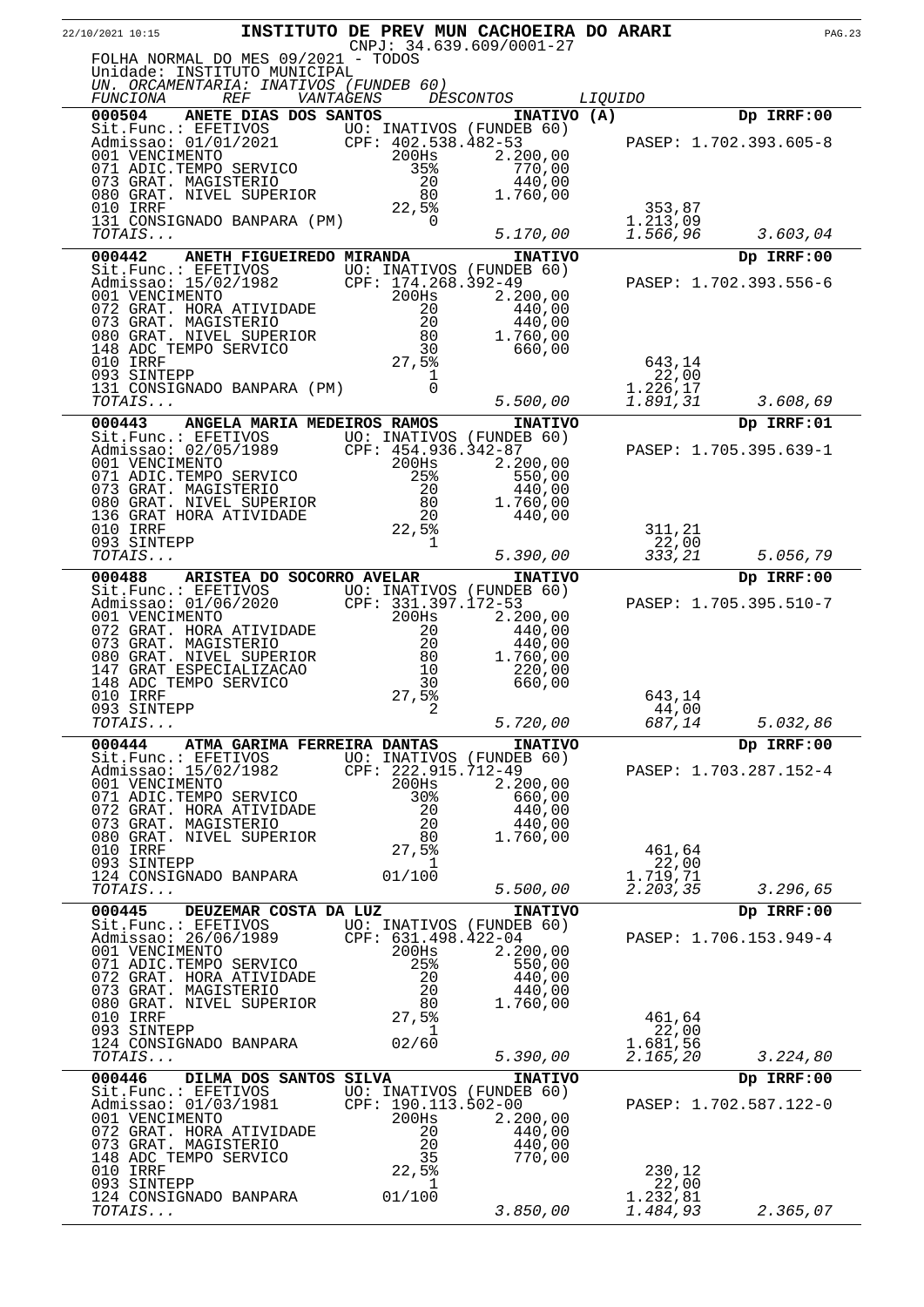| 22/10/2021 10:15                                                                                                                                                                                                               | INSTITUTO DE PREV MUN CACHOEIRA DO ARARI |                                   | CNPJ: 34.639.609/0001-27                   |                      | <b>PAG.24</b>          |
|--------------------------------------------------------------------------------------------------------------------------------------------------------------------------------------------------------------------------------|------------------------------------------|-----------------------------------|--------------------------------------------|----------------------|------------------------|
| FOLHA NORMAL DO MES 09/2021 - TODOS                                                                                                                                                                                            |                                          |                                   |                                            |                      |                        |
| Unidade: INSTITUTO MUNICIPAL<br>UN. ORCAMENTARIA: INATIVOS (FUNDEB 60)                                                                                                                                                         |                                          |                                   |                                            |                      |                        |
| <i>REF</i><br><i>FUNCIONA</i>                                                                                                                                                                                                  | <i>VANTAGENS</i>                         |                                   | <i>DESCONTOS</i>                           | <i>LIQUIDO</i>       |                        |
| 000447                                                                                                                                                                                                                         | ELIANA LOUREIRO PORTAL                   |                                   | <b>INATIVO</b>                             |                      | Dp IRRF:00             |
| Sit.Func.: EFETIVOS<br>Admissao: 27/05/1981 CPF: 177.033.952-34<br>001 VENCIMENTO 200Hs 2.200,00<br>071 ADIC.TEMPO SERVICO 30% 660,00                                                                                          |                                          |                                   |                                            |                      | PASEP: 1.705.395.664-2 |
|                                                                                                                                                                                                                                |                                          |                                   |                                            |                      |                        |
| 136 GRAT HORA ATIVIDADE<br>137 GRAT MAGISTERIO                                                                                                                                                                                 |                                          | 20<br>$\frac{20}{20}$<br>80<br>10 | 440,00<br>440,00                           |                      |                        |
| 138 GRAT NIVEL SUPERIOR<br>140 GRAT POS GRADUACAO                                                                                                                                                                              |                                          | 10                                | 1.760,00<br>220,00                         |                      |                        |
| 010 IRRF<br>093 SINTEPP                                                                                                                                                                                                        |                                          | 15%                               |                                            | 107,20               |                        |
| 124 CONSIGNADO BANPARA                                                                                                                                                                                                         |                                          | 1<br>02/48                        |                                            | 22,00<br>1.945,58    |                        |
| TOTAIS                                                                                                                                                                                                                         |                                          |                                   | 5.720,00                                   | 2.074,78             | 3.645,22               |
| 000449<br>Sit. Func.: EFETIVOS UO: INATIVOS (FUNDEB 60)                                                                                                                                                                        | FRANCISCA DE ASSIS S M FILHA             |                                   | <b>INATIVO</b>                             |                      | Dp IRRF:00             |
| Admissao: 15/03/1989<br>001 VENCIMENTO 100Hs 100Hs 1 1                                                                                                                                                                         |                                          |                                   |                                            |                      | PASEP: 1.706.153.957-5 |
| 071 ADIC.TEMPO SERVICO<br>072 GRAT. HORA ATIVIDADE                                                                                                                                                                             |                                          | 25%                               | 1.100,00<br>275,00                         |                      |                        |
| 093 SINTEPP                                                                                                                                                                                                                    |                                          | 20<br>2                           | 220,00                                     | 22,00                |                        |
| 124 CONSIGNADO BANPARA 19/60<br>TOTAIS                                                                                                                                                                                         |                                          |                                   | 1.595,00                                   | 433,69<br>455,69     | 1.139,31               |
| 000450                                                                                                                                                                                                                         | GRACILEIDE DE SOUZA RAMOS                |                                   | <b>INATIVO</b>                             |                      | Dp IRRF:01             |
| Sit.Func.: EFETIVOS UO: INATIVOS (FUNDEB 60)                                                                                                                                                                                   |                                          |                                   |                                            |                      |                        |
| NOTE: THE CONTROLL OF CONTROLL ON A SERVICE CONTROLL ON A SAME SERVICE CONTROLL ON SACTO 2001 VENTION CONTROLL OF 2001 CONTROLL OF 2001 CONTROLL OF 2001 CONTROLL OF 2001 CONTROLL OF 2001 CONTROLL OF 2001 CONTROLL OF 2001 C |                                          |                                   | 2.200,00                                   |                      | PASEP: 1.705.395.640-5 |
|                                                                                                                                                                                                                                |                                          |                                   | 440,00<br>1.760,00                         |                      |                        |
|                                                                                                                                                                                                                                |                                          |                                   | 220,00                                     |                      |                        |
| 148 ADC TEMPO SERVICO<br>010 IRRF                                                                                                                                                                                              |                                          | 30<br>27,5%                       | 660,00                                     | 470,00               |                        |
| 094 SSPMCA<br>TOTAIS                                                                                                                                                                                                           |                                          | 1                                 | 5.280,00                                   | 22,00<br>492,00      | 4.788,00               |
| 000454                                                                                                                                                                                                                         | MARCIA DO SOCORRO F MIRANDA              |                                   | <b>INATIVO</b>                             |                      | Dp IRRF:00             |
| Sit.Func.: EFETIVOS UO: INATIVOS (FUNDEB 60)                                                                                                                                                                                   |                                          | CPF: 367.129.572-49               |                                            |                      | PASEP: 1.703.287.248-2 |
| Admissao: 15/02/1989<br>001 VENCIMENTO                                                                                                                                                                                         |                                          | $200$ Hs                          | 2.200,00                                   |                      |                        |
| 071 ADIC.TEMPO SERVICO<br>072 GRAT. HORA ATIVIDADE<br>073 GRAT. MAGISTERIO                                                                                                                                                     |                                          | 25%<br>20                         | 550,00<br>440,00                           |                      |                        |
|                                                                                                                                                                                                                                |                                          | 20                                | 440,00                                     |                      |                        |
| 080 GRAT. NIVEL SUPERIOR<br>010 IRRF                                                                                                                                                                                           |                                          | 80<br>27,5%                       | 1.760,00                                   | 461,64               |                        |
| 093 SINTEPP<br>124 CONSIGNADO BANPARA                                                                                                                                                                                          |                                          | 1<br>32/48                        |                                            | 22,00<br>774,40      |                        |
| <i>TOTAIS</i>                                                                                                                                                                                                                  |                                          |                                   | 5.390,00                                   | 1.258,04             | 4.131,96               |
| 000455<br>Sit.Func.: EFETIVOS                                                                                                                                                                                                  | MARIA ANTONIA DOS S AVELAR               |                                   | <b>INATIVO</b><br>UO: INATIVOS (FUNDEB 60) |                      | Dp IRRF:00             |
| Admissao: 08/02/1976                                                                                                                                                                                                           |                                          | CPF: 210.814.682-20               |                                            |                      | PASEP: 1.214.897.694-1 |
| 001 VENCIMENTO<br>072 GRAT. HORA ATIVIDADE                                                                                                                                                                                     |                                          | 200Hs<br>20                       | 2.200,00<br>440,00                         |                      |                        |
| 073 GRAT. MAGISTERIO<br>080 GRAT. NIVEL SUPERIOR                                                                                                                                                                               |                                          | 20<br>80                          | 440,00<br>1.760,00                         |                      |                        |
| 148 ADC TEMPO SERVICO                                                                                                                                                                                                          |                                          | 35                                | 770,00                                     |                      |                        |
| 010 IRRF<br>093 SINTEPP                                                                                                                                                                                                        |                                          | 27,5%<br>ı                        |                                            | 673,39<br>22,00      |                        |
| TOTAIS                                                                                                                                                                                                                         |                                          |                                   | 5.610,00                                   | 695,39               | 4.914,61               |
| 000457<br>Sit. Func.: EFETIVOS                                                                                                                                                                                                 | MARIA DE LOURDES CALANDRINI RAMOS        |                                   | <b>INATIVO</b><br>UO: INATIVOS (FUNDEB 60) |                      | Dp IRRF:00             |
| Admissao: 09/02/1989<br>001 VENCIMENTO                                                                                                                                                                                         |                                          | CPF: 452.416.192-91<br>$150$ Hs   | 1.650,00                                   |                      | PASEP: 1.705.395.620-0 |
| 071 ADIC.TEMPO SERVICO                                                                                                                                                                                                         |                                          | 25%                               | 412,50                                     |                      |                        |
| 136 GRAT HORA ATIVIDADE<br>TOTAIS                                                                                                                                                                                              |                                          | 20                                | 330,00<br>2.392,50                         | 0,00                 | 2.392,50               |
| 000458                                                                                                                                                                                                                         | MARIA DO SOCORRO A TAVARES               |                                   | <b>INATIVO</b>                             |                      | Dp IRRF:01             |
| Sit.Func.: EFETIVOS<br>Admissao: 01/04/1985                                                                                                                                                                                    |                                          | CPF: 176.984.482-15               | UO: INATIVOS (FUNDEB 60)                   |                      | PASEP: 1.702.587.164-6 |
| 001 VENCIMENTO                                                                                                                                                                                                                 |                                          | 200Hs                             | 2.200,00                                   |                      |                        |
| 072 GRAT. HORA ATIVIDADE<br>073 GRAT. MAGISTERIO                                                                                                                                                                               |                                          | 20<br>20                          | 440,00<br>440,00                           |                      |                        |
| 148 ADC TEMPO SERVICO<br>010 IRRF                                                                                                                                                                                              |                                          | 25<br>15%                         | 550,00                                     | 161,26               |                        |
| 093 SINTEPP                                                                                                                                                                                                                    |                                          | ı                                 |                                            | 22,00                |                        |
| 124 CONSIGNADO BANPARA<br>TOTAIS                                                                                                                                                                                               |                                          | 02/70                             | 3.630,00                                   | 1.179,60<br>1.362,86 | 2.267,14               |
|                                                                                                                                                                                                                                |                                          |                                   |                                            |                      |                        |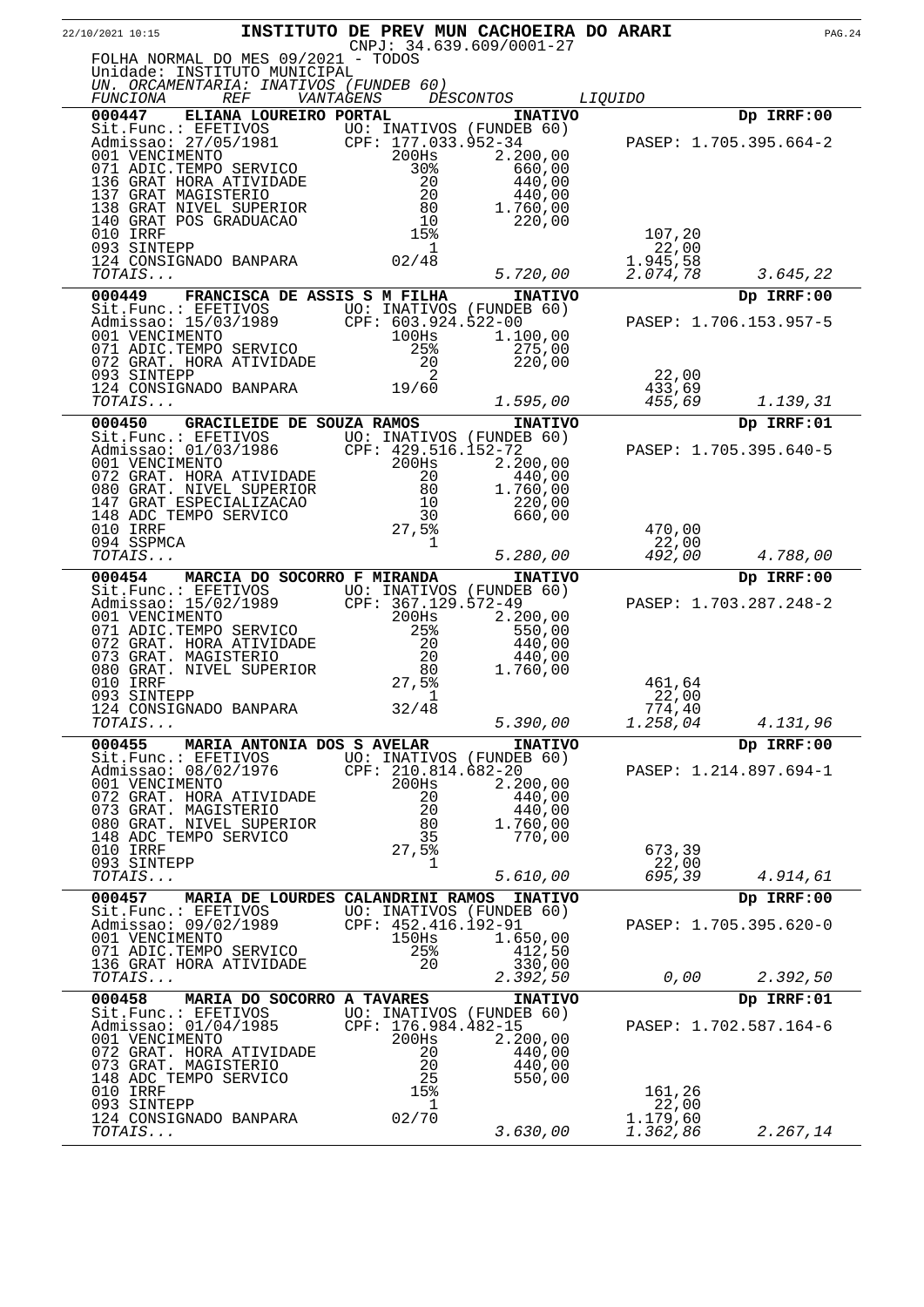| 22/10/2021 10:15                                                                                                                                                                                                                           | INSTITUTO DE PREV MUN CACHOEIRA DO ARARI<br>$CNPJ: 34.639.609/0001-27$ |                                    |                      | <b>PAG.25</b>          |
|--------------------------------------------------------------------------------------------------------------------------------------------------------------------------------------------------------------------------------------------|------------------------------------------------------------------------|------------------------------------|----------------------|------------------------|
| FOLHA NORMAL DO MES 09/2021 - TODOS<br>Unidade: INSTITUTO MUNICIPAL<br>UN. ORCAMENTARIA: INATIVOS (FUNDEB 60)                                                                                                                              |                                                                        |                                    |                      |                        |
| <i>FUNCIONA</i> REF<br>000459 MARIA ENILDE AVELAR RIBEIRO                                                                                                                                                                                  | VANTAGENS                                                              | <i>DESCONTOS</i><br><b>INATIVO</b> | <i>LIQUIDO</i>       | Dp IRRF:00             |
| Sit.Func.: EFETIVOS UO: INATIVOS (FUNDEB 60)<br>Admissao: 16/10/1991 UO: INATIVOS (FUNDEB 60)<br>001 VENCIMENTO 200Hs 2.200,00<br>071 ADIC.TEMPO SERVICO 25% 550,00<br>072 GRAT. HORA ATIVIDADE 200Hs 550,00<br>080 GRAT. NIVEL SUPERIOR   |                                                                        |                                    |                      |                        |
|                                                                                                                                                                                                                                            |                                                                        |                                    |                      | PASEP: 1.705.395.652-9 |
|                                                                                                                                                                                                                                            |                                                                        |                                    |                      |                        |
|                                                                                                                                                                                                                                            |                                                                        |                                    |                      |                        |
| 010 IRRF                                                                                                                                                                                                                                   | $\begin{array}{r} 20 \\ 20 \\ 80 \\ 22,5\frac{3}{2} \end{array}$       |                                    | 353,87               |                        |
| 093 SINTEPP<br>$124$ CONSIGNADO BANPARA $28/60$                                                                                                                                                                                            | -1                                                                     |                                    | 22,00<br>703,69      |                        |
| TOTAIS                                                                                                                                                                                                                                     |                                                                        | 4.950,00                           | 1.079,56             | 3.870,44               |
| MARIA JOSE MEIRELES<br>000460                                                                                                                                                                                                              |                                                                        | <b>INATIVO</b>                     |                      | Dp IRRF:03             |
| Sit.Func.: EFETIVOS 100: INATIVOS (FUNDEB 60)<br>Admissao: 25/02/1981 CPF: 109.494.102-68<br>001 VENCIMENTO 200Hs 2.200,00<br>072 GRAT. HORA ATIVIDADE 20 440,00<br>073 GRAT. MAGISTERIO 20 440,00<br>073 GRAT. MAGISTERIO 20 440,00<br>07 |                                                                        |                                    |                      | PASEP: 1.089.296.099-7 |
|                                                                                                                                                                                                                                            |                                                                        |                                    |                      |                        |
|                                                                                                                                                                                                                                            | $\begin{array}{c} 20 \\ 20 \\ 35 \end{array}$                          |                                    |                      |                        |
| 148 ADC TEMPO SERVICO                                                                                                                                                                                                                      |                                                                        | 770,00                             |                      |                        |
| 010 IRRF<br>093 SINTEPP                                                                                                                                                                                                                    | 15%<br>- 1                                                             |                                    | 137,38<br>22,00      |                        |
| 124 CONSIGNADO BANPARA $01/95$                                                                                                                                                                                                             |                                                                        |                                    | 1.274,98             |                        |
| TOTAIS                                                                                                                                                                                                                                     |                                                                        | 3.850,00                           | 1.434,36             | 2.415,64               |
| 000461                                                                                                                                                                                                                                     | MARIA MADALENA SERRA DA COSTA                                          | <b>INATIVO</b>                     |                      | Dp IRRF:00             |
|                                                                                                                                                                                                                                            |                                                                        |                                    |                      | PASEP: 1.703.287.246-6 |
| Sit.Func.: EFETIVOS UO: INATIVOS (FUNDEB 60)<br>Admissao: 31/07/1981 CPF: 219.338.472-04<br>001 VENCIMENTO 200Hs 2.200,00<br>071 ADIC.TEMPO SERVICO 35% 770,00<br>136 GRAT HORA ATIVIDADE 20                                               |                                                                        |                                    |                      |                        |
| 010 IRRF                                                                                                                                                                                                                                   | $7,5\frac{20}{1}$                                                      |                                    |                      |                        |
| 093 SINTEPP                                                                                                                                                                                                                                | 1                                                                      |                                    | 22,20<br>22,00       |                        |
| 094 SSPMCA<br>TOTAIS                                                                                                                                                                                                                       | $\mathbf{1}$                                                           | 3.410,00                           | 22,00<br>66,20       | 3.343,80               |
| 000462                                                                                                                                                                                                                                     | MARIA MEIRE FRANCA DOS SANTOS                                          | <b>INATIVO</b>                     |                      | Dp IRRF:01             |
|                                                                                                                                                                                                                                            |                                                                        |                                    |                      |                        |
| Sit.Func.: EFETIVOS UO: INATIVOS (FUNDEB 60)<br>Admissao: 01/06/1986 CPF: 586.798.552-00<br>001 VENCIMENTO 200Hs 2.200,00                                                                                                                  |                                                                        | 2.200,00                           |                      | PASEP: 1.901.864.649-3 |
| 072 GRAT. HORA ATIVIDADE                                                                                                                                                                                                                   |                                                                        | 440,00                             |                      |                        |
| 073 GRAT. MAGISTERIO<br>148 ADC TEMPO SERVICO                                                                                                                                                                                              | $\frac{20}{25}$                                                        | 440,00<br>550,00                   |                      |                        |
| 010 IRRF                                                                                                                                                                                                                                   | 15%                                                                    |                                    | 161,26               |                        |
| 124 CONSIGNADO BANPARA 02/100<br>TOTAIS                                                                                                                                                                                                    |                                                                        | 3.630,00                           | 1.189,64<br>1.350,90 | 2.279,10               |
| 000492<br>RAIMUNDA SELMA DA S GUSMAO                                                                                                                                                                                                       |                                                                        | <b>INATIVO</b>                     |                      | Dp IRRF:00             |
| Sit.Func.: EFETIVOS UO: INATIVOS (FUNDEB 60)<br>Admissao: 01/06/2020                                                                                                                                                                       | CPF: 367.158.322-34                                                    |                                    |                      | PASEP: 1.703.287.187-7 |
| 001 VENCIMENTO                                                                                                                                                                                                                             | 200Hs                                                                  | 2.200,00                           |                      |                        |
| 072 GRAT. HORA ATIVIDADE<br>073 GRAT. MAGISTERIO                                                                                                                                                                                           | 20<br>-20                                                              | 440,00<br>440,00                   |                      |                        |
| 080 GRAT. NIVEL SUPERIOR                                                                                                                                                                                                                   | 80                                                                     | 1.760,00                           |                      |                        |
| 148 ADC TEMPO SERVICO<br>010 IRRF                                                                                                                                                                                                          | 30<br>27,5%                                                            | 660,00                             | 643,14               |                        |
| TOTAIS                                                                                                                                                                                                                                     |                                                                        | 5.500,00                           | 643,14               | 4.856,86               |
| 000463<br>RAIMUNDO DA GAMA LEAL                                                                                                                                                                                                            |                                                                        | <b>INATIVO</b>                     |                      | Dp IRRF:00             |
| Sit. Func.: EFETIVOS UO: INATIVOS (FUNDEB 60)<br>Admissao: 01/03/1978                                                                                                                                                                      | CPF: 184.570.962-49                                                    |                                    |                      | PASEP: 1.702.587.119-0 |
| 001 VENCIMENTO<br>071 ADIC.TEMPO SERVICO                                                                                                                                                                                                   | 200Hs<br>30%                                                           | 2.200,00<br>660,00                 |                      |                        |
| 136 GRAT HORA ATIVIDADE                                                                                                                                                                                                                    | 20                                                                     | 440,00                             |                      |                        |
| 137 GRAT MAGISTERIO<br>010 IRRF                                                                                                                                                                                                            | 20<br>7,5%                                                             | 440,00                             | 22,20                |                        |
| 124 CONSIGNADO BANPARA                                                                                                                                                                                                                     | 02/80                                                                  |                                    | 1.274,98             |                        |
| TOTAIS                                                                                                                                                                                                                                     |                                                                        | 3.740,00                           | 1.297,18             | 2.442,82               |
| 000464<br>ROSA MARIA RAMOS FRANCO<br>Sit.Func.: EFETIVOS UO: INATIVOS (FUNDEB 60)                                                                                                                                                          |                                                                        | <b>INATIVO</b>                     |                      | Dp IRRF:00             |
| Admissao: 01/03/1980 CPF: 174.585.442-87                                                                                                                                                                                                   |                                                                        |                                    |                      | PASEP: 1.702.587.142-5 |
| 001 VENCIMENTO<br>072 GRAT. HORA ATIVIDADE                                                                                                                                                                                                 | 200Hs<br>20                                                            | 2.200,00<br>440,00                 |                      |                        |
| 080 GRAT. NIVEL SUPERIOR                                                                                                                                                                                                                   | 80                                                                     | 1.760,00                           |                      |                        |
| 148 ADC TEMPO SERVICO<br>010 IRRF                                                                                                                                                                                                          | 30<br>27,5%                                                            | 660,00                             | 522,14               |                        |
| TOTAIS                                                                                                                                                                                                                                     |                                                                        | 5.060,00                           | 522,14               | 4.537,86               |
| 000465<br>ROSARIA GOMES DA SERRA                                                                                                                                                                                                           |                                                                        | <b>INATIVO</b>                     |                      | Dp IRRF:00             |
| Sit.Func.: EFETIVOS<br>Admissao: 01/03/1979                                                                                                                                                                                                | UO: INATIVOS (FUNDEB 60)<br>CPF: 093.612.192-00                        |                                    |                      | PASEP: 1.701.501.652-2 |
| 001 VENCIMENTO<br>073 GRAT. MAGISTERIO                                                                                                                                                                                                     | 200Hs<br>20                                                            | 2.200,00                           |                      |                        |
| 080 GRAT. NIVEL SUPERIOR                                                                                                                                                                                                                   | 80                                                                     | 440,00<br>1.760,00                 |                      |                        |
| 148 ADC TEMPO SERVICO<br>010 IRRF                                                                                                                                                                                                          | 35<br>27,5%                                                            | 770,00                             | 552,39               |                        |
| 124 CONSIGNADO BANPARA                                                                                                                                                                                                                     | 02/95                                                                  |                                    | 1.581,17             |                        |
| TOTAIS                                                                                                                                                                                                                                     |                                                                        | 5.170,00                           | 2.133,56             | 3.036,44               |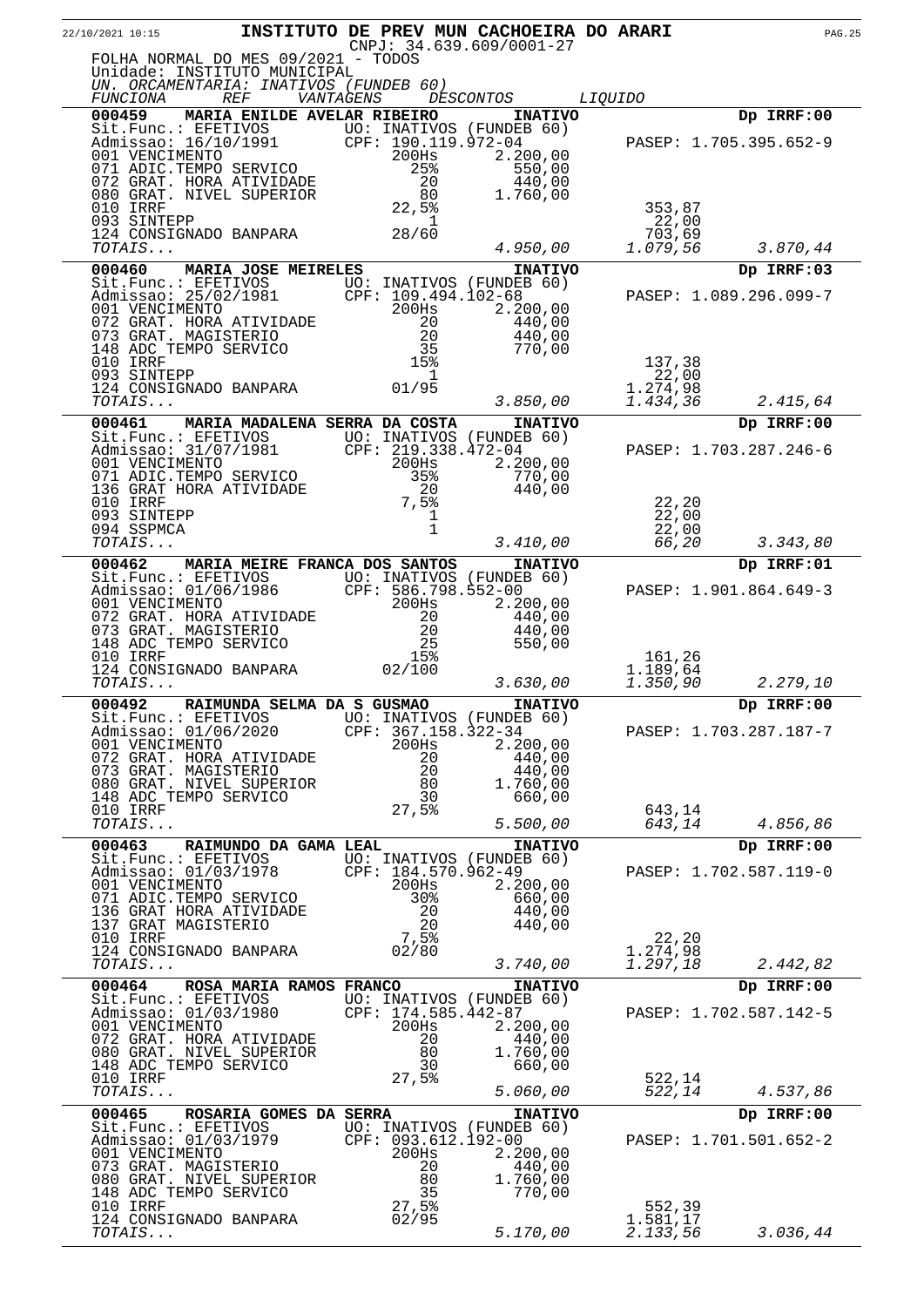| 22/10/2021 10:15                       |                                                                                                                               |           |                                                                      | INSTITUTO DE PREV MUN CACHOEIRA DO ARARI<br>$CNPJ: 34.639.609/0001-27$ |                                         |                        | <b>PAG.26</b> |
|----------------------------------------|-------------------------------------------------------------------------------------------------------------------------------|-----------|----------------------------------------------------------------------|------------------------------------------------------------------------|-----------------------------------------|------------------------|---------------|
|                                        | FOLHA NORMAL DO MES 09/2021 - TODOS<br>Unidade: INSTITUTO MUNICIPAL                                                           |           |                                                                      |                                                                        |                                         |                        |               |
| FUNCIONA                               | UN. ORCAMENTARIA: INATIVOS (FUNDEB 60)<br><b>REF</b>                                                                          | VANTAGENS |                                                                      | <i>DESCONTOS</i>                                                       | <i>LIOUIDO</i>                          |                        |               |
| 000466                                 | SOLANGE MARIA BARBOSA SIQUEIRA                                                                                                |           |                                                                      | <b>INATIVO</b>                                                         |                                         | Dp IRRF:00             |               |
| Sit. Func.: EFETIVOS<br>001 VENCIMENTO | Admissao: 01/03/1987                                                                                                          |           | CPF: 367.175.502-44<br>200Hs                                         | UO: INATIVOS (FUNDEB 60)<br>2.200,00                                   |                                         | PASEP: 1.702.855.994-5 |               |
|                                        | 072 GRAT. HORA ATIVIDADE<br>073 GRAT. MAGISTERIO<br>080 GRAT. NIVEL SUPERIOR                                                  |           | 20<br>20<br>80                                                       | 440,00<br>440,00<br>1.760,00                                           |                                         |                        |               |
| 010 IRRF                               | 148 ADC TEMPO SERVICO<br>124 CONSIGNADO BANPARA                                                                               |           | 30<br>27,5%<br>01/90                                                 | 660,00                                                                 | 643,14<br>1.564,10                      |                        |               |
| TOTAIS                                 |                                                                                                                               |           |                                                                      | 5.500,00                                                               | 2.207,24                                | 3.292,76               |               |
| 000489                                 | WALBER LOBO SILVA                                                                                                             |           |                                                                      | <b>INATIVO</b>                                                         |                                         | Dp IRRF:02             |               |
| Sit. Func.: EFETIVOS<br>001 VENCIMENTO | Admissao: 01/06/2020<br>072 GRAT. HORA ATIVIDADE<br>073 GRAT. MAGISTERIO<br>080 GRAT. NIVEL SUPERIOR<br>148 ADC TEMPO SERVICO |           | UO: INATIVOS<br>CPF: 190.089.882-91<br>200Hs<br>20<br>20<br>80<br>35 | (FUNDEB 60)<br>2.200,00<br>440,00<br>440,00<br>1.760,00<br>770,00      |                                         | PASEP: 1.702.393.545-0 |               |
| 010 IRRF<br>093 SINTEPP<br>TOTAIS      | 124 CONSIGNADO BANPARA                                                                                                        |           | 27,5%<br>2<br>02/95                                                  | 5.610,00                                                               | 569,12<br>44,00<br>1.726,74<br>2.339,86 | 3.270,14               |               |
|                                        |                                                                                                                               |           |                                                                      |                                                                        |                                         |                        |               |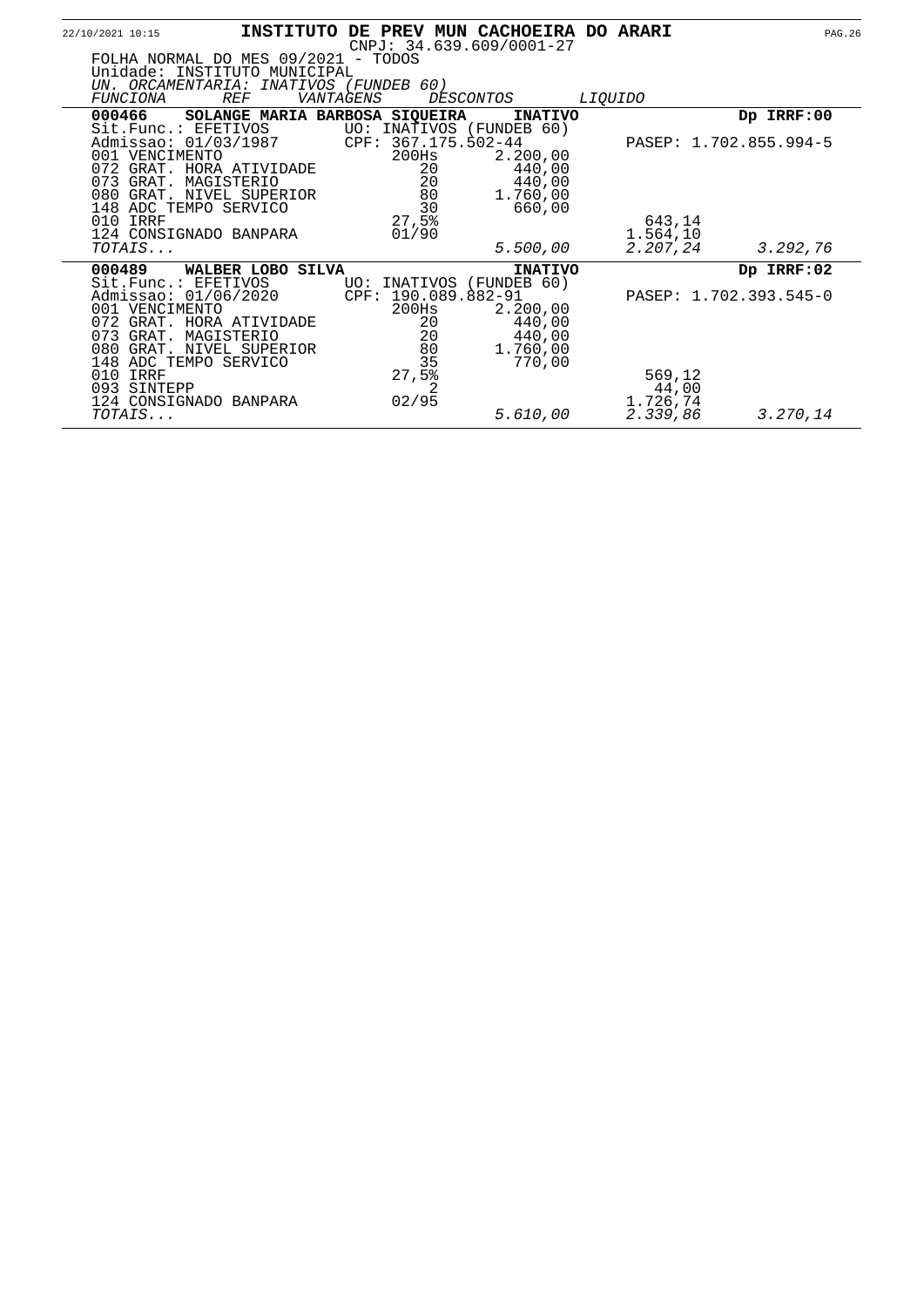| 22/10/2021 10:15                                                                                                                                                                                                                                                                                                                                                                          |                                                                                                                     | INSTITUTO DE PREV MUN CACHOEIRA DO ARARI<br>$CNPJ: 34.639.609/0001-27$                                            |                                                                                                                              | <b>PAG.27</b>                                        |
|-------------------------------------------------------------------------------------------------------------------------------------------------------------------------------------------------------------------------------------------------------------------------------------------------------------------------------------------------------------------------------------------|---------------------------------------------------------------------------------------------------------------------|-------------------------------------------------------------------------------------------------------------------|------------------------------------------------------------------------------------------------------------------------------|------------------------------------------------------|
| FOLHA NORMAL DO MES 09/2021 - TODOS<br>Unidade: INSTITUTO MUNICIPAL<br>UN. ORCAMENTARIA: INATIVOS (FUNDEB 60)<br><b>EVENTO</b>                                                                                                                                                                                                                                                            | <b>OTDE</b>                                                                                                         | <b>REF</b>                                                                                                        | VANTAGENS                                                                                                                    | <b>DESCONTOS</b>                                     |
| 001-VENCIMENTO<br>071-ADIC.TEMPO SERVICO<br>072-GRAT. HORA ATIVIDADE<br>073-GRAT. MAGISTERIO<br>080-GRAT. NIVEL SUPERIOR<br>136-GRAT HORA ATIVIDADE<br>137-GRAT MAGISTERIO<br>138-GRAT NIVEL SUPERIOR<br>140-GRAT POS GRADUACAO<br>147-GRAT ESPECIALIZACAO<br>148-ADC TEMPO SERVICO<br>$010 - IRRF$<br>093-SINTEPP<br>094-SSPMCA<br>124-CONSIGNADO BANPARA<br>131-CONSIGNADO BANPARA (PM) | 24<br>11<br>17<br>16<br>15<br>$5211$<br>$12$<br>13<br>$\overline{2}\overline{2}$<br>15<br>$\overline{2}$<br>14<br>2 | 4650<br>310<br>340<br>320<br>1200<br><i>100</i><br>40<br>80<br>10<br>20<br>405<br>495<br>18<br>2<br>0<br>$\Omega$ | 51.150,00<br>6.407,50<br>7.260,00<br>7.040,00<br>26.400,00<br>2.090,00<br>880,00<br>1.760,00<br>220,00<br>440,00<br>8.910,00 | 8.605,09<br>374,00<br>44,00<br>18.282,65<br>2.439,26 |
| OTD DA UN. ORCAMENTARIA: 24                                                                                                                                                                                                                                                                                                                                                               |                                                                                                                     | TOTAL DE VANTAGENS:<br>TOTAL DE DESCONTOS:<br>TOTAL LIOUIDO:                                                      | 112.557,50<br>29.745,00<br>82.812,50                                                                                         |                                                      |
| PREVIDENCIA - INSS<br>BASE DE CALC. FOLHA.:<br>BASE EXCED. DIARIAS.:<br>TOTAL SERV. S/ BASE.:                                                                                                                                                                                                                                                                                             | 0,00<br>0,00<br>35.310,00                                                                                           | BASE DE CALCULO:<br>TOTAL DE AFAST:                                                                               | PREVIDENCIA MUNICIPAL                                                                                                        | 0,00<br>0,00                                         |
| PATRONAL (22,0000%).:<br>$SEGURADOS$<br>SALARIO FAMILIA:<br>SAL. MATERNIDADE:<br>VALOR DEVIDO:                                                                                                                                                                                                                                                                                            | 0,00<br>0,00<br>0,00<br>0,00<br>0,00                                                                                | $PATHONAL$<br>$SEGURADOS$<br>SALARIO FAMILIA:<br>SAL. MATERNIDADE:<br>VALOR DEVIDO:                               |                                                                                                                              | 0,00<br>0,00<br>0,00<br>0,00<br>0,00                 |
| RESUMO PARA LANCAMENTO CONTABIL<br>VALOR BRUTO VANTAGENS:<br>DEDUCOES<br>VALOR PARA EMPENHO:                                                                                                                                                                                                                                                                                              | 112.557,50<br>0,00<br>112.557,50                                                                                    | VALOR BRUTO DESC:<br>DED. DESCONTOS:                                                                              |                                                                                                                              | 29.745,00<br>0,00<br>29.745,00                       |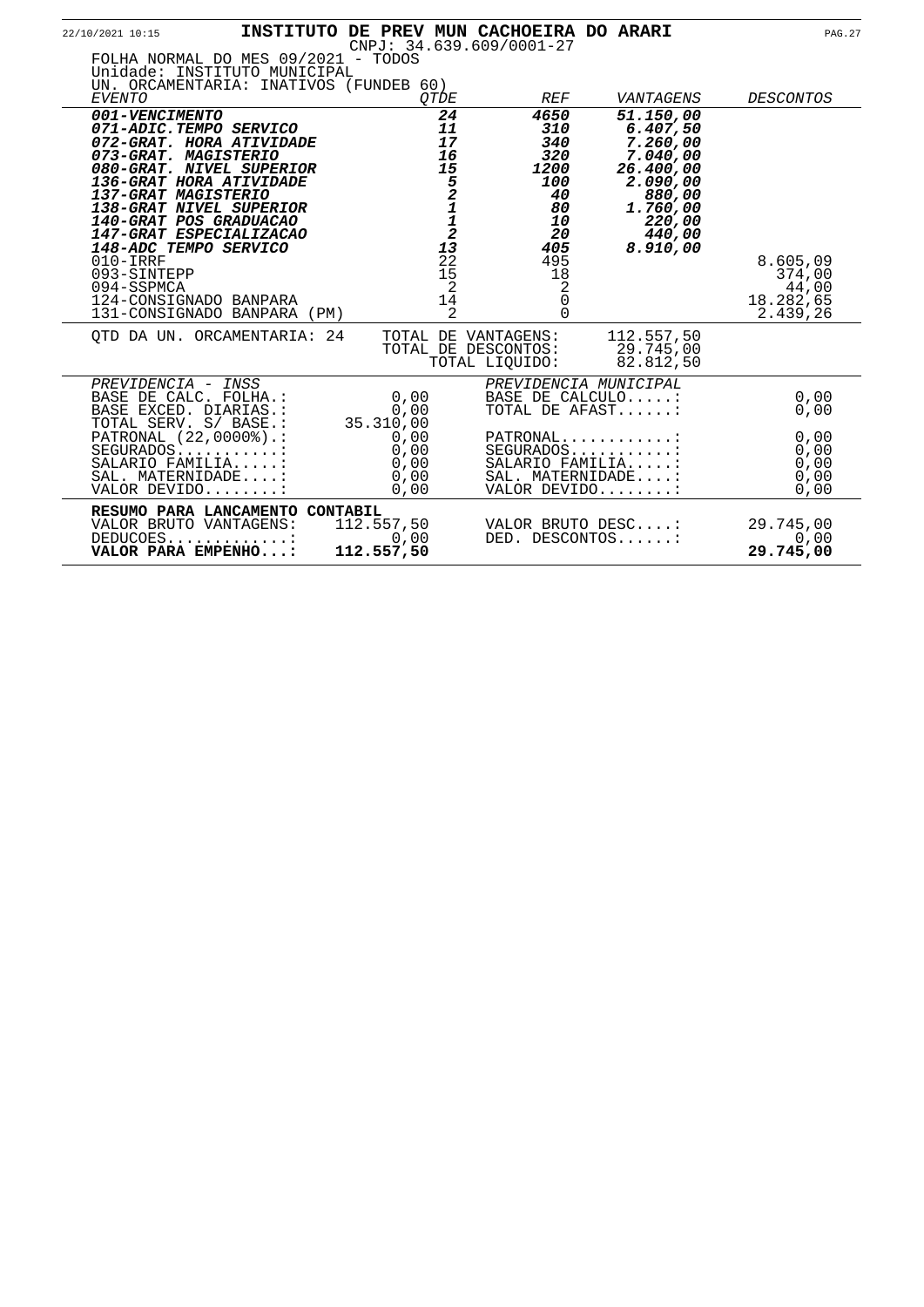| 22/10/2021 10:15                                |                                                                                                                                          |           |                     | INSTITUTO DE PREV MUN CACHOEIRA DO ARARI<br>$CNPJ: 34.639.609/0001-27$ |                  | <b>PAG.28</b>          |  |
|-------------------------------------------------|------------------------------------------------------------------------------------------------------------------------------------------|-----------|---------------------|------------------------------------------------------------------------|------------------|------------------------|--|
|                                                 | FOLHA NORMAL DO MES 09/2021 - TODOS<br>Unidade: INSTITUTO MUNICIPAL<br>UN. ORCAMENTARIA: INATIVOS (FUNDEB 40)                            |           |                     |                                                                        |                  |                        |  |
| <i>FUNCIONA</i>                                 | <i>REF</i>                                                                                                                               | VANTAGENS |                     | <i>DESCONTOS</i>                                                       | <i>LIQUIDO</i>   |                        |  |
| 000430                                          | DEA CARMEM SEABRA CABRAL                                                                                                                 |           |                     | <b>INATIVO</b>                                                         |                  | Dp IRRF:00             |  |
|                                                 | Sit.Func.: EFETIVOS UO: INATIVOS (FUNDEB 40)<br>Admissao: 01/03/1984 CPF: 626.957.032-87<br>001 VENCIMENTO 30D 1.100,00                  |           |                     |                                                                        |                  | PASEP: 1.702.393.608-2 |  |
| TOTAIS                                          | 071 ADIC.TEMPO SERVICO<br>TOTATS                                                                                                         |           | 30%                 | 330,00<br>1.430,00                                                     | 0,00             | 1.430,00               |  |
| 000472                                          | DORA MARIA DA SILVA PORTAL                                                                                                               |           |                     | INATIVO (A)                                                            |                  | Dp IRRF:00             |  |
|                                                 | Sit. Func.: EFETIVOS UO: INATIVOS (FUNDEB 40)                                                                                            |           |                     |                                                                        |                  |                        |  |
| 001 VENCIMENTO<br>093 SINTEPP                   | Admissao: 30/04/2001 CPF: 179.602.742-15                                                                                                 |           | 30D<br>2            | 1.100,00                                                               | 22,00            | PASEP: 1.901.876.647-2 |  |
| TOTAIS                                          | 124 CONSIGNADO BANPARA                                                                                                                   |           | 27/60               | 1.100,00                                                               | 286,12<br>308,12 | 791,88                 |  |
| 000499                                          | FRANCISCA ASSUNCAO DA SILVA                                                                                                              |           |                     | <b>INATIVO</b>                                                         |                  | Dp IRRF:00             |  |
|                                                 | Sit.Func.: EFETIVOS UO: INATIVOS (FUNDEB 40)<br>Admissao: 01/06/2020 CPF: 256.830.122-87<br>001 VENCIMENTO 30D 1.100.00                  |           |                     |                                                                        |                  | PASEP: 1.705.395.521-2 |  |
| 001 VENCIMENTO                                  | 148 ADC TEMPO SERVICO                                                                                                                    |           | 30D<br>35           | 1.100,00<br>385,00                                                     |                  |                        |  |
| 093 SINTEPP                                     |                                                                                                                                          |           | $\overline{2}$      |                                                                        | 22,00            |                        |  |
| 094 SSPMCA                                      | 131 CONSIGNADO BANPARA (PM)                                                                                                              |           | 2<br>$\Omega$       |                                                                        | 22,00<br>301,17  |                        |  |
| TOTAIS                                          |                                                                                                                                          |           |                     | 1.485,00                                                               | 345,17           | 1.139,83               |  |
| 000493                                          | GRACA MARIA DO SOCORRO BRAGANCA                                                                                                          |           |                     | <b>INATIVO</b>                                                         |                  | Dp IRRF:00             |  |
|                                                 | Sit.Func.: EFETIVOS<br>Admissao: 01/06/2020 CPF: 222.882.442-91<br>001 VENCIMENTO 30D 1.100,00<br>148 ADC TEMPO SERVICO 30 330,00        |           |                     |                                                                        |                  | PASEP: 1.705.395.465-8 |  |
|                                                 |                                                                                                                                          |           |                     |                                                                        |                  |                        |  |
|                                                 |                                                                                                                                          |           |                     |                                                                        |                  |                        |  |
| TOTAIS                                          | 124 CONSIGNADO BANPARA                                                                                                                   |           | 02/70               | 1.430,00                                                               | 486,90<br>486,90 | 943,10                 |  |
| 000431                                          | HERMINIA BARBOSA GOMES                                                                                                                   |           |                     | <b>INATIVO</b>                                                         |                  | Dp IRRF:00             |  |
|                                                 |                                                                                                                                          |           |                     |                                                                        |                  |                        |  |
|                                                 | Sit.Func.: EFETIVOS UO: INATIVOS (FUNDEB 40)<br>Admissao: 30/04/2001 CPF: 367.160.812-91<br>001 VENCIMENTO 30D 1.100,00<br>093 SINTEPP 2 |           |                     |                                                                        |                  | PASEP: 1.078.858.678-2 |  |
| 093 SINTEPP<br>TOTAIS                           |                                                                                                                                          |           | 2                   | 1.100,00                                                               | 22,00<br>22,00   | 1.078,00               |  |
| 000494                                          | <b>IRANILDE GOMES MARTINS</b>                                                                                                            |           |                     | <b>INATIVO</b>                                                         |                  | Dp IRRF:00             |  |
|                                                 | Sit.Func.: EFETIVOS UO: INATIVOS (FUNDEB 40)<br>Admissao: 01/06/2020 CPF: 443.548.512-53                                                 |           |                     |                                                                        |                  | PASEP: 1.703.287.206-7 |  |
| 001 VENCIMENTO                                  |                                                                                                                                          |           | 30D                 | 1.100,00                                                               |                  |                        |  |
|                                                 | 148 ADC TEMPO SERVICO                                                                                                                    |           | 30                  | 330,00                                                                 |                  |                        |  |
| 094 SSPMCA                                      | 131 CONSIGNADO BANPARA (PM)                                                                                                              |           | 2<br>$\Omega$       |                                                                        | 22,00<br>347,00  |                        |  |
| TOTAIS                                          |                                                                                                                                          |           |                     | 1.430,00                                                               | 369,00           | 1.061,00               |  |
|                                                 | 000433 LUCILA BARBOSA DA SERRA                                                                                                           |           |                     | <b>INATIVO</b>                                                         |                  | Dp IRRF:00             |  |
| Admissao: 01/04/1987                            | Sit.Func.: EFETIVOS UO: INATIVOS (FUNDEB 40)                                                                                             |           | CPF: 489.781.912-15 |                                                                        |                  | PASEP: 1.706.153.968-0 |  |
| 001 VENCIMENTO                                  |                                                                                                                                          |           | 30D                 | 1.100,00                                                               |                  |                        |  |
| 148 ADC TEMPO SERVICO<br>093 SINTEPP            |                                                                                                                                          |           | 30<br>2             | 330,00                                                                 | 22,00            |                        |  |
| TOTAIS                                          |                                                                                                                                          |           |                     | 1.430,00                                                               | 22,00            | 1.408,00               |  |
| 000497                                          | LUCILA LOPES SANTOS                                                                                                                      |           |                     | <b>INATIVO</b>                                                         |                  | Dp IRRF:00             |  |
| Sit.Func.: EFETIVOS<br>Admissao: 01/06/2020     |                                                                                                                                          |           | CPF: 362.611.222-53 | UO: INATIVOS (FUNDEB 40)                                               |                  | PASEP: 1.705.395.649-9 |  |
| 001 VENCIMENTO                                  |                                                                                                                                          |           | 30D                 | 1.100,00                                                               |                  |                        |  |
| 148 ADC TEMPO SERVICO<br>093 SINTEPP            |                                                                                                                                          |           | 30<br>2             | 330,00                                                                 | 22,00            |                        |  |
|                                                 | 131 CONSIGNADO BANPARA (PM)                                                                                                              |           | $\Omega$            |                                                                        | 299,17           |                        |  |
| TOTAIS                                          |                                                                                                                                          |           |                     | 1.430,00                                                               | 321,17           | 1.108,83               |  |
| 000495<br>Sit.Func.: EFETIVOS                   | <b>MARIA ANGELA MEIRELES DE OLIVEIRA</b>                                                                                                 |           |                     | <b>INATIVO</b><br>UO: INATIVOS (FUNDEB 40)                             |                  | Dp IRRF:00             |  |
| Admissao: 01/06/2020                            |                                                                                                                                          |           | CPF: 222.877.282-87 |                                                                        |                  | PASEP: 1.703.287.232-6 |  |
| 001 VENCIMENTO                                  |                                                                                                                                          |           | 30D                 | 1.100,00                                                               |                  |                        |  |
| 148 ADC TEMPO SERVICO<br>124 CONSIGNADO BANPARA |                                                                                                                                          |           | 30<br>02/24         | 330,00                                                                 | 476,85           |                        |  |
| TOTAIS                                          |                                                                                                                                          |           |                     | 1.430,00                                                               | 476,85           | 953,15                 |  |
| 000496                                          | MARIA DAS NEVES G MONTEIRO                                                                                                               |           |                     | <b>INATIVO</b>                                                         |                  | Dp IRRF:00             |  |
| Sit.Func.: EFETIVOS<br>Admissao: 01/06/2020     |                                                                                                                                          |           | CPF: 367.108.142-20 | UO: INATIVOS (FUNDEB 40)                                               |                  | PASEP: 1.705.395.638-3 |  |
| 001 VENCIMENTO                                  |                                                                                                                                          |           | 30D                 | 1.100,00                                                               |                  |                        |  |
| 148 ADC TEMPO SERVICO<br>093 SINTEPP            |                                                                                                                                          |           | 30<br>2             | 330,00                                                                 | 22,00            |                        |  |
| 094 SSPMCA                                      |                                                                                                                                          |           | $\overline{a}$      |                                                                        | 22,00            |                        |  |
| 124 CONSIGNADO BANPARA                          |                                                                                                                                          |           | 02/95               |                                                                        | 423,16           |                        |  |
| TOTAIS                                          |                                                                                                                                          |           |                     | 1.430,00                                                               | 467,16           | 962,84                 |  |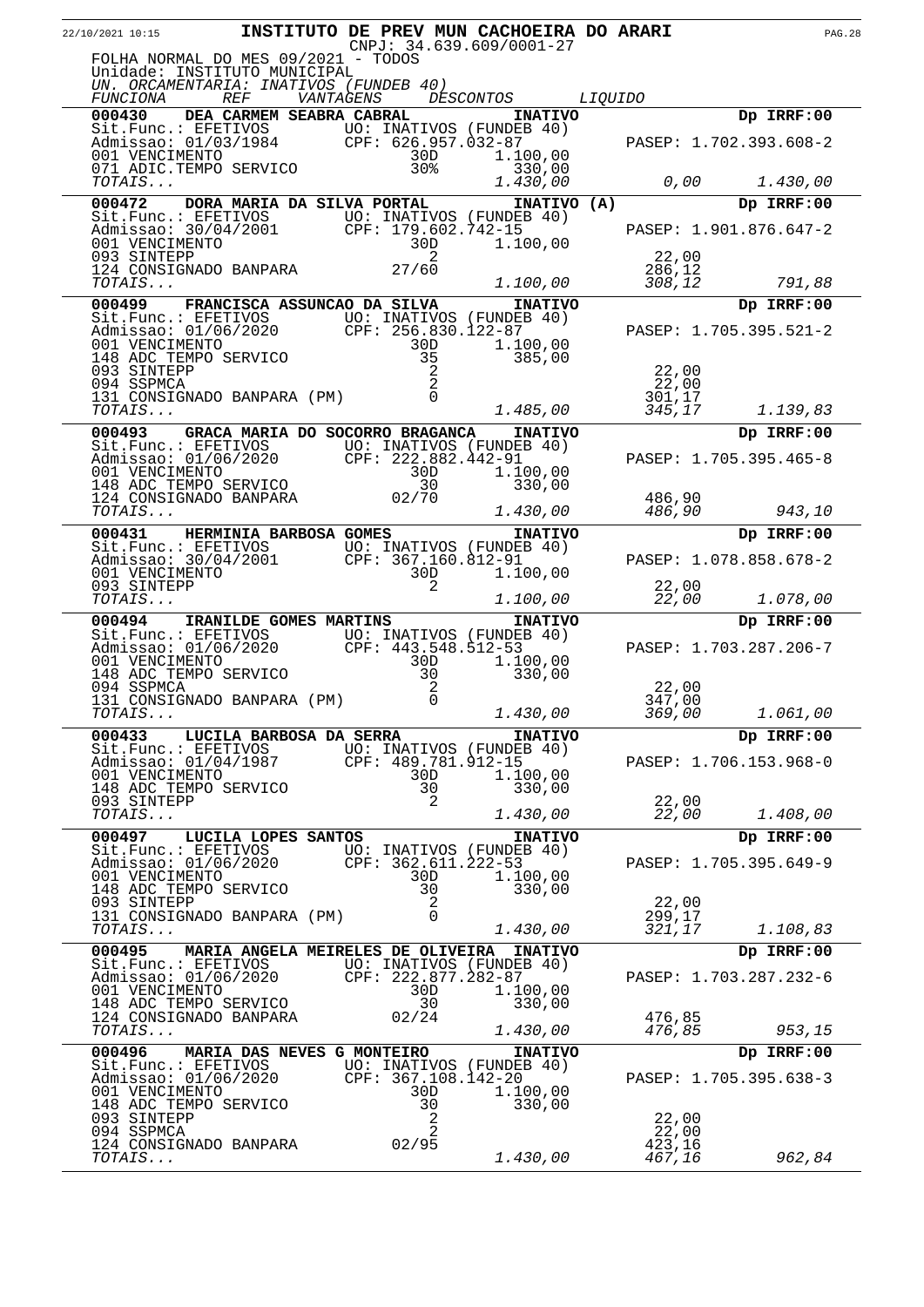| 22/10/2021 10:15                            |                                                                                                                         |            |        | INSTITUTO DE PREV MUN CACHOEIRA DO ARARI<br>$CNPJ: 34.639.609/0001-27$ |                |                  |                        |            | <b>PAG.29</b> |
|---------------------------------------------|-------------------------------------------------------------------------------------------------------------------------|------------|--------|------------------------------------------------------------------------|----------------|------------------|------------------------|------------|---------------|
|                                             | FOLHA NORMAL DO MES 09/2021 - TODOS                                                                                     |            |        |                                                                        |                |                  |                        |            |               |
|                                             | Unidade: INSTITUTO MUNICIPAL<br>UN. ORCAMENTARIA: INATIVOS (FUNDEB 40)                                                  |            |        |                                                                        |                |                  |                        |            |               |
| <i>FUNCIONA</i><br>000478                   | <i>REF</i><br>VANTAGENS<br>MARIA DO SOCORRO DOS SANTOS                                                                  |            |        | <i>DESCONTOS</i><br>INATIVO (A)                                        | <i>LIQUIDO</i> |                  |                        | Dp IRRF:00 |               |
|                                             |                                                                                                                         |            |        |                                                                        |                |                  |                        |            |               |
|                                             | Sit.Func.: EFETIVOS UO: INATIVOS (FUNDEB 40)<br>Admissao: 02/01/1981 CPF: 367.128.252-53<br>001 VENCIMENTO 30D 1.100,00 |            |        | 1.100,00                                                               |                |                  | PASEP: 1.702.393.553-1 |            |               |
| 094 SSPMCA                                  | 071 ADIC.TEMPO SERVICO                                                                                                  | 30%        | 2      | 330,00                                                                 |                | 22,00            |                        |            |               |
| TOTAIS                                      |                                                                                                                         |            |        | 1.430,00                                                               |                | 22,00            |                        | 1.408,00   |               |
| 000435                                      | MARIA DO SOCORRO SANTOS                                                                                                 |            |        | <b>INATIVO</b>                                                         |                |                  |                        | Dp IRRF:00 |               |
|                                             | Sit.Func.: EFETIVOS UO: INATIVOS (FUNDEB 40)<br>Admissao: 01/04/1982 CPF: 179.566.172-00<br>001 VENCIMENTO 30D 1.100,00 |            |        |                                                                        |                |                  | PASEP: 1.702.393.502-7 |            |               |
|                                             | 071 ADIC.TEMPO SERVICO                                                                                                  | 30%        |        | 1.100,00<br>330,00                                                     |                |                  |                        |            |               |
| 093 SINTEPP                                 |                                                                                                                         |            | 2<br>2 |                                                                        |                | 22,00            |                        |            |               |
| 094 SSPMCA                                  | 124 CONSIGNADO BANPARA $29/60$                                                                                          |            |        |                                                                        |                | 22,00<br>516,01  |                        |            |               |
| TOTAIS                                      |                                                                                                                         |            |        | 1.430,00                                                               |                | 560,01           |                        | 869,99     |               |
| 000490                                      | MARIA EMILIA DO E S LEAO<br>Sit.Func.: EFETIVOS UO: INATIVOS (FUNDEB 40)                                                |            |        | <b>INATIVO</b>                                                         |                |                  |                        | Dp IRRF:00 |               |
| 001 VENCIMENTO                              | Admissao: 01/06/2020 CPF: 190.094.702-10                                                                                | 30D        |        | 1.100,00                                                               |                |                  | PASEP: 1.703.287.197-4 |            |               |
|                                             | 148 ADC TEMPO SERVICO<br>140 ADC TEMPO SERVICO<br>124 CONSIGNADO BANPARA                                                | 30         |        | 330,00                                                                 |                |                  |                        |            |               |
| TOTAIS                                      |                                                                                                                         | 02/100     |        | 1.430,00                                                               |                | 389,16<br>389,16 |                        | 1.040,84   |               |
| 000436                                      | MARIA JOSE FIGUEIREDO PEREIRA SOUZAINATIVO                                                                              |            |        |                                                                        |                |                  |                        | Dp IRRF:00 |               |
|                                             | Sit.Func.: EFETIVOS<br>Admissao: 01/03/1985<br>001 VENCIMENTO<br>001 VENCIMENTO<br>200 1.100,00                         |            |        |                                                                        |                |                  | PASEP: 1.702.587.151-4 |            |               |
| 001 VENCIMENTO                              |                                                                                                                         | 30D        |        | 1.100,00                                                               |                |                  |                        |            |               |
| 093 SINTEPP                                 | 071 ADIC.TEMPO SERVICO                                                                                                  | 30%        | 2      | 330,00                                                                 |                | 22,00            |                        |            |               |
| TOTAIS                                      | 142 DESC PARCELA DIVIDA 105/246                                                                                         |            |        | 1.430,00                                                               |                | 77,75<br>99,75   |                        | 1.330,25   |               |
| 000437                                      | RAIMUNDA ANTONIA PORTAL DOS SANTOS INATIVO                                                                              |            |        |                                                                        |                |                  |                        | Dp IRRF:00 |               |
|                                             | Sit. Func.: EFETIVOS UO: INATIVOS (FUNDEB 40)<br>Admissao: $08/04/1991$                                                 |            |        | CPF: 487.136.432-15                                                    |                |                  | PASEP: 1.705.395.490-9 |            |               |
| 001 VENCIMENTO                              |                                                                                                                         | 30D        |        | 1.100,00                                                               |                |                  |                        |            |               |
| 094 SSPMCA<br>TOTAIS                        |                                                                                                                         |            | 2      | 1.100,00                                                               |                | 22,00<br>22,00   |                        | 1.078,00   |               |
| 000439                                      | ROSA DE FATIMA B DOS SANTOS                                                                                             |            |        | <b>INATIVO</b>                                                         |                |                  |                        | Dp IRRF:00 |               |
|                                             | Sit.Func.: EFETIVOS UO: INATIVOS (FUNDEB 40)<br>Admissao: 01/03/1984 CPF: 219.339.282-04.                               |            |        |                                                                        |                |                  | PASEP: 1.703.287.234-2 |            |               |
| 001 VENCIMENTO<br>071 ADIC.TEMPO SERVICO    |                                                                                                                         | 30D<br>30% |        | 1.100,00<br>330,00                                                     |                |                  |                        |            |               |
| 093 SINTEPP                                 |                                                                                                                         |            | 2      |                                                                        |                | 22,00            |                        |            |               |
| 124 CONSIGNADO BANPARA<br>TOTAIS            |                                                                                                                         | 24/50      |        | 1.430,00                                                               |                | 200,78<br>222,78 |                        | 1.207,22   |               |
| 000491                                      | ROSA DE FATIMA FERREIRA                                                                                                 |            |        | <b>INATIVO</b>                                                         |                |                  |                        | Dp IRRF:01 |               |
| Sit.Func.: EFETIVOS<br>Admissao: 01/06/2020 |                                                                                                                         |            |        | UO: INATIVOS (FUNDEB 40)<br>CPF: 362.508.482-15                        |                |                  | PASEP: 1.705.395.488-7 |            |               |
| 001 VENCIMENTO<br>071 ADIC. TEMPO SERVICO   |                                                                                                                         | 30D<br>30% |        | 1.100,00                                                               |                |                  |                        |            |               |
|                                             | 131 CONSIGNADO BANPARA (PM)                                                                                             |            | 0      | 330,00                                                                 |                | 298,11           |                        |            |               |
| TOTAIS                                      |                                                                                                                         |            |        | 1.430,00                                                               |                | 298,11           |                        | 1.131,89   |               |
| 000440<br>Sit.Func.: EFETIVOS               | SOCORRO SUELY PORTAL CASTRO                                                                                             |            |        | <b>INATIVO</b><br>UO: INATIVOS (FUNDEB 40)                             |                |                  |                        | Dp IRRF:00 |               |
| Admissao: 01/03/1978<br>001 VENCIMENTO      |                                                                                                                         | 30D        |        | CPF: 181.896.602-68<br>1.100,00                                        |                |                  | PASEP: 1.702.587.138-7 |            |               |
| 071 ADIC.TEMPO SERVICO                      |                                                                                                                         | 30%        |        | 330,00                                                                 |                |                  |                        |            |               |
| 077 GRAT. TEMPO INTEGRAL<br>093 SINTEPP     |                                                                                                                         | 50         | 2      | 550,00                                                                 |                | 22,00            |                        |            |               |
| TOTAIS                                      |                                                                                                                         |            |        | 1.980,00                                                               |                | 22,00            |                        | 1.958,00   |               |
| 000498<br>Sit.Func.: EFETIVOS               | SUELY DOS SANTOS ARAUJO                                                                                                 |            |        | <b>INATIVO</b><br>UO: INATIVOS (FUNDEB 40)                             |                |                  |                        | Dp IRRF:00 |               |
| Admissao: 01/06/2020                        |                                                                                                                         |            |        | CPF: 190.107.962-72                                                    |                |                  | PASEP: 1.705.395.487-9 |            |               |
| 001 VENCIMENTO<br>148 ADC TEMPO SERVICO     |                                                                                                                         | 30D<br>35  |        | 1.100,00<br>385,00                                                     |                |                  |                        |            |               |
| 094 SSPMCA                                  | 131 CONSIGNADO BANPARA (PM)                                                                                             |            | 2<br>0 |                                                                        |                | 22,00<br>324,27  |                        |            |               |
| TOTAIS                                      |                                                                                                                         |            |        | 1.485,00                                                               |                | 346,27           |                        | 1.138,73   |               |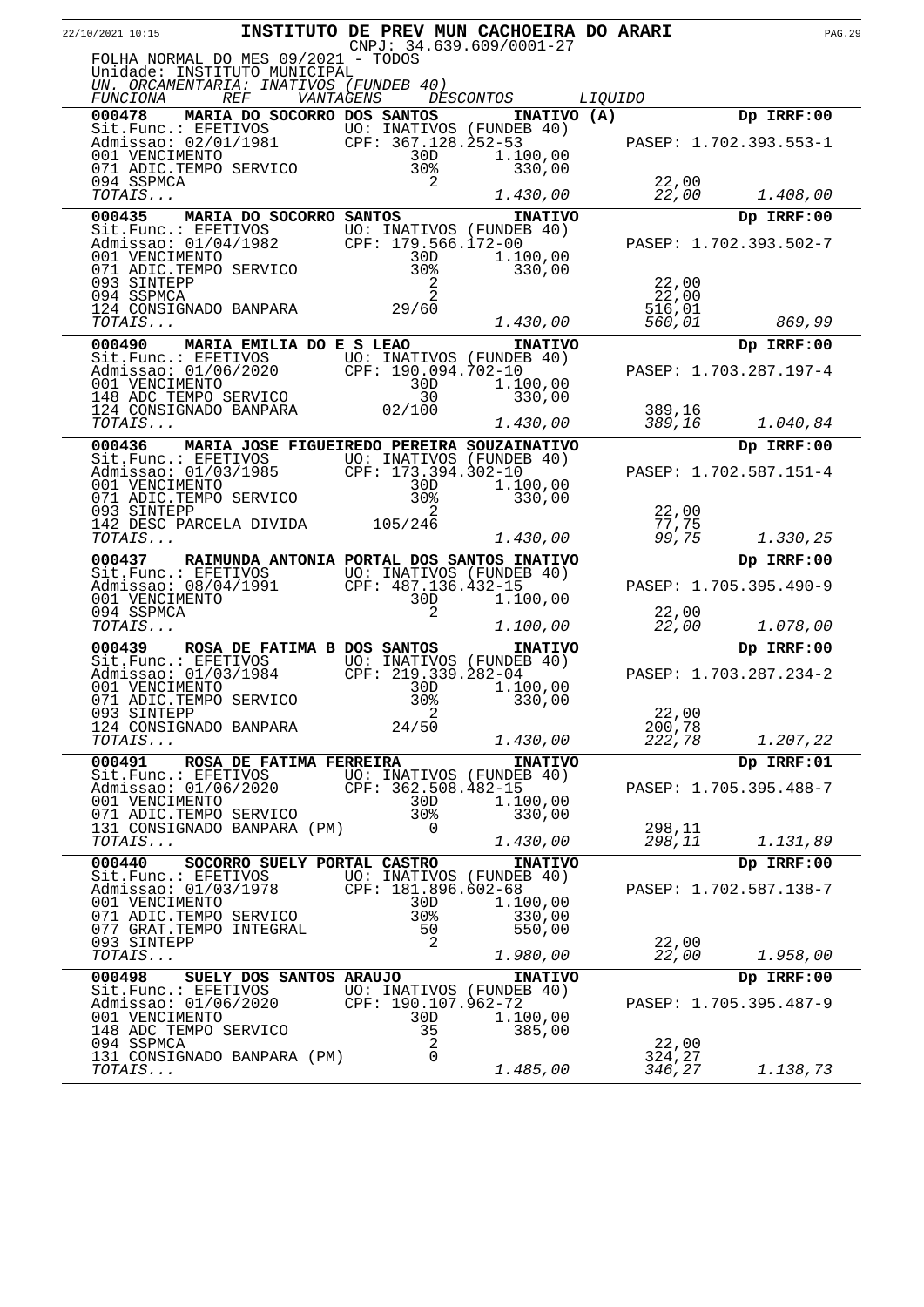| 22/10/2021 10:15                                                                                                                                                                                              |                                      | INSTITUTO DE PREV MUN CACHOEIRA DO ARARI<br>$CNPJ: 34.639.609/0001-27$ |                                                                      | <b>PAG.30</b>                                     |
|---------------------------------------------------------------------------------------------------------------------------------------------------------------------------------------------------------------|--------------------------------------|------------------------------------------------------------------------|----------------------------------------------------------------------|---------------------------------------------------|
| FOLHA NORMAL DO MES 09/2021 - TODOS<br>Unidade: INSTITUTO MUNICIPAL<br>UN. ORCAMENTARIA: INATIVOS (FUNDEB 40)                                                                                                 |                                      |                                                                        |                                                                      |                                                   |
| EVENTO                                                                                                                                                                                                        | <i>OTDE</i>                          | <i>REF</i>                                                             | VANTAGENS                                                            | <i>DESCONTOS</i>                                  |
| 001-VENCIMENTO<br>071-ADIC.TEMPO SERVICO<br>077-GRAT.TEMPO INTEGRAL<br>148-ADC TEMPO SERVICO<br>093-SINTEPP<br>094-SSPMCA<br>124-CONSIGNADO BANPARA<br>131-CONSIGNADO BANPARA (PM)<br>142-DESC PARCELA DIVIDA | 19<br>7<br>9<br>10<br>5              | 570<br><i>210</i><br>50<br>280<br>20<br>14<br>0                        | 20.900,00<br>2.310,00<br>550,00<br>3.080,00                          | 220,00<br>154,00<br>2.778,98<br>1.569,72<br>77,75 |
| OTD DA UN. ORCAMENTARIA: 19                                                                                                                                                                                   | TOTAL DE                             | VANTAGENS:<br>TOTAL DE DESCONTOS:<br>TOTAL LIQUIDO:                    | 26.840,00<br>4.800,45<br>22.039.55                                   |                                                   |
| PREVIDENCIA - INSS<br>BASE DE CALC. FOLHA.:<br>BASE EXCED. DIARIAS.:<br>TOTAL SERV. S/ BASE.:                                                                                                                 | 0,00<br>0,00<br>3.080,00             |                                                                        | PREVIDENCIA MUNICIPAL<br>BASE DE CALCULO:<br>TOTAL DE AFAST:         | 0,00<br>0,00                                      |
| PATRONAL (22,0000%).:<br>$SEGURADOS$<br>SALARIO FAMILIA:<br>SAL. MATERNIDADE:<br>VALOR DEVIDO:                                                                                                                | 0,00<br>0,00<br>0,00<br>0,00<br>0,00 | $PATHONAL$                                                             | SEGURADOS:<br>SALARIO FAMILIA:<br>SAL. MATERNIDADE:<br>VALOR DEVIDO: | 0,00<br>0,00<br>0,00<br>0,00<br>0,00              |
| RESUMO PARA LANCAMENTO CONTABIL<br>VALOR BRUTO VANTAGENS:<br>DEDUCOES:<br>VALOR PARA EMPENHO:                                                                                                                 | 26.840,00<br>0,00<br>26.840,00       | DED. DESCONTOS:                                                        | VALOR BRUTO DESC:                                                    | 4.800,45<br>0,00<br>4.800,45                      |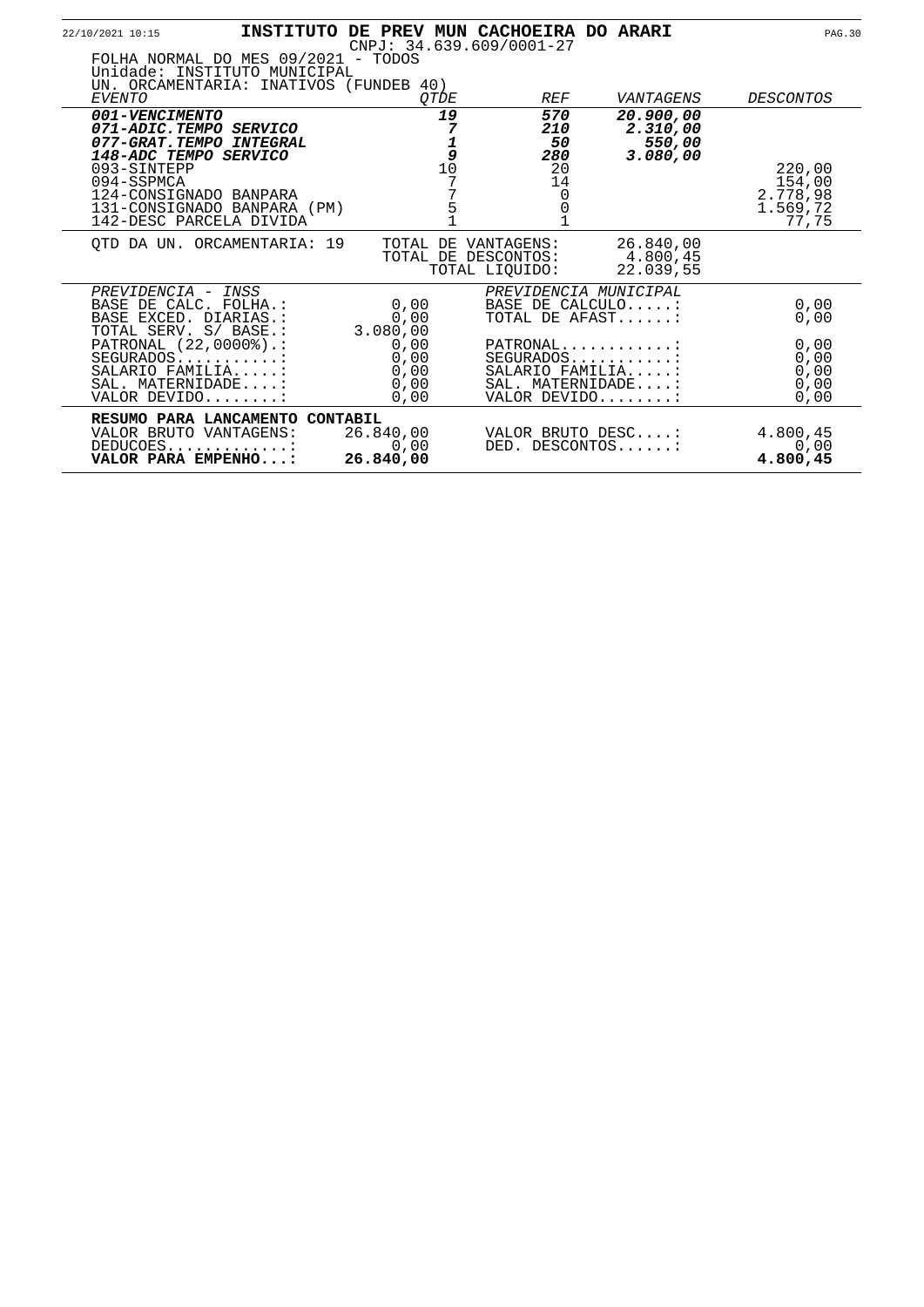| 22/10/2021 10:15                                                                                                                               |                               |                                   | INSTITUTO DE PREV MUN CACHOEIRA DO ARARI<br>$CNPJ: 34.639.609/0001-27$ |                |      | <b>PAG.31</b>          |  |
|------------------------------------------------------------------------------------------------------------------------------------------------|-------------------------------|-----------------------------------|------------------------------------------------------------------------|----------------|------|------------------------|--|
| FOLHA NORMAL DO MES 09/2021 - TODOS<br>Unidade: INSTITUTO MUNICIPAL<br>UN. ORCAMENTARIA: INATIVOS IAPSM (ADM)<br><i>REF</i><br><i>FUNCIONA</i> | VANTAGENS                     |                                   | <i>DESCONTOS</i>                                                       | <i>LIOUIDO</i> |      |                        |  |
| 000471<br><b>MARACY MARQUES</b><br>Sit. Func.: EFETIVOS UO: INATIVOS IAPSM (ADM)                                                               |                               |                                   | INATIVO (A)                                                            |                |      | Dp IRRF:00             |  |
| Admissao: 02/02/1977<br>001 VENCIMENTO<br>071 ADIC.TEMPO SERVICO                                                                               |                               | CPF: 071.675.982-91<br>30D<br>35% | 1.800,00<br>630,00                                                     |                |      | PASEP: 1.702.393.511-6 |  |
| TOTAIS                                                                                                                                         |                               |                                   | 2.430,00                                                               |                | 0,00 | 2.430,00               |  |
| 000512<br>Sit. Func.: EFETIVOS                                                                                                                 | RAIMUNDA FERREIRA SEABRA      |                                   | INATIVO (A)<br>UO: INATIVOS IAPSM (ADM)                                |                |      | Dp IRRF:00             |  |
| Admissao: 01/09/2021<br>001 VENCIMENTO<br>148 ADC TEMPO SERVICO                                                                                |                               | CPF: 245.151.322-53<br>30D<br>35  | 1.100,00<br>385,00                                                     |                |      | PASEP: 1.208.362.753-0 |  |
| TOTAIS                                                                                                                                         |                               |                                   | 1.485,00                                                               |                | 0,00 | 1.485,00               |  |
| 000416                                                                                                                                         | RAIMUNDO ENGRACIO P C AZEVEDO |                                   | <b>INATIVO</b>                                                         |                |      | Dp IRRF:00             |  |
| Sit.Func.: EFETIVOS<br>Admissao: 01/03/1979<br>001 VENCIMENTO<br>071 ADIC.TEMPO SERVICO                                                        |                               | CPF: 032.285.922-00<br>30D<br>35% | UO: INATIVOS IAPSM (ADM)<br>1.100,00<br>385,00                         |                |      | PASEP: 1.702.092.039-8 |  |
| TOTAIS                                                                                                                                         |                               |                                   | 1.485,00                                                               |                | 0,00 | 1.485,00               |  |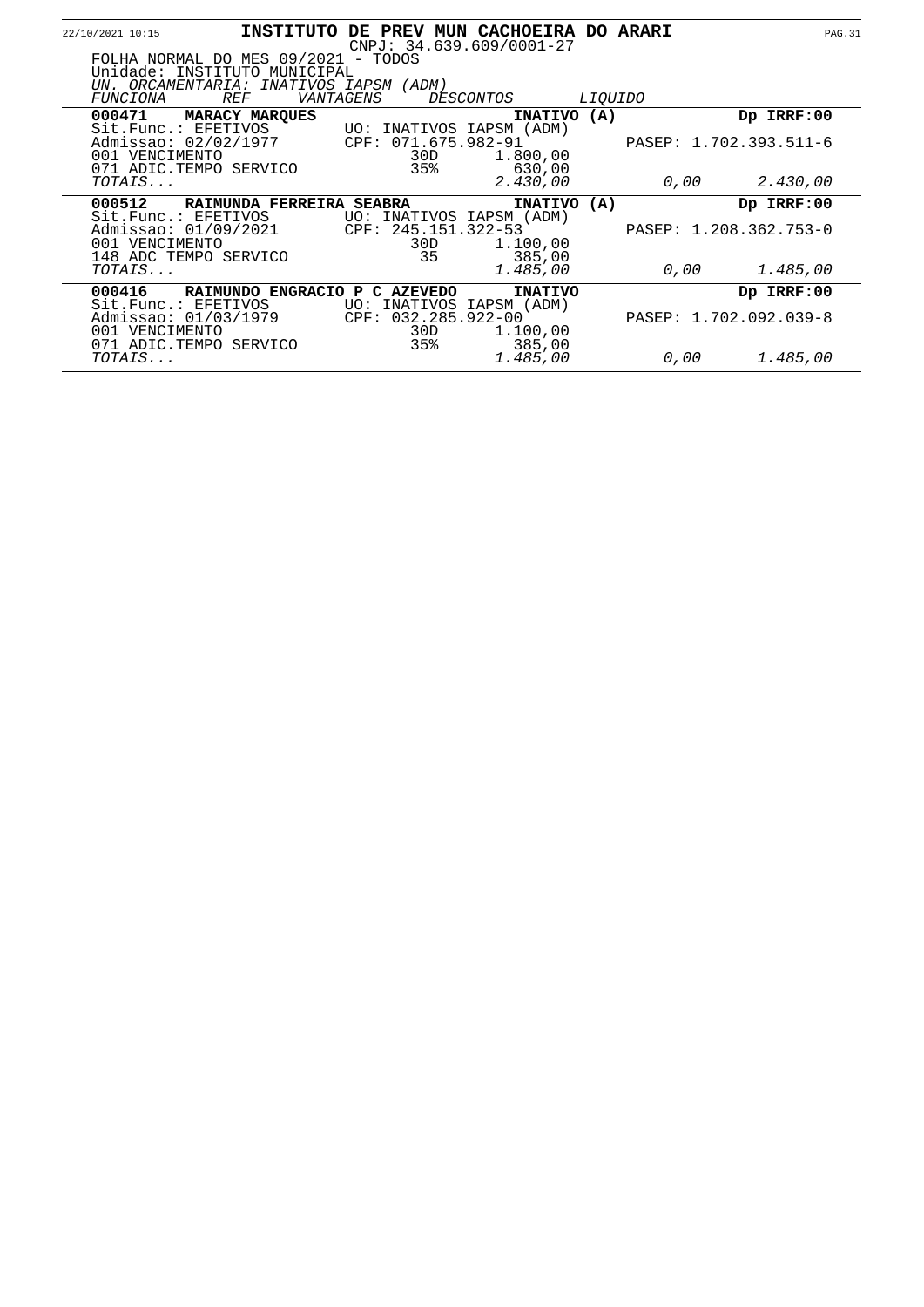| 22/10/2021 10:15                                                                               |                                                                                                               |                                      |             | INSTITUTO DE PREV MUN CACHOEIRA DO ARARI<br>$CNPJ: 34.639.609/0001-27$ |                                                               | <b>PAG.32</b>                        |
|------------------------------------------------------------------------------------------------|---------------------------------------------------------------------------------------------------------------|--------------------------------------|-------------|------------------------------------------------------------------------|---------------------------------------------------------------|--------------------------------------|
| EVENTO                                                                                         | FOLHA NORMAL DO MES 09/2021 - TODOS<br>Unidade: INSTITUTO MUNICIPAL<br>UN. ORCAMENTARIA: INATIVOS IAPSM (ADM) |                                      | <i>OTDE</i> | <i>REF</i>                                                             | VANTAGENS                                                     | <i>DESCONTOS</i>                     |
| 001-VENCIMENTO<br>071-ADIC.TEMPO SERVICO<br><i>148-ADC TEMPO SERVICO</i>                       |                                                                                                               |                                      |             | 90<br>70<br>35                                                         | 4.000,00<br>1.015,00<br>385,00                                |                                      |
|                                                                                                | OTD DA UN. ORCAMENTARIA: 3                                                                                    | TOTAL DE                             |             | VANTAGENS:<br>TOTAL DE DESCONTOS:<br>TOTAL LIQUIDO:                    | 5.400,00<br>0,00<br>5.400,00                                  |                                      |
| PREVIDENCIA - INSS<br>BASE DE CALC. FOLHA.:<br>BASE EXCED. DIARIAS.:<br>TOTAL SERV. S/ BASE.:  |                                                                                                               | 0,00<br>0,00<br>385,00               |             |                                                                        | PREVIDENCIA MUNICIPAL<br>BASE DE CALCULO:<br>TOTAL DE AFAST   | 0,00<br>0,00                         |
| PATRONAL (22,0000%).:<br>$SEGURADOS$<br>SALARIO FAMILIA:<br>SAL. MATERNIDADE:<br>VALOR DEVIDO: |                                                                                                               | 0,00<br>0,00<br>0,00<br>0,00<br>0,00 |             | SALARIO FAMILIA:                                                       | PATRONAL<br>$SEGURADOS$<br>SAL. MATERNIDADE:<br>VALOR DEVIDO: | 0,00<br>0,00<br>0,00<br>0,00<br>0,00 |
| VALOR BRUTO VANTAGENS:<br>DEDUCOES:<br>VALOR PARA EMPENHO:                                     | RESUMO PARA LANCAMENTO CONTABIL                                                                               | 5.400,00<br>0,00<br>5.400,00         |             |                                                                        | VALOR BRUTO DESC:<br>DED. DESCONTOS:                          | 0,00<br>0,00<br>0,00                 |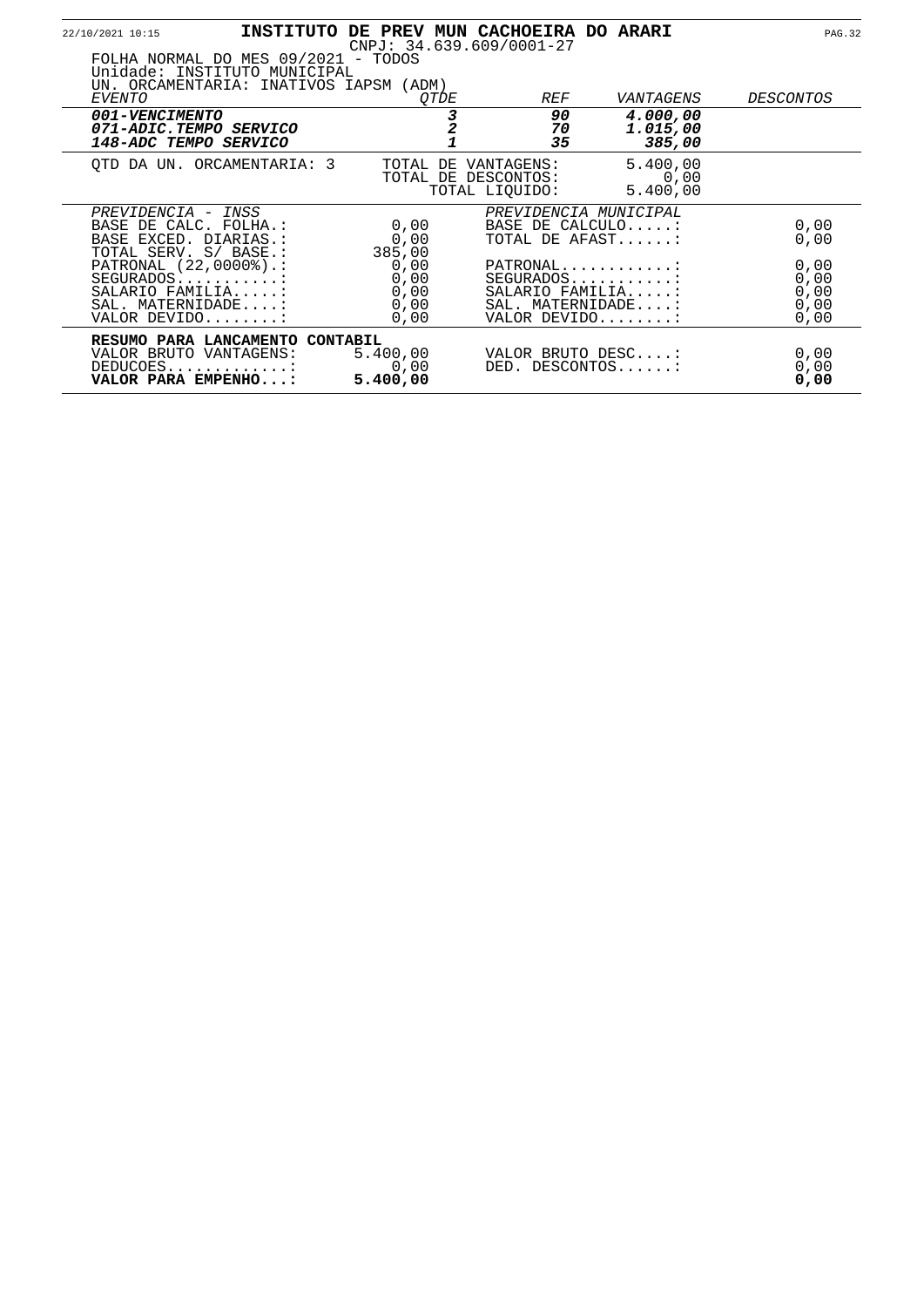| 22/10/2021 10:15                                 |                                                                                                                                          | INSTITUTO DE PREV MUN CACHOEIRA DO ARARI   | $CNPJ: 34.639.609/0001-27$                                                             |                                           | <b>PAG.33</b>                                    |
|--------------------------------------------------|------------------------------------------------------------------------------------------------------------------------------------------|--------------------------------------------|----------------------------------------------------------------------------------------|-------------------------------------------|--------------------------------------------------|
| <i>FUNCIONA</i>                                  | FOLHA NORMAL DO MES 09/2021 - TODOS<br>Unidade: INSTITUTO MUNICIPAL<br>UN. ORCAMENTARIA: INATIVOS IAPSM (SEC TRANSP OBRAS)<br><i>REF</i> | VANTAGENS                                  | <i>DESCONTOS</i>                                                                       | <i>LIOUIDO</i>                            |                                                  |
| 000418                                           | ADIL MIRANDA JAQUES                                                                                                                      |                                            | <b>INATIVO</b>                                                                         |                                           | Dp IRRF:00                                       |
| 001 VENCIMENTO<br>094 SSPMCA                     | 071 ADIC.TEMPO SERVICO<br>124 CONSIGNADO BANPARA                                                                                         | 30D<br>35%<br>19/60                        | 1,100,00<br>385,00                                                                     | PASEP: 1.702.393.591-4<br>22,00<br>407,20 |                                                  |
| TOTAIS                                           |                                                                                                                                          |                                            | 1.485,00                                                                               | 429,20                                    | 1.055,80                                         |
| 000470<br>001 VENCIMENTO<br><i>TOTAIS</i>        | LUIZ PAMPLONA LIMA<br>Sit. Func.: EFETIVOS UO: INATIVOS IAPSM (SEC TRANSP OBRAS)<br>Admissao: 05/03/1986 CPF: 167.976.392-04             | 30D                                        | INATIVO (A)<br>1.100,00<br>1.100,00                                                    | 0,00 $\,$                                 | Dp IRRF:00<br>PASEP: 1.705.395.508-5<br>1.100,00 |
| 000482<br>001 VENCIMENTO<br>094 SSPMCA<br>TOTAIS | MANOEL VASCONCELOS PACHECO<br>Sit.Func.: EFETIVOS<br>Admissao: 01/09/1978<br>003 AD. TEMP. SERVICO<br>124 CONSIGNADO BANPARA             | CPF: 190.100.872-04<br>30D<br>35%<br>24/60 | INATIVO (A)<br>UO: INATIVOS IAPSM (SEC TRANSP OBRAS)<br>1.100,00<br>385,00<br>1.485,00 | 22,00<br>403,57<br>425,57                 | Dp IRRF:00<br>PASEP: 1.702.587.109-3<br>1.059,43 |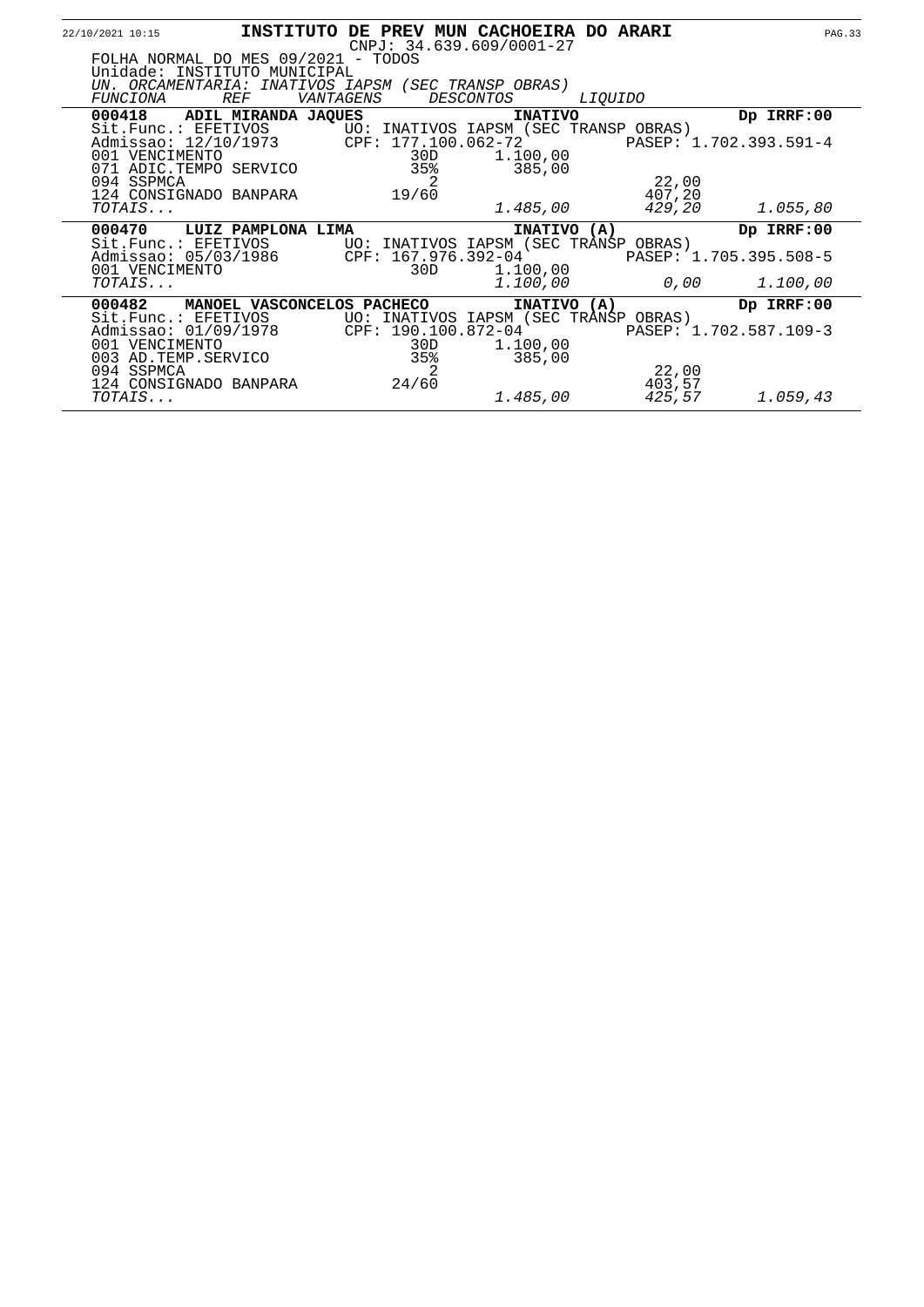| 22/10/2021 10:15                                                                              |                                                                                                                            |                                      |                | INSTITUTO DE PREV MUN CACHOEIRA DO ARARI<br>$CNPJ: 34.639.609/0001-27$ |                                                                                   | <b>PAG.34</b>                        |
|-----------------------------------------------------------------------------------------------|----------------------------------------------------------------------------------------------------------------------------|--------------------------------------|----------------|------------------------------------------------------------------------|-----------------------------------------------------------------------------------|--------------------------------------|
|                                                                                               | FOLHA NORMAL DO MES 09/2021 - TODOS<br>Unidade: INSTITUTO MUNICIPAL<br>UN. ORCAMENTARIA: INATIVOS IAPSM (SEC TRANSP OBRAS) |                                      |                |                                                                        |                                                                                   |                                      |
| EVENTO                                                                                        |                                                                                                                            | <i>OTDE</i>                          |                | <b>REF</b>                                                             | VANTAGENS                                                                         | <i>DESCONTOS</i>                     |
| <i>001-VENCIMENTO</i><br>003-AD.TEMP.SERVICO<br>071-ADIC.TEMPO SERVICO                        |                                                                                                                            |                                      |                | 90<br>35<br>35                                                         | 3.300,00<br>385,00<br>385,00                                                      |                                      |
| 094-SSPMCA<br>124-CONSIGNADO BANPARA                                                          |                                                                                                                            |                                      | $\overline{2}$ | 4<br>$\Omega$                                                          |                                                                                   | 44,00<br>810,77                      |
|                                                                                               | OTD DA UN. ORCAMENTARIA: 3                                                                                                 | TOTAL DE                             |                | VANTAGENS:<br>TOTAL DE DESCONTOS:<br>TOTAL LIOUIDO:                    | 4.070,00<br>854,77<br>3.215,23                                                    |                                      |
| PREVIDENCIA - INSS<br>BASE DE CALC. FOLHA.:<br>BASE EXCED. DIARIAS.:<br>TOTAL SERV. S/ BASE.: |                                                                                                                            | 0,00<br>0,00<br>0,00                 |                |                                                                        | PREVIDENCIA MUNICIPAL<br>BASE DE CALCULO:<br>TOTAL DE AFAST:                      | 0,00<br>0,00                         |
| PATRONAL (22,0000%).:<br>SEGURADOS:<br>SALARIO FAMILIA:<br>SAL. MATERNIDADE:<br>VALOR DEVIDO: |                                                                                                                            | 0,00<br>0,00<br>0,00<br>0,00<br>0,00 |                |                                                                        | PATRONAL<br>$SEGURADOS$<br>SALARIO FAMILIA:<br>SAL. MATERNIDADE:<br>VALOR DEVIDO: | 0,00<br>0,00<br>0,00<br>0,00<br>0,00 |
| VALOR BRUTO VANTAGENS:<br>DEDUCOES<br>VALOR PARA EMPENHO:                                     | RESUMO PARA LANCAMENTO CONTABIL                                                                                            | 4.070,00<br>0,00<br>4.070,00         |                |                                                                        | VALOR BRUTO DESC:<br>DED. DESCONTOS:                                              | 854,77<br>0,00<br>854,77             |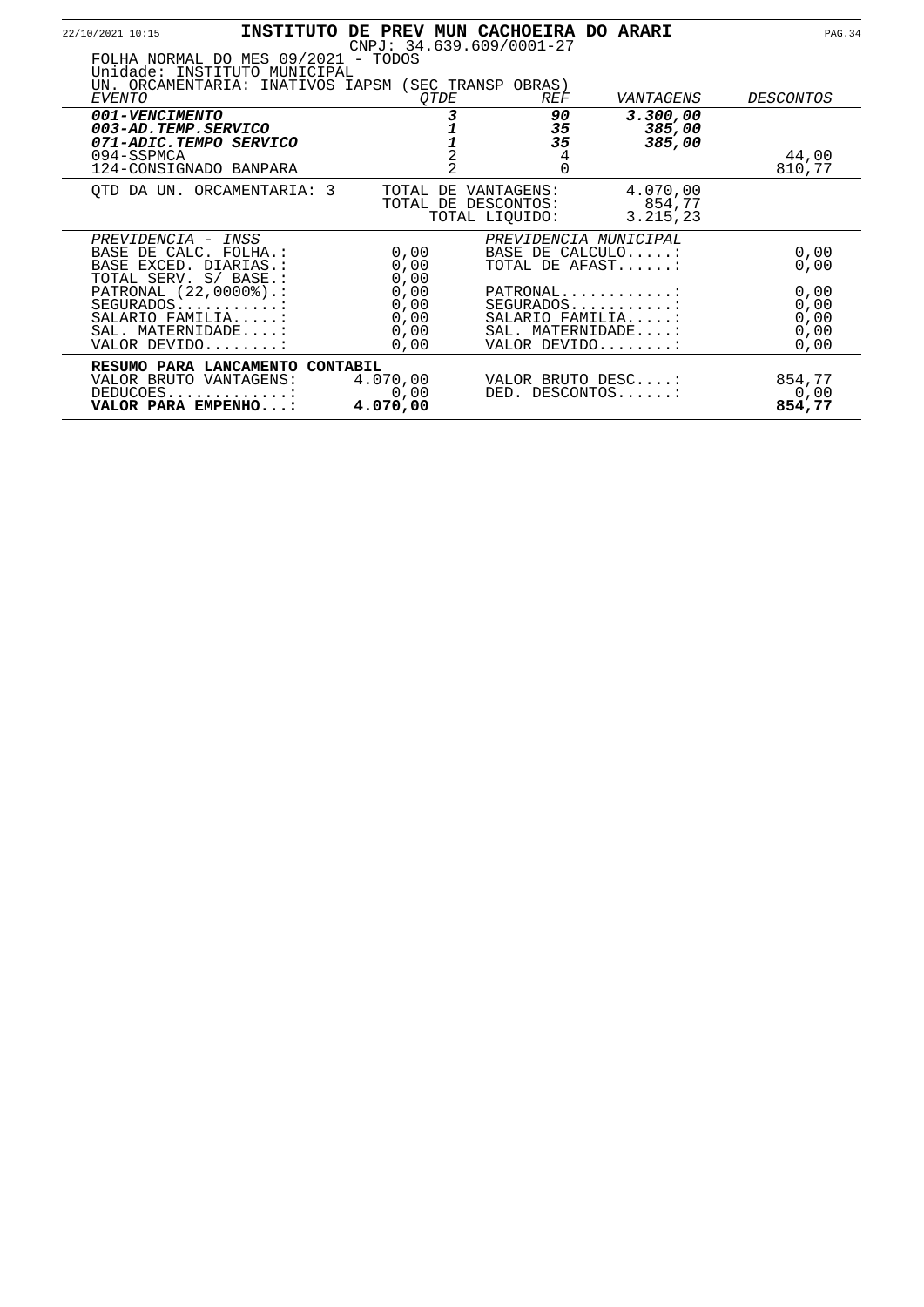| 22/10/2021 10:15                                                                                                    | INSTITUTO                  | <b>DE PREV</b> | <b>MUN</b>                 | <b>CACHOEIRA</b><br>$CNPJ: 34.639.609/0001-27$ |                | DO ARARI | <b>PAG.35</b>          |  |
|---------------------------------------------------------------------------------------------------------------------|----------------------------|----------------|----------------------------|------------------------------------------------|----------------|----------|------------------------|--|
| FOLHA NORMAL DO MES 09/2021 - TODOS<br>Unidade: INSTITUTO MUNICIPAL<br>UN. ORCAMENTARIA: INATIVOS IAPSM<br>FUNCIONA | <i>REF</i><br>VANTAGENS    |                | ( SAUDE )                  | <i>DESCONTOS</i>                               | <i>LIOUIDO</i> |          |                        |  |
| 000422                                                                                                              | SANDRA DE NAZARE FEIO GAMA |                |                            | <b>INATIVO</b>                                 |                |          | Dp IRRF:00             |  |
| Sit.Func.: EFFTIVOS<br>Admissao: 09/03/1986<br>001 VENCIMENTO                                                       |                            |                | CPF: 222.882.522-00<br>30D | UO: INATIVOS IAPSM (SAUDE)<br>1.100,00         |                |          | PASEP: 1.703.287.165-6 |  |
| 005 OUINOUENIO<br>043<br>INSALUBRIDADE                                                                              |                            |                | 35%<br>20                  | 385,00<br>220,00                               |                |          |                        |  |
| 077<br>GRAT.TEMPO INTEGRAL<br>124 CONSIGNADO BANPARA                                                                |                            |                | 10<br>02/90                | 110,00                                         |                | 630,46   |                        |  |
| TOTAIS                                                                                                              |                            |                |                            | 1.815,00                                       |                | 630,46   | 1.184,54               |  |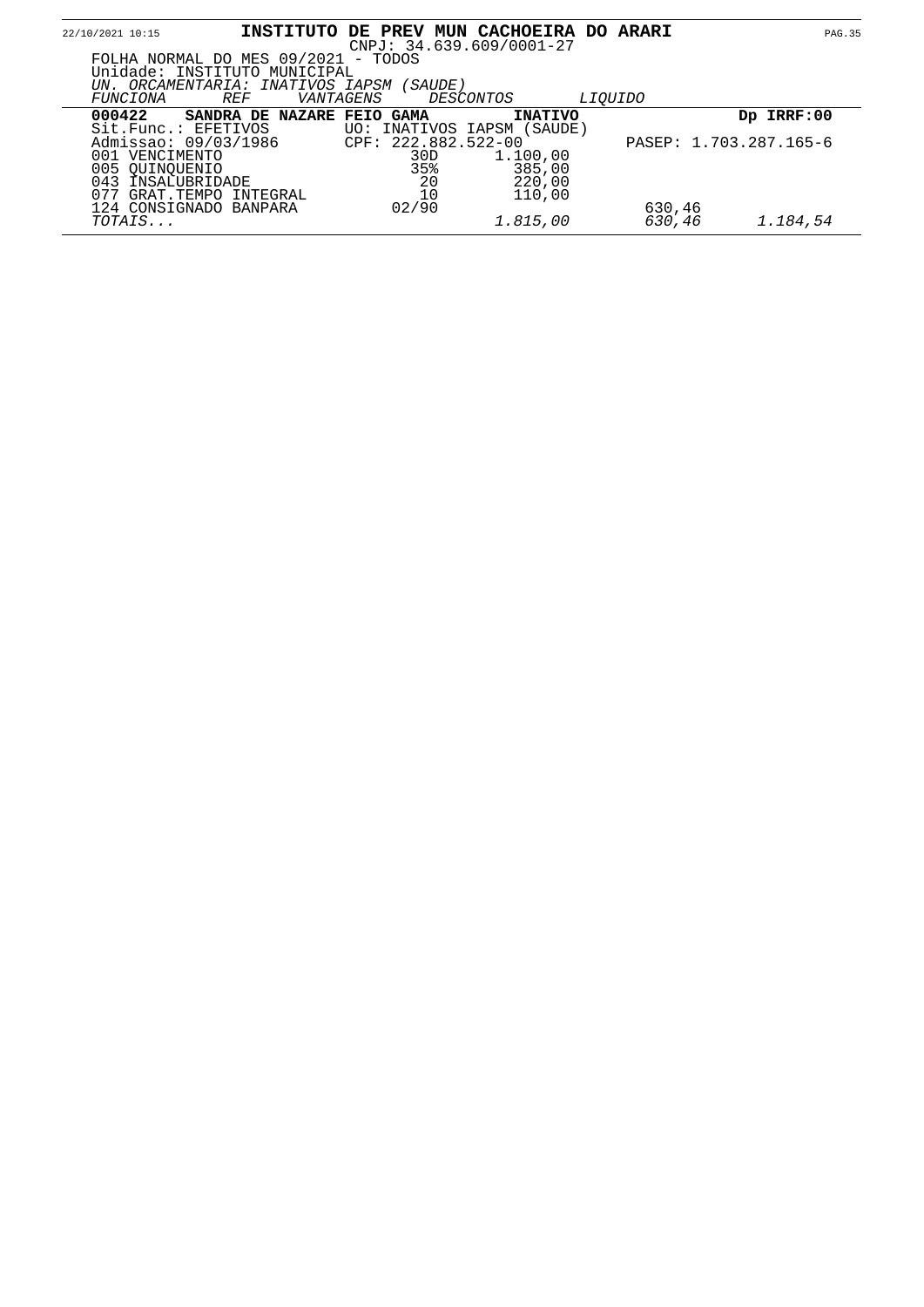| 22/10/2021 10:15                                                                                                       |                                                                                                                 |                                                | INSTITUTO DE PREV MUN CACHOEIRA DO ARARI<br>$CNPJ: 34.639.609/0001-27$ |                                               | PAG. 36                              |
|------------------------------------------------------------------------------------------------------------------------|-----------------------------------------------------------------------------------------------------------------|------------------------------------------------|------------------------------------------------------------------------|-----------------------------------------------|--------------------------------------|
|                                                                                                                        | FOLHA NORMAL DO MES 09/2021 - TODOS<br>Unidade: INSTITUTO MUNICIPAL<br>UN. ORCAMENTARIA: INATIVOS IAPSM (SAUDE) |                                                |                                                                        |                                               |                                      |
| <i>EVENTO</i>                                                                                                          |                                                                                                                 | OTDE                                           | <b>REF</b>                                                             | VANTAGENS                                     | <i>DESCONTOS</i>                     |
| <i>001-VENCIMENTO</i><br>005-QUINQUENIO<br>043-INSALUBRIDADE<br>077-GRAT.TEMPO INTEGRAL                                |                                                                                                                 |                                                | 30<br>35<br>20<br>10                                                   | 1.100,00<br>385,00<br>220,00<br><i>110,00</i> |                                      |
| 124-CONSIGNADO BANPARA                                                                                                 |                                                                                                                 |                                                | 0                                                                      |                                               | 630,46                               |
|                                                                                                                        | OTD DA UN. ORCAMENTARIA: 1                                                                                      |                                                | TOTAL DE VANTAGENS:<br>TOTAL DE DESCONTOS:<br>TOTAL LIOUIDO:           | 1.815,00<br>630,46<br>1.184,54                |                                      |
| PREVIDENCIA - INSS<br>BASE DE CALC. FOLHA.:<br>BASE EXCED. DIARIAS.:                                                   |                                                                                                                 | 0,00<br>0,00                                   | BASE DE CALCULO:                                                       | PREVIDENCIA MUNICIPAL<br>TOTAL DE AFAST:      | 0,00<br>0,00                         |
| TOTAL SERV. S/ BASE.:<br>PATRONAL (22,0000%).:<br>SEGURADOS:<br>SALARIO FAMILIA:<br>SAL. MATERNIDADE:<br>VALOR DEVIDO: |                                                                                                                 | 385,00<br>0,00<br>0,00<br>0,00<br>0,00<br>0,00 | PATRONAL<br>SEGURADOS:<br>VALOR DEVIDO:                                | SALARIO FAMILIA:<br>SAL. MATERNIDADE:         | 0,00<br>0,00<br>0,00<br>0,00<br>0,00 |
| VALOR BRUTO VANTAGENS:<br>DEDUCOES<br>VALOR PARA EMPENHO:                                                              | RESUMO PARA LANCAMENTO CONTABIL                                                                                 | 1.815,00<br>0,00<br>1.815,00                   | DED. DESCONTOS:                                                        | VALOR BRUTO DESC:                             | 630,46<br>0,00<br>630,46             |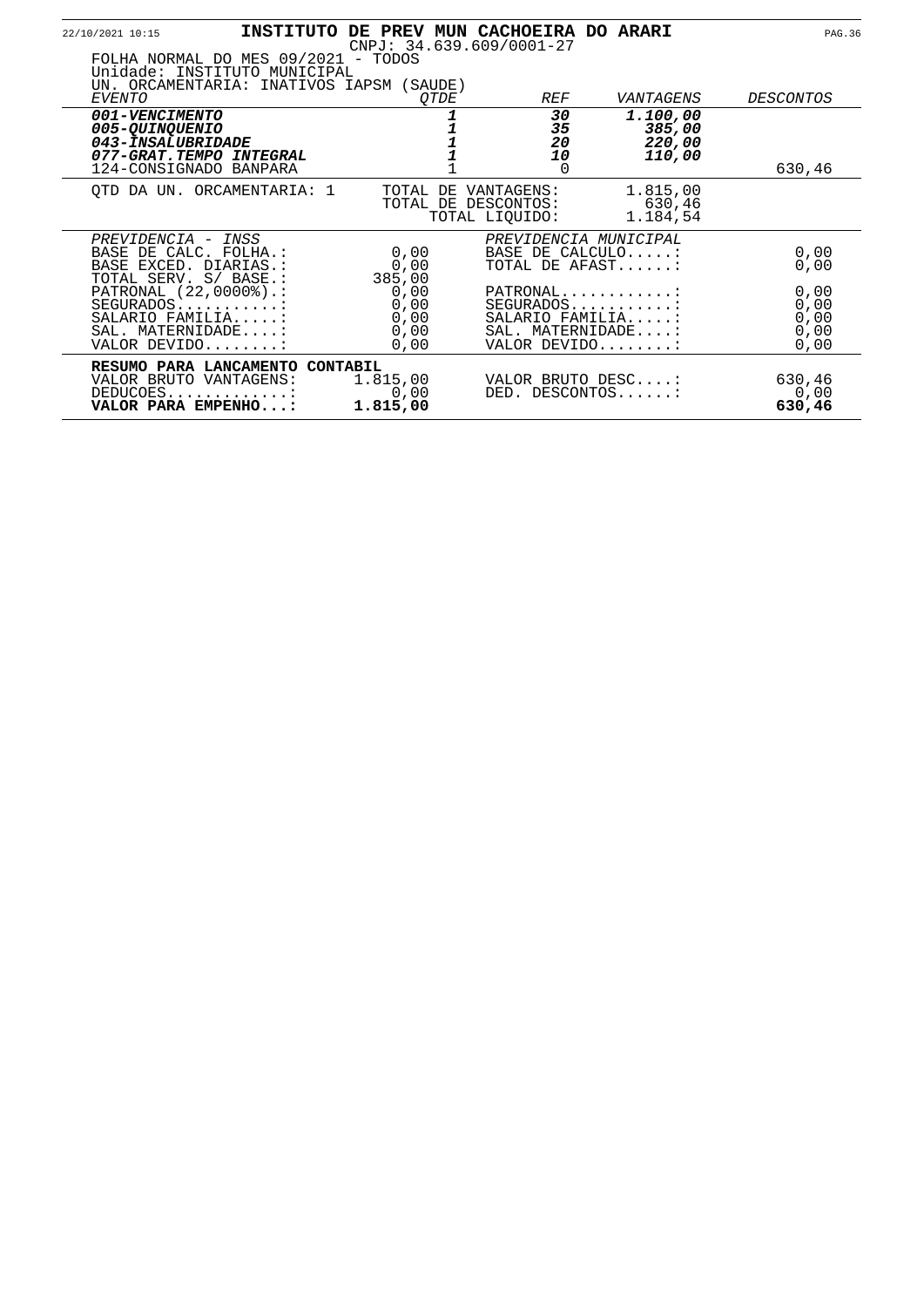| 22/10/2021 10:15                                                         | INSTITUTO DE PREV MUN CACHOEIRA DO ARARI |                     | $CNPJ: 34.639.609/0001-27$       |                 | <b>PAG.37</b>          |
|--------------------------------------------------------------------------|------------------------------------------|---------------------|----------------------------------|-----------------|------------------------|
| FOLHA NORMAL DO MES 09/2021 - TODOS<br>Unidade: INSTITUTO MUNICIPAL      |                                          |                     |                                  |                 |                        |
| UN. ORCAMENTARIA: INATIVOS IAPSM (AGRICULTURA)<br><i>REF</i><br>FUNCIONA | <i>VANTAGENS</i>                         |                     | <i>DESCONTOS</i>                 | <i>LIOUIDO</i>  |                        |
| 000427                                                                   | TACILA GOMES RODRIGUES                   |                     | <b>INATIVO</b>                   |                 | Dp IRRF:00             |
| Sit.Func.: EFETIVOS<br>Admissao: 01/03/1986                              |                                          | CPF: 367.151.582-15 | UO: INATIVOS IAPSM (AGRICULTURA) |                 | PASEP: 1.703.287.254-7 |
| 001 VENCIMENTO<br>ADIC.TEMPO SERVICO                                     |                                          | 30D<br>30%          | 1.100,00<br>330,00               |                 |                        |
| 094 SSPMCA<br>124 CONSIGNADO BANPARA                                     |                                          | 02/12               |                                  | 22,00<br>453,85 |                        |
| TOTAIS                                                                   |                                          |                     | 1.430,00                         | 475,85          | 954,15                 |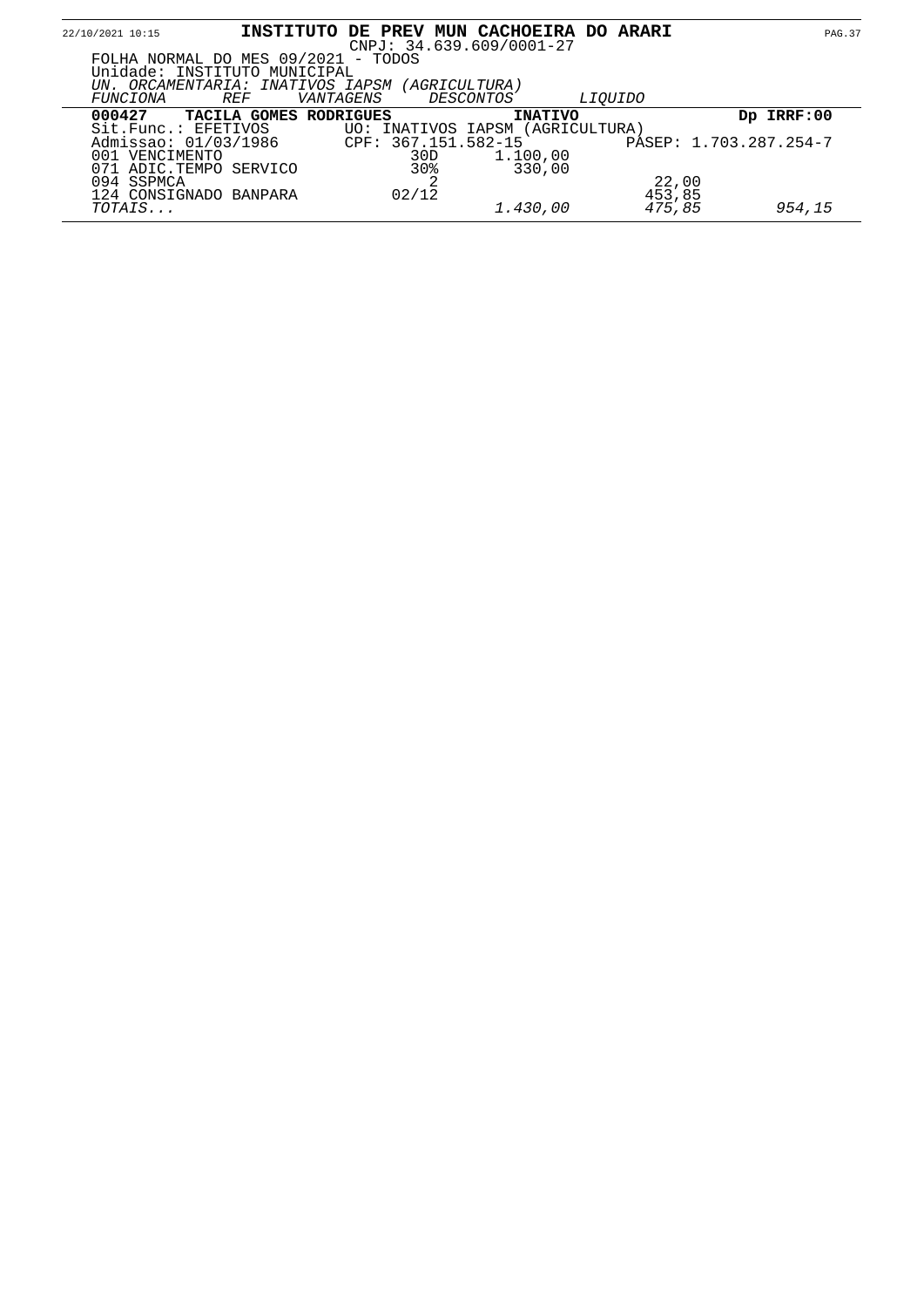|                    | 22/10/2021 10:15                                                                                                      |                      | INSTITUTO DE PREV MUN CACHOEIRA DO ARARI<br>$CNPJ: 34.639.609/0001-27$ |                                       | <b>PAG.38</b>    |
|--------------------|-----------------------------------------------------------------------------------------------------------------------|----------------------|------------------------------------------------------------------------|---------------------------------------|------------------|
|                    | FOLHA NORMAL DO MES 09/2021 - TODOS<br>Unidade: INSTITUTO MUNICIPAL<br>UN. ORCAMENTARIA: INATIVOS IAPSM (AGRICULTURA) |                      |                                                                        |                                       |                  |
|                    | EVENTO<br>001-VENCIMENTO                                                                                              | <i>OTDE</i>          | <i>REF</i><br>30                                                       | VANTAGENS<br>1.100,00                 | <i>DESCONTOS</i> |
|                    | 071-ADIC.TEMPO SERVICO<br>094-SSPMCA<br>124-CONSIGNADO BANPARA                                                        |                      | 30<br>2<br>$\Omega$                                                    | 330,00                                | 22,00<br>453,85  |
|                    | OTD DA UN. ORCAMENTARIA: 1                                                                                            | TOTAL DE             | VANTAGENS:<br>TOTAL DE DESCONTOS:<br>TOTAL LIOUIDO:                    | 1.430,00<br>475,85<br>954,15          |                  |
| PREVIDENCIA - INSS |                                                                                                                       |                      |                                                                        | PREVIDENCIA MUNICIPAL                 |                  |
|                    | BASE DE CALC. FOLHA.:<br>BASE EXCED. DIARIAS.:<br>TOTAL SERV. S/ BASE.:                                               | 0,00<br>0,00<br>0,00 |                                                                        | BASE DE CALCULO:<br>TOTAL DE AFAST    | 0,00<br>0,00     |
|                    | PATRONAL (22,0000%).:                                                                                                 | 0,00                 |                                                                        | PATRONAL                              | 0,00             |
|                    | $SEGURADOS$                                                                                                           | 0,00                 |                                                                        | SEGURADOS:                            | 0,00             |
|                    | SALARIO FAMILIA:<br>SAL. MATERNIDADE:                                                                                 | 0,00<br>0,00         |                                                                        | SALARIO FAMILIA:<br>SAL. MATERNIDADE: | 0,00<br>0,00     |
|                    | VALOR DEVIDO:                                                                                                         | 0,00                 |                                                                        | VALOR DEVIDO:                         | 0,00             |
|                    | RESUMO PARA LANCAMENTO CONTABIL                                                                                       |                      |                                                                        |                                       |                  |
|                    | VALOR BRUTO VANTAGENS:                                                                                                | 1.430,00             |                                                                        | VALOR BRUTO DESC:                     | 475,85           |
|                    | DEDUCOES<br>VALOR PARA EMPENHO:                                                                                       | 0,00<br>1.430,00     |                                                                        | DED. DESCONTOS:                       | 0,00<br>475,85   |